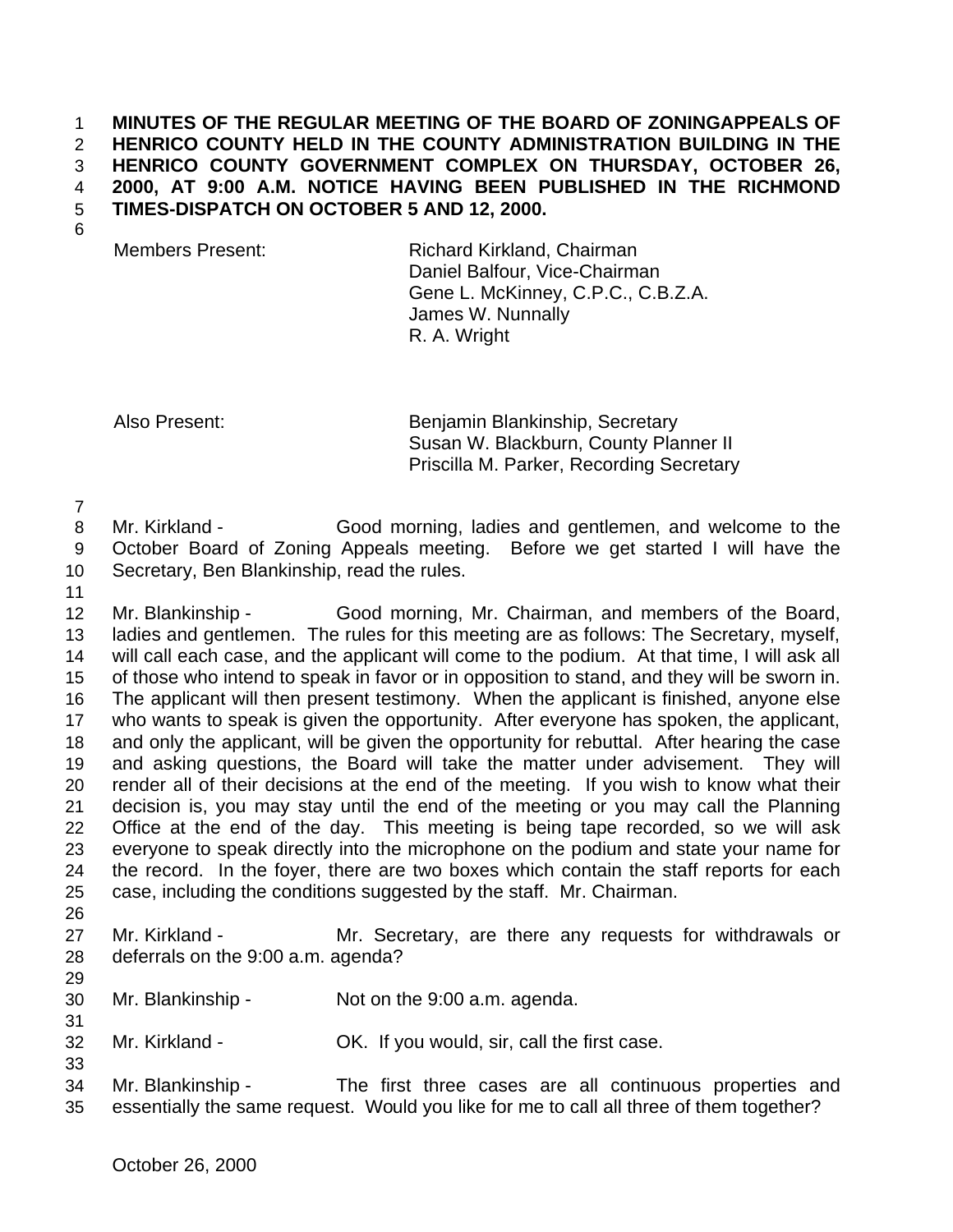| 36 |                 |                                                               |
|----|-----------------|---------------------------------------------------------------|
| 37 | Mr. Kirkland -  | Yes, please. Let's do that.                                   |
| 38 |                 |                                                               |
| 39 | $A - 80 - 2000$ | JOHN B. AND MARGARET E. SULLIVAN request a variance from      |
| 40 |                 | Section 24-9 of Chapter 24 of the County Code to build a      |
| 41 |                 | single-family dwelling at 1550 Kimbrook Lane (Tax Parcel      |
| 42 |                 | 149-A-82), zoned A-1, Agricultural District (Varina). The     |
| 43 |                 | public street frontage requirement is not met. The applicant  |
| 44 |                 | has 0 feet public street frontage, where the Code requires 50 |
| 45 |                 | feet public street frontage. The applicant requests a         |
| 46 |                 | variance of 50 feet public street frontage.                   |

| 47<br>48 | A - 81-2000 | JOHN B. AND MARGARET E. SULLIVAN request a<br>variance from Section 24-9 of Chapter 24 of the County |
|----------|-------------|------------------------------------------------------------------------------------------------------|
| 49       |             | Code to build a single-family dwelling at 1590 Kimbrook                                              |
| 50       |             | Lane (Tax Parcels 156-A-68, 69B (part) and 81 (part)),                                               |
| 51       |             | zoned A-1, Agricultural District (Varina). The public street                                         |
| 52       |             | frontage requirement is not met. The applicant has 0 feet                                            |
| 53       |             | public street frontage, where the Code requires 50 feet                                              |
| 54       |             | public street frontage. The applicant requests a variance of                                         |
| 55       |             | 50 feet public street frontage.                                                                      |

 **A - 82-2000 JOHN B. AND MARGARET E. SULLIVAN** request a variance from Section 24-9 of Chapter 24 of the County Code to build a single-family dwelling at 1600 Kimbrook Lane (Tax Parcel 156-A-69B (part)), zoned A-1, Agricultural District (Varina). The public street frontage requirement is not met. The applicant has 0 feet public street frontage, where the Code requires 50 feet public street frontage. The applicant requests a variance of 50 feet public street frontage.

 Mr. Kirkland - Is the applicant here? Does anyone else wish to speak on this case? Would you all raise your right hand and be sworn in by the Secretary, please?

- Mr. Blankinship Do you swear the testimony you are about to give is the truth, the whole truth, and nothing but the truth, so help you God?
- Mr. Kirkland - This gentleman did not get sworn in. You need to raise your hand.
- 

77 Mr. Blankinship - Do you swear the testimony you are about to give is the truth, the whole truth, and nothing but the truth, so help you God?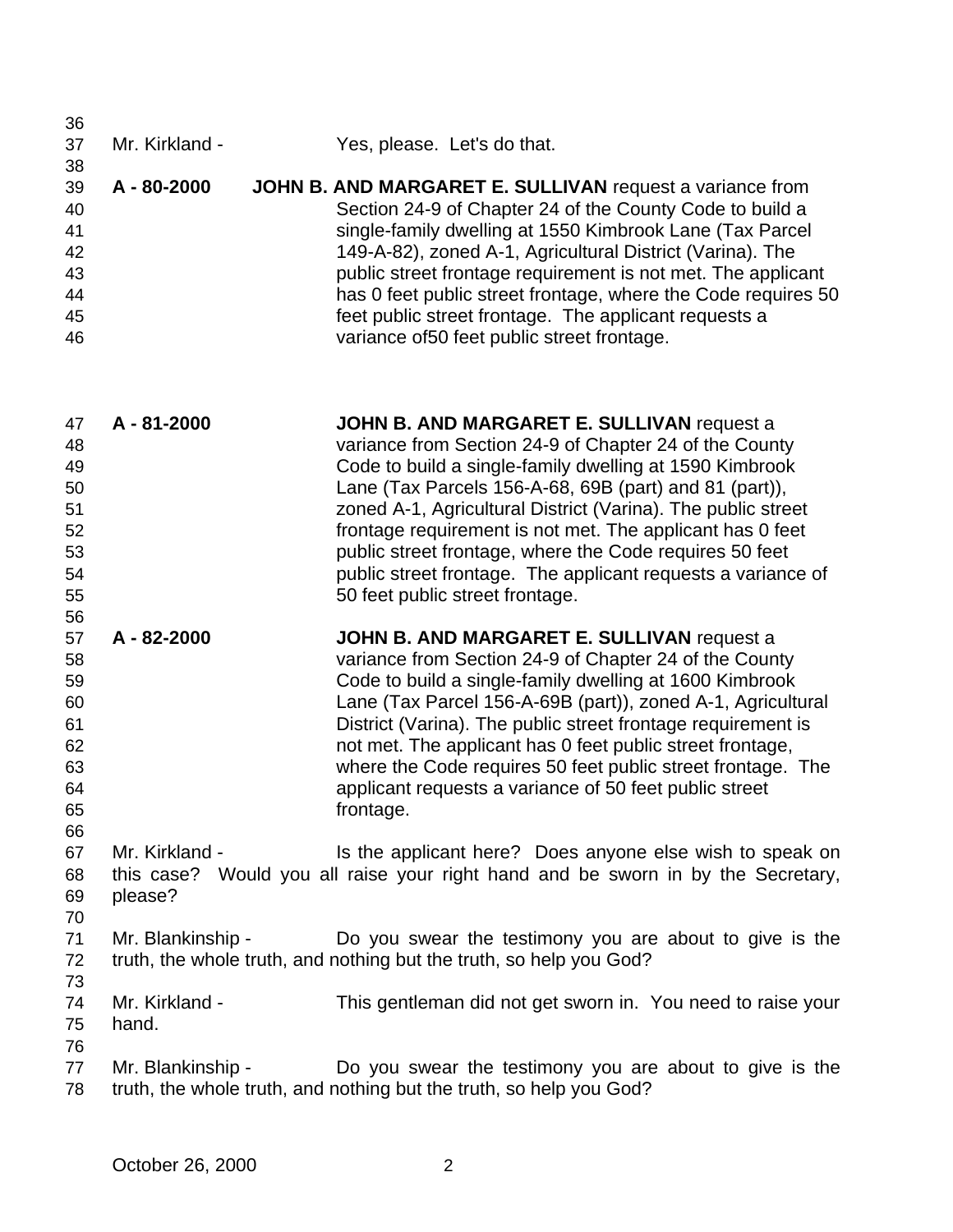| 79         |                                                                                           |                                                                                              |  |  |
|------------|-------------------------------------------------------------------------------------------|----------------------------------------------------------------------------------------------|--|--|
| 80         | Mr. Felts -                                                                               | Yes, sir.                                                                                    |  |  |
| 81         |                                                                                           |                                                                                              |  |  |
| 82         | Mr. Kirkland -                                                                            | Have all of your notices been turned in?                                                     |  |  |
| 83         |                                                                                           |                                                                                              |  |  |
| 84         | Mr. Felts -                                                                               | Yes, sir.                                                                                    |  |  |
| 85         |                                                                                           |                                                                                              |  |  |
| 86         | Mr. Kirkland -                                                                            | Do we have them in the file? If you would, state your name                                   |  |  |
| 87         | for the record.                                                                           |                                                                                              |  |  |
| 88         |                                                                                           |                                                                                              |  |  |
| 89         | Mr. Felts -                                                                               | I am Everett A. Felts, attorney, representing Mr. and Mrs.                                   |  |  |
| 90         |                                                                                           | Sullivan in this matter. The reason why we are here is that the variance was granted         |  |  |
| 91         |                                                                                           | and as a condition of that variance the Board suggested we pave 30 feet, not pave it. I      |  |  |
| 92         |                                                                                           | am sorry, sir, gravel 30 feet of the road and we are here asking that we are submitting      |  |  |
| 93         |                                                                                           | an appeal from that that you reduce that to 22 feet, the basis being that, for instance, in  |  |  |
| 94         |                                                                                           | my neighborhood, with the 16 lots being served by the road, and the paved area of the        |  |  |
| 95         |                                                                                           | road in there and that, of course, is a paved area, is 22 feet wide. I measured that on      |  |  |
| 96         |                                                                                           | Traverse Drive in my neighborhood. Kimbrook Lane here would serve about six lots.            |  |  |
| 97         |                                                                                           | Kimbrook Lane is a private road that we are talking about, and there was a variance on       |  |  |
| 98         |                                                                                           | it initially with the condition that has been placed upon us of 30 feet. I have some         |  |  |
| 99         |                                                                                           | pictures here of Kimbrook Lane as it has been for years, and we had some pictures            |  |  |
| 100        |                                                                                           | before, and the portion you see here in the pictures is about 15 feet of gravel road         |  |  |
| 101        |                                                                                           | width, so 22 feet would increase that by 7 feet, 3-1/2 feet on each side. We believe that    |  |  |
| 102        |                                                                                           | is a reasonable risk to travel in and out of there to travel in and out of there, especially |  |  |
| 103        |                                                                                           | since the County road, Traverse Drive, in my neighborhood, is a paved 22 foot width          |  |  |
| 104        |                                                                                           | from the pavement, and therefore we would ask that you reduce the 30 feet to 20 feet of      |  |  |
| 105        | gravel area from the ditch to the ditch on Kimbrook Lane, which is a private road, and    |                                                                                              |  |  |
| 106        | serves this area. Of course, the Sullivans still own that and they would be graveling the |                                                                                              |  |  |
| 107        |                                                                                           | road, bringing it up to conditions the County would require at the time of building there    |  |  |
| 108        |                                                                                           | on the three lots that we got the variance on. Any questions?                                |  |  |
| 109<br>110 | Mr. Kirkland -                                                                            |                                                                                              |  |  |
| 111        |                                                                                           | Are there any questions?                                                                     |  |  |
| 112        | Mr. Nunnally -                                                                            | I notice my street in my neighborhood, too, Mr. Felts, is about                              |  |  |
| 113        | 22 feet.                                                                                  |                                                                                              |  |  |
| 114        |                                                                                           |                                                                                              |  |  |
| 115        | Mr. Felts-                                                                                | And that is curbing to curbing.                                                              |  |  |
| 116        |                                                                                           |                                                                                              |  |  |
| 117        | Mr. Wright-                                                                               | May I ask the Secretary a question, Mr. Chairman?                                            |  |  |
| 118        |                                                                                           |                                                                                              |  |  |
| 119        | Mr. Kirkland -                                                                            | Sure.                                                                                        |  |  |
| 120        |                                                                                           |                                                                                              |  |  |
| 121        | Mr. Wright -                                                                              | Would 22 feet enable two automobiles to pass?                                                |  |  |
| 122        |                                                                                           |                                                                                              |  |  |
| 123        | Mr. Blankinship -                                                                         | Yes, sir. A typical travel lane is 11 feet, 10 or 11 feet.                                   |  |  |
| 124        |                                                                                           |                                                                                              |  |  |
|            |                                                                                           |                                                                                              |  |  |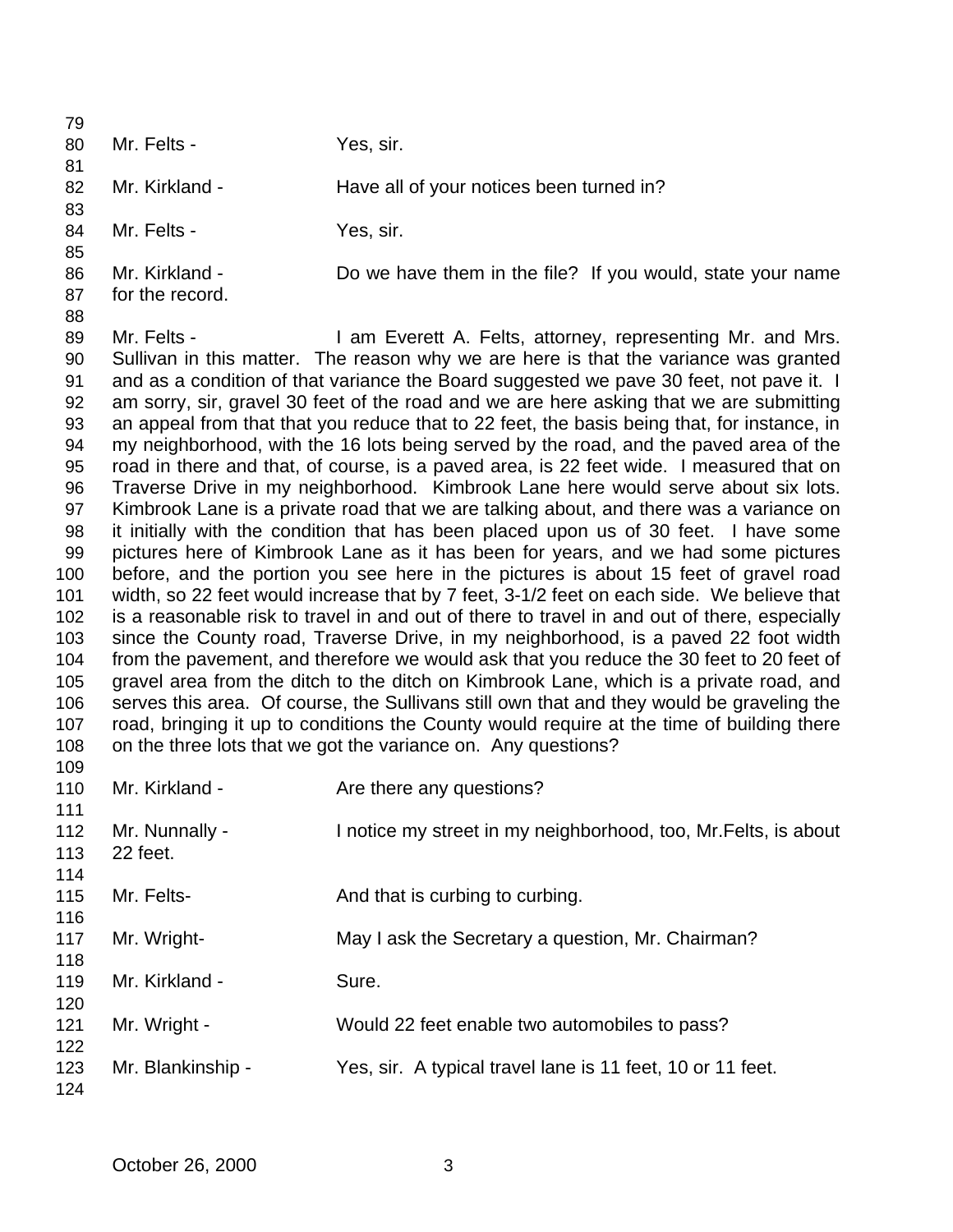125 Mr. Kirkland - Any other questions? Anyone else wish to speak in favor of this case? Mr. McKinney - Why did 30 feet come up? 130 Mr. Felts - We don't know, sir. 132 Mr. McKinney - Was that a staff's suggestion? Mr. Kirkland - That was a Mr. McKinney suggestion, wasn't it? Mr. McKinney - Could have been. I don't know. 138 Mr. Kirkland - Ithink we just put it in the case. Mr. McKinney - Somebody else said that! I don't think anybody remembers. 142 Mr. Kirkland - Yes, sir. 144 Mr. Bill Leake - Good morning. My name is Bill Leake and I am one of the residents of Kimbrook Lane. My understanding is that once they proceed to build these houses on Kimbrook that they are going to turn the road over to the residents of Kimbrook Lane, and there are four down there now, and one without a house, so that would be five landowners, and the other three lots would be eight people. After they bring the road up to 22 ft., we have to maintain it, and I do feel like once it is turned over to us, 22 ft. would be easier for us to maintain than the 30 foot. Mr. Kirkland - OK, thank you. Are there any questions? Does anyone else wish to speak? If you would, sir, speak into the mike and state your name as we are recording this. You can pull the mike closer to you. Mr. Rick Sullivan - I am Rick Sullivan and I am the son of John B. and Margaret Sullivan and we have no intentions of turning the road over to the residents down there. We haven't even talked about it, and he has been misinformed. I don't know where he got that from. Mr. Kirkland - So you all will maintain it all of the time. Mr. Sullivan - No, sir. We've got a road maintenance agreement presently, and the people, there should be three other lots, and we are not certain what we are going to do with the road as of yet, but those people would be required to join the road maintenance agreement, along with everyone else on the road. Mr. Wright - I think that is what he was referring to. You're bound to have an agreement to keep the road up, and everybody who is a party has to pitch in. 171 Mr. Sullivan - Yes, sir. We have a road-maintenance agreement.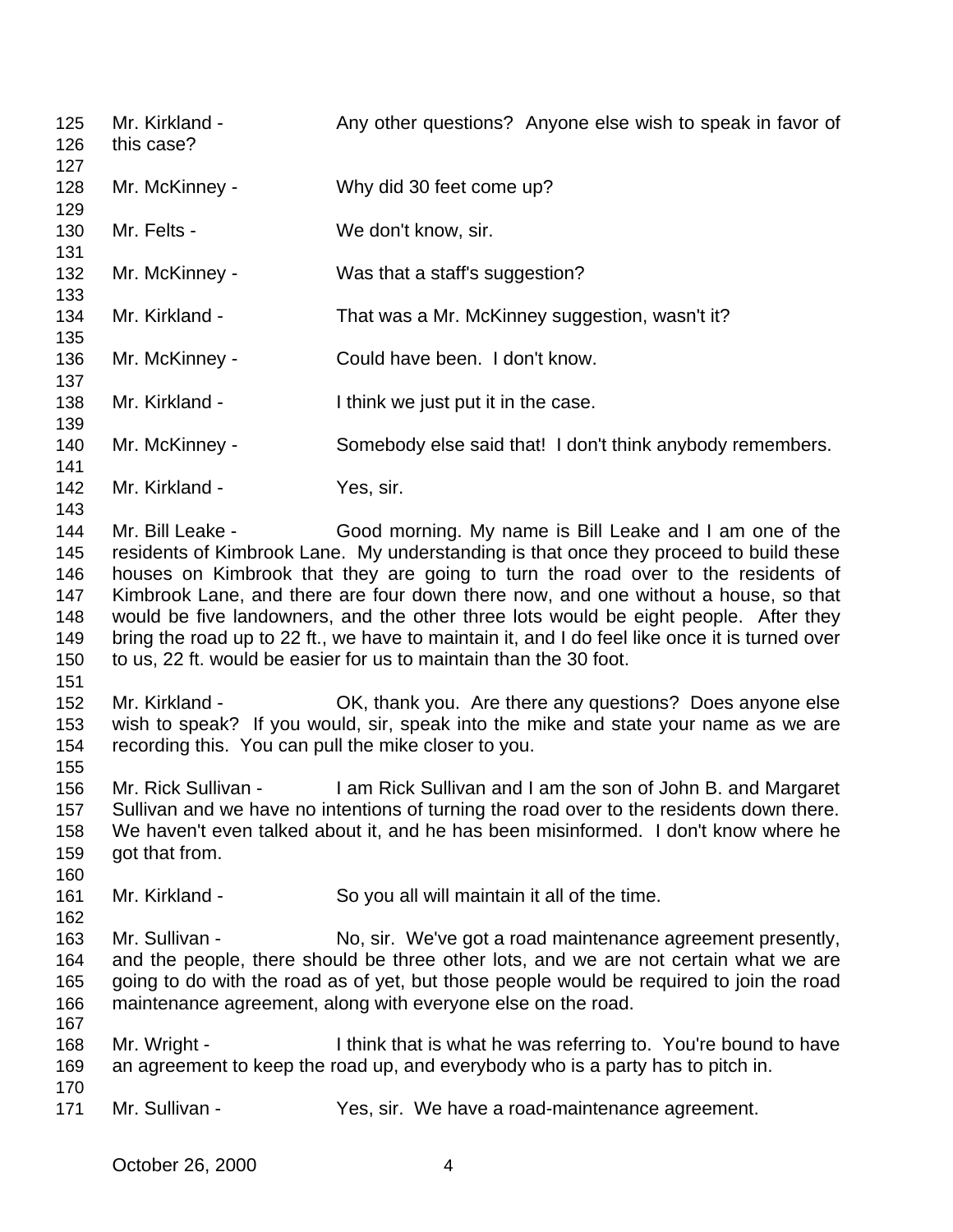- 173 Mr. Wright- It the road is 22 feet, it costs less to maintain than if it is 30 feet. I think that is what the gentleman was referring to.
- 176 Mr. Sullivan I just didn't want anybody to be misinformed about who was going to own the road.
- 179 Mr. Kirkland Thank you very much. Any rebuttal, sir? Anyone else? OK. Any other questions? That concludes the case. Thank you.
- 
- Upon a motion by Mr. Nunnally, seconded by Mr. McKinney, the Board of Zoning Appeals **granted** your request for the above-referenced variance subject to the following revised conditions:
- 
- 1. The property shall be developed in substantial conformance with the plan filed with the application. No changes or additions to the layout may be made without the approval of the Board of Zoning Appeals.
- 
- 2. If land disturbance will exceed 2,500 square feet the requirements of Chapter 10 of the County Code apply. At the time of building permit application, the applicant shall submit the necessary information to the Department of Public Works to ensure compliance with the requirements of the Chesapeake Bay Preservation Act and the code requirements for water quality standards.
- 
- 3. Approval of this request does not imply that a building permit will be issued. Building permit approval is contingent on Health Department requirements, including, but not limited to, soil evaluation for a septic drainfield and reserve area, and approval of a well location.
- 201 4. The owners of the property, and their heirs or assigns, shall accept responsibility for maintaining access to the property until such a time as the access is improved to County standards and accepted into the County road system for maintenance.
- 
- 5. Any new well on the property shall be a drilled well, not a bored well.
- 6. Before a certificate of occupancy is issued, Kimbrook Lane shall be widened to 22' of gravel over an appropriate base material.
- 

- The Board **granted** this request, as it found from the evidence presented, that
- authorizing this variance will not be of substantial detriment to adjacent property and will not materially impair the purpose of the zoning regulations.

| 214 | Affirmative:  | Balfour, Kirkland, McKinney, Nunnally, Wright | 5 |
|-----|---------------|-----------------------------------------------|---|
|     | 215 Negative: |                                               |   |
| 216 | Absent:       |                                               |   |
| 217 |               |                                               |   |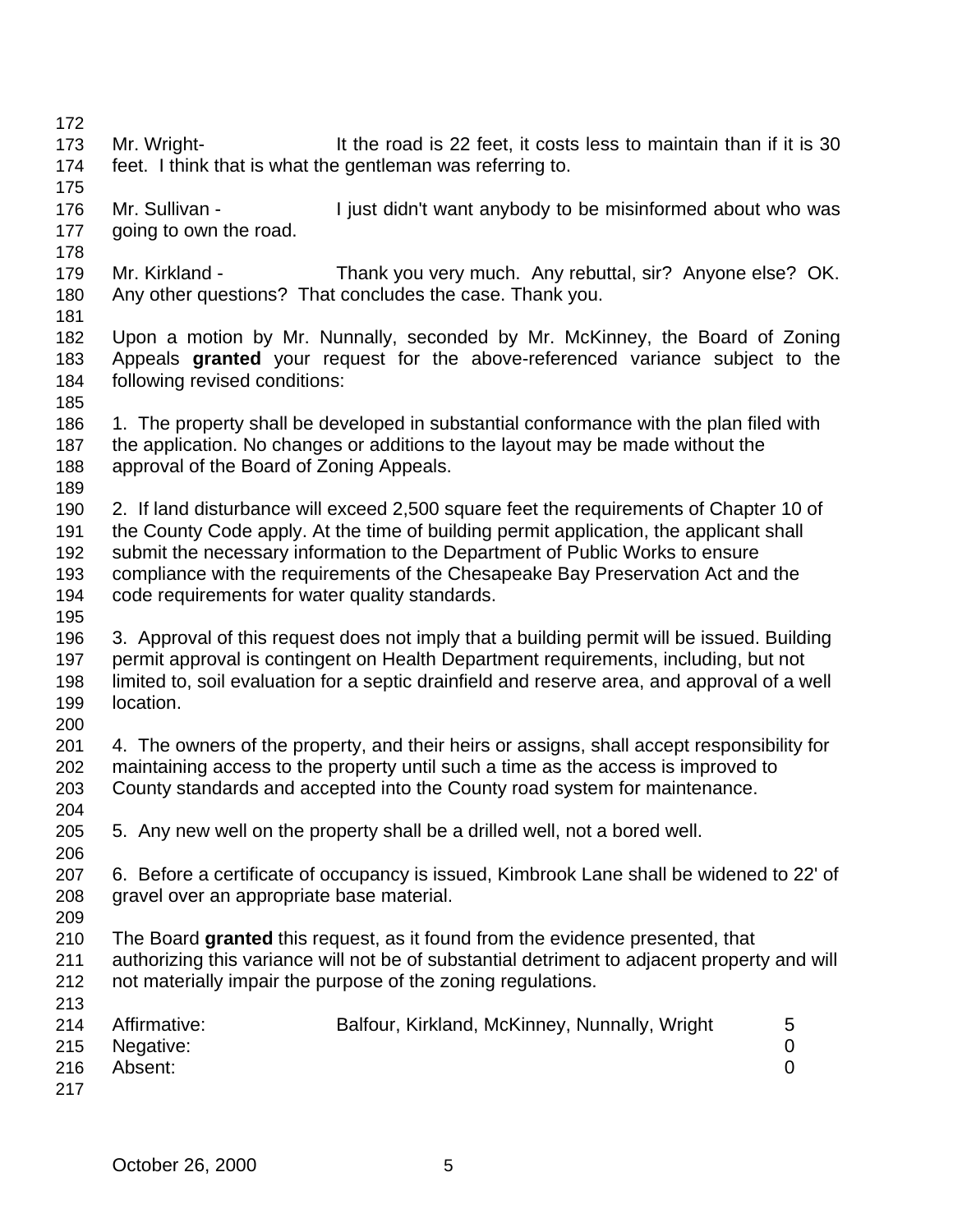**UP- 31-2000 VIKTOR NIKULIN** requests a conditional use permit pursuant to Section 24-12(d) of Chapter 24 of the County Code to build a pigeon loft at 9207 Crystalwood Lane (West End Manor) (Tax Parcel 49-2-H- 10), zoned R-3, One-family Residence District (Brookland). Mr. Kirkland - Does anyone else wish to speak on this case? If you all would, raise your right hand and be sworn in by the Secretary. 226 Mr. Blankinship - Do you swear that the testimony you are about to give is the truth, the whole truth and nothing but the truth so help you God? The People in Unison - I do. Mr. Kirkland - Would you state your name for the record, sir. 234 Mr. Nikulin - My name is Viktor Nikulin. 236 Mr. Kirkland - Have all of your notices been turned in according to the County Code? We have them in the file. OK. Would you proceed with your case. Mr. Nikulin - Someone else will present my case. Mr. Kirkland - Mr. Blankinship, before we get started, get that microphone. I don't know if the sound is up or what. Try it now. Is someone going to speak for you? 244 Mr. Nikulin - Yes. Mr. Kirkland - If you would, come forward, sir. Would you state your name for the record. Mr. Howard Tess - I am Howard Tess and I am a member of the National Pigeon Association and I am speaking in favor of granting the permit. Now, we understand that all of the requests, all of the requests for a building to keep pigeons have been entered and requested of you. He should be able to build a building and keep pigeons. It is a noted fact, state and federal, that pigeons are different from ducks, geese and turkeys. They are not classified as poultry. They are classified as pets. He intends to keep a unique type of pigeon. As you see, he is from Czechoslovakia or Russia, and he keeps a pigeon, Ukraine Skycutters. They fly up vertical. Now why is this important? It is important because he is a reputable pigeon keeper, not someone that is just going to keep birds out in the backyard, let them fly on somebody else's roof. There is really no reason that I can see to deny a request to keep pigeons as long as the building is in compliance and it will be compliant, being approximately 160 sq. ft., which would be 10 x 16. Cats or rats can't get at it. Anything detrimental is eliminated by the fact that he is a responsible pigeon keeper. You turn the pigeons loose in the morning before they are fed or in the early afternoon, again before they are fed. They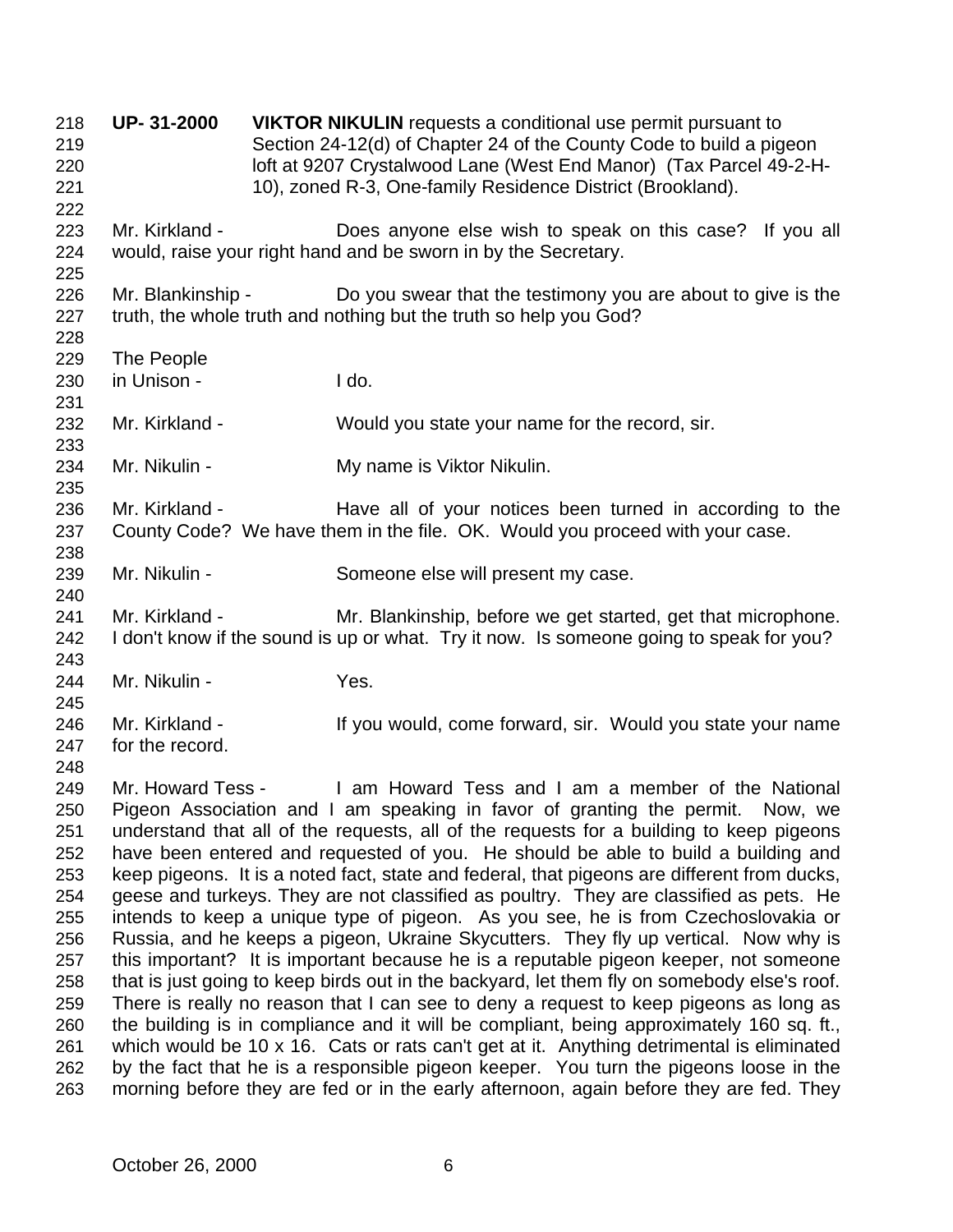don't even nest on other people's property when they fly over. They normally eat and defecate after they eat. They wouldn't even be messing on people's property. You do own the property that you live on, but you certainly don't own the air above it, and these pigeons flying over this air are not detrimental. It has been established throughout the United States for racing homers. It is just inconceivable that they should be denied. He belongs to a pigeon club, the Virginia Pigeon and Dove Association. As I say, he has been a responsible member, responsible pigeon owner. There are pigeons in various areas. It has not any bearing whatsoever on home values, things of this nature if they are properly kept.

- 
- 

274 Mr. Nunnally - How many pigeons are we talking about?

 Mr. Tess - Well, 160 sq. ft., according to federal law, would allow 160 pigeons. That is far more that he would probably ever have, although I can conceivably expect 50 or 60 during the fall of the year. Your normally breed from February until June, and in the fall of the year you have an abundance of youngsters. Prior to sale of these youngsters or disposal of them, not all of them will, of course, make the grade, just like breeding any animal. Not all of them develop into specimens that you intend to breed from in further years, but at the same time, at the very most, I would say 50 or 75. 

| 284 | Mr. Kirkland -    | He will raise these and sell off the youngsters, is that what                |
|-----|-------------------|------------------------------------------------------------------------------|
| 285 | you are saying?   |                                                                              |
| 286 |                   |                                                                              |
| 287 | Mr. Tess -        | I would think that, yes, sir.                                                |
| 288 |                   |                                                                              |
| 289 | Mr. Kirkland -    | OK. Does he have pigeons now?                                                |
| 290 |                   |                                                                              |
| 291 | Mr. Tess -        | Yes, sir.                                                                    |
| 292 |                   |                                                                              |
| 293 | Mr. Kirkland -    | Where are they located? Does he live somewhere else right                    |
| 294 | now?              |                                                                              |
| 295 |                   |                                                                              |
| 296 | Mr. Tess -        | They are located in his house on Holland Road and he had a                   |
| 297 |                   | permit. We came before the Board and got a permit for that law at that time. |
| 298 |                   |                                                                              |
| 299 | Mr. Kirkland -    | Have we had any complaints, Mr. Secretary?                                   |
| 300 |                   |                                                                              |
| 301 | Mr. Blankinship - | Not that I am aware of.                                                      |
| 302 |                   |                                                                              |
| 303 | Mr. McKinney -    | What size is that loft, Mr. Tess?                                            |
| 304 |                   |                                                                              |
| 305 | Mr. Tess -        | It is 100 feet.                                                              |
| 306 |                   |                                                                              |
| 307 | Mr. McKinney -    | That was 100 sq. ft. at the old location.                                    |
| 308 |                   |                                                                              |
|     |                   |                                                                              |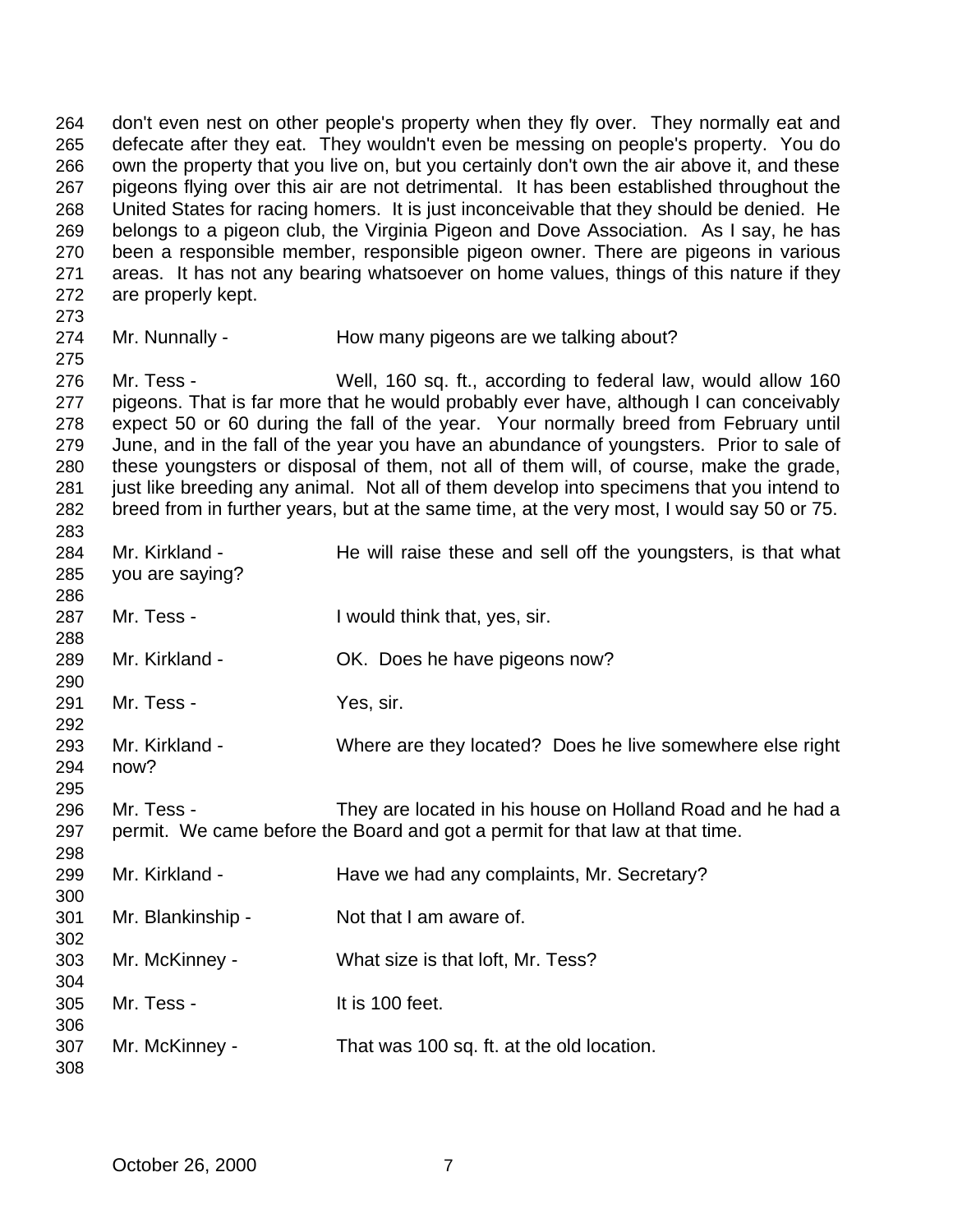Mr. Tess - Now, 160 feet is your County requirement and it would certainly meet all of the requirements as to the 2-1/2 feet off the ground, two feet off the ground, so that dogs and cats can get underneath, the setback from the property line and, of course, an attractive loft. You don't want to put a loft up in the back of somebody's yard that looks like a pile of trash, but a decent looking loft. This would be totally new construction, painted and landscaped in accordance with the décor of the yard, and I know of no reason, if these pigeons land on somebody else's roof or bother somebody else, he is not a responsible pigeon owner. And, it is totally against what he is trying to teach these birds to do. When you turn them loose, you certainly don't want them to sit on somebody else's roof or bother some other neighbor. You want them to fly and come back in when you (unintelligible) and come back in and eat, and that is exactly what they would do. 

 Mr. McKinney - What happens to where he is located now? Is he relocating?

Mr. Tess - He has purchased a new home on Castle.

 Mr. McKinney - What is going to happen to the old one? Is he going to continue to keep that or is that going to be disbanded?

- Mr. Tess That would be disbanded, I am certain.
- Mr. McKinney OK.

 Mr. Wright- Mr. Tess, describe with a little more particularity to what happens in one day in the life of these pigeons, how are they handled, when are they released, how long are they permitted to fly, and how often are they permitted to fly? And where do they go when they fly.

 Mr. Tess - Well, what happens in the life of these pigeons? In the morning, you would never release the pigeons, and this is, I am reading from a book. "All pigeons will be confined to a loft except for limited periods." Now, obviously, you are not going to turn these pigeons loose in the morning. I mean, this man works just like all the rest of us or some of the rest of us. But, on a morning that you would turn these pigeons loose and release them to fly. First of all, they are sporting pigeons. Let's define a sporting pigeon. Specifically, a sporting pigeon means a pigeon which through select past breeding has developed the ability to fly in a distinctive manner. That is the pigeons specific, such as Rollers, Tippers, Ukraine Skycutters, that is what these particular pigeons are called. Now, they would be released prior to feeding in the morning. Mr. Wright - What time would that be?

- 
- 

 Mr. Tess - Roughly, 8, 9 or 10:00 a.m. It could be earlier, but they would not be feed before they were released.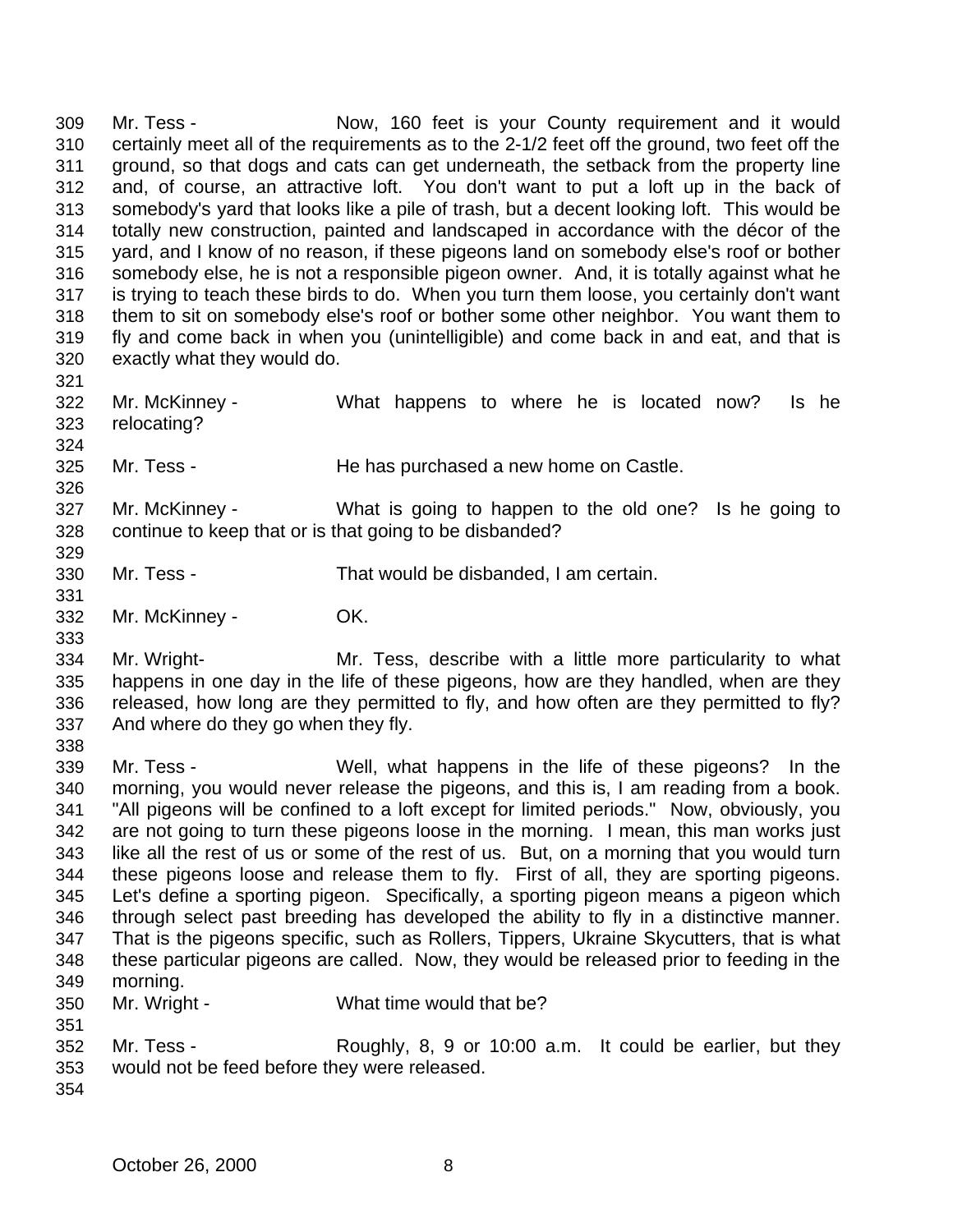Mr. Wright - All of them would be released at one time?

 Mr. Tess - Not necessarily. These pigeons are tossed into the air. They are held in the hand and they are tossed. When they reach the end of the propellant that you have provided, they spread their wings and fly straight up supposedly. No horizontal movement is the unique characteristic of this particular breed. They should fly straight up like a helicopter and straight down. Now, obviously, not all of them will. Obviously, some will attempt on their first releases, young birds, some will attempt to land on the house or in trees, but if they land on somebody else's house or somebody's else tree, it is not going to be long before those pigeons will not be released again because they are not performing properly. And, you would not be breeding from these particular birds. When he comes home from work in the afternoon, again, prior to feeding he would release the birds, and this will probably be more apt to be a release time than in the morning, for him, because he works. I would say that after work in the evening would be probably more apt to have birds being released.

Mr. Wright - What time would that be?

 Mr. Tess - Somewhere around 3 or 4:00 p.m. I would say. Maybe up to 5:00 p.m. What particular bearing does this have on, why would it make any difference as to when they were released? I don't understand your thinking. 

 Mr. Wright - We just want the particulars. We have to understand all of the facts involved. Are they released only twice a day most of the time?

 Mr. Tess - I don't know. I would say probably more apt to be once a day, twice a day would probably be at most.

383 Mr. Wright - Are they released every day?

 Mr. Tess - Not everyday, I don't think so. Again, people do work. He can't be out playing with the pigeons.

388 Mr. Wright - How long do they stay aloft when they are released?

Mr. Tess- A half hour and at the most 45 minutes.

Mr. Wright - They go straight up and they fly around.

 Mr. Tess - They fly around; stay up and fly, and then when he puts a dropper, a dropper being like a white pigeon that doesn't fly much, or he could also use various other methods. They fly off the top of his loft and put it in the loft and put it away, something to keep them up would be like a flag on the loft. Something to call them down would be removing the flag, taking a feed dish, shaking it where they can hear the feed, something to make them immediately come in. They come in through the trap and, of course, get fed.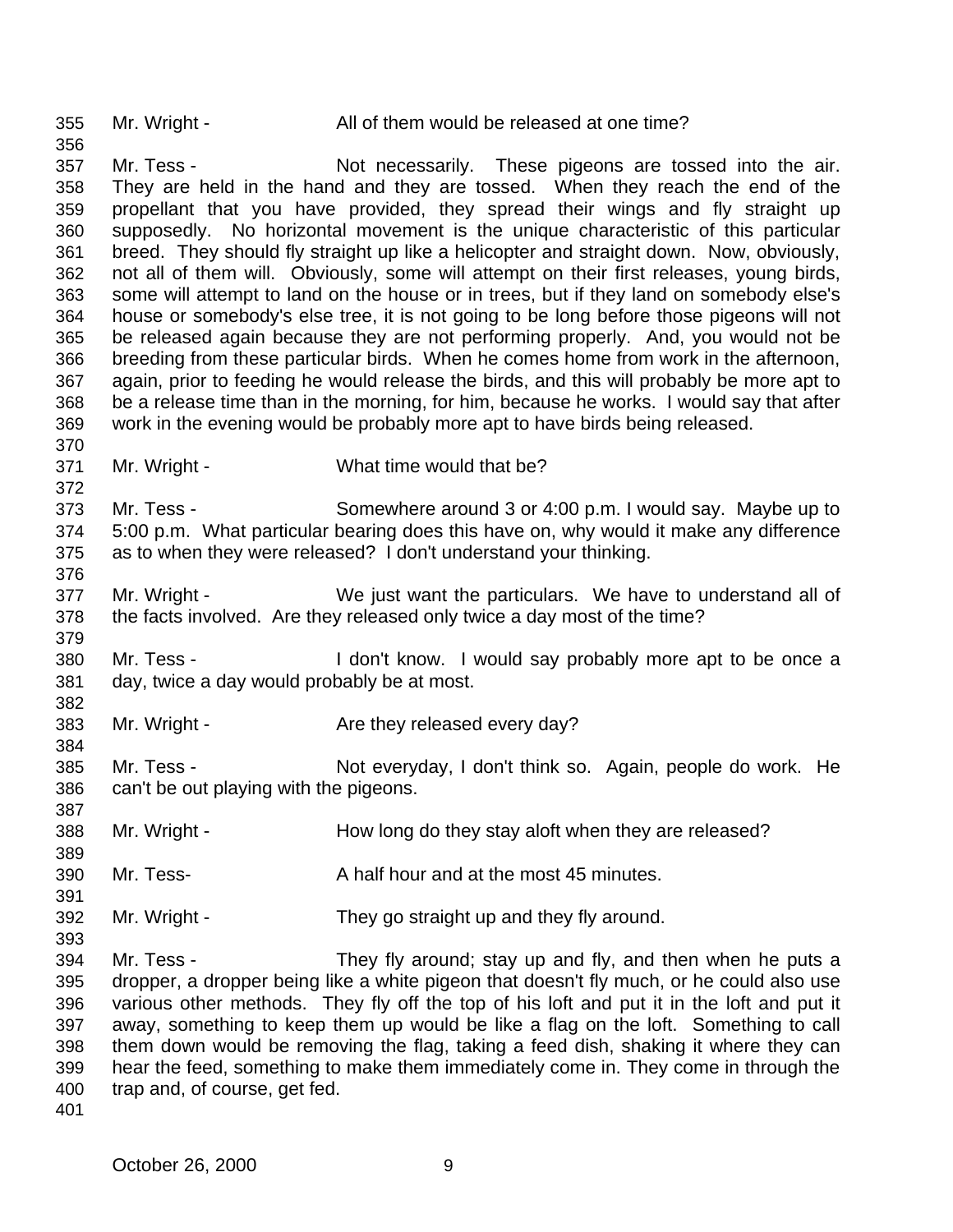| 402<br>403 | Mr. Wright -                                    | Now, you say they go straight up and that is where they stay.                            |
|------------|-------------------------------------------------|------------------------------------------------------------------------------------------|
| 404        | Mr. Tess -                                      | They don't fly around. They have very, very little horizontal                            |
| 405        | movement. They flutter. That is the whole idea. |                                                                                          |
| 406        |                                                 |                                                                                          |
| 407        | Mr. Wright -                                    | They stay up there for half an hour?                                                     |
| 408        |                                                 |                                                                                          |
| 409        | Mr. Tess -                                      | Yes. Tipplers hang up for something like 17 hours. Yes.                                  |
| 410        |                                                 |                                                                                          |
| 411        | Mr. Wright -                                    | How high do they go?                                                                     |
| 412        |                                                 |                                                                                          |
| 413        | Mr. Nikulin -                                   | I am sure you cannot see, until they are a little tiny dot.                              |
| 414        |                                                 |                                                                                          |
| 415        | Mr. Wright -                                    | They go out of sight.                                                                    |
| 416        |                                                 |                                                                                          |
| 417        | Mr. Tess -                                      | Yes, they can.                                                                           |
| 418        |                                                 |                                                                                          |
| 419        | Mr. McKinney-                                   | And they can hear you shake the food.                                                    |
| 420        |                                                 |                                                                                          |
| 421        | Mr. Tess -                                      | They may not hear you shake but they can see. They would                                 |
| 422        |                                                 | be trained and it is hard to explain, because I don't really do it. He does it. They are |
| 423        |                                                 | trained to keep their eye on the loft, pretty much, and when he puts a dropper out or    |
| 424        |                                                 | when he takes the flag down, whichever they are trained to, they would immediately       |
| 425        |                                                 | descend and come on into his loft and, of course, get fed.                               |
| 426        |                                                 |                                                                                          |
| 427        | Mr. McKinney -                                  | The pigeons that do not perform the way they are supposed                                |
| 428        |                                                 | to, what happens to them, the ones that are culled? What happens to them? Do you         |
| 429        | eat them?                                       |                                                                                          |
| 430        |                                                 |                                                                                          |
| 431        | Mr. Tess -                                      | Well, I see pigeons to eat, a whole lot of them. He wouldn't                             |
| 432        | be eating his.                                  |                                                                                          |
| 433        |                                                 |                                                                                          |
| 434        | Mr. McKinney -                                  | He what?                                                                                 |
| 435        |                                                 |                                                                                          |
| 436        | Mr. Tess -                                      | He would not be eating them, no. They would be humanely                                  |
| 437        | destroyed.                                      |                                                                                          |
| 438        |                                                 |                                                                                          |
| 439        | Mr. McKinney -                                  | What does that mean? What do you mean humanely                                           |
| 440        | destroyed?                                      |                                                                                          |
| 441        |                                                 |                                                                                          |
| 442        | Mr. Tess -                                      | Cut their head off.                                                                      |
| 443        |                                                 |                                                                                          |
| 444        | Mr. McKinney -                                  | That is humanely destroyed?                                                              |
| 445        |                                                 |                                                                                          |
| 446        | Mr. Tess -                                      | Yes. How would you butcher pigeons now? There are                                        |
| 447        |                                                 | pigeons that are bred solely to eat. I have quite a few of them, and how are they        |

butchered? You cut their head off.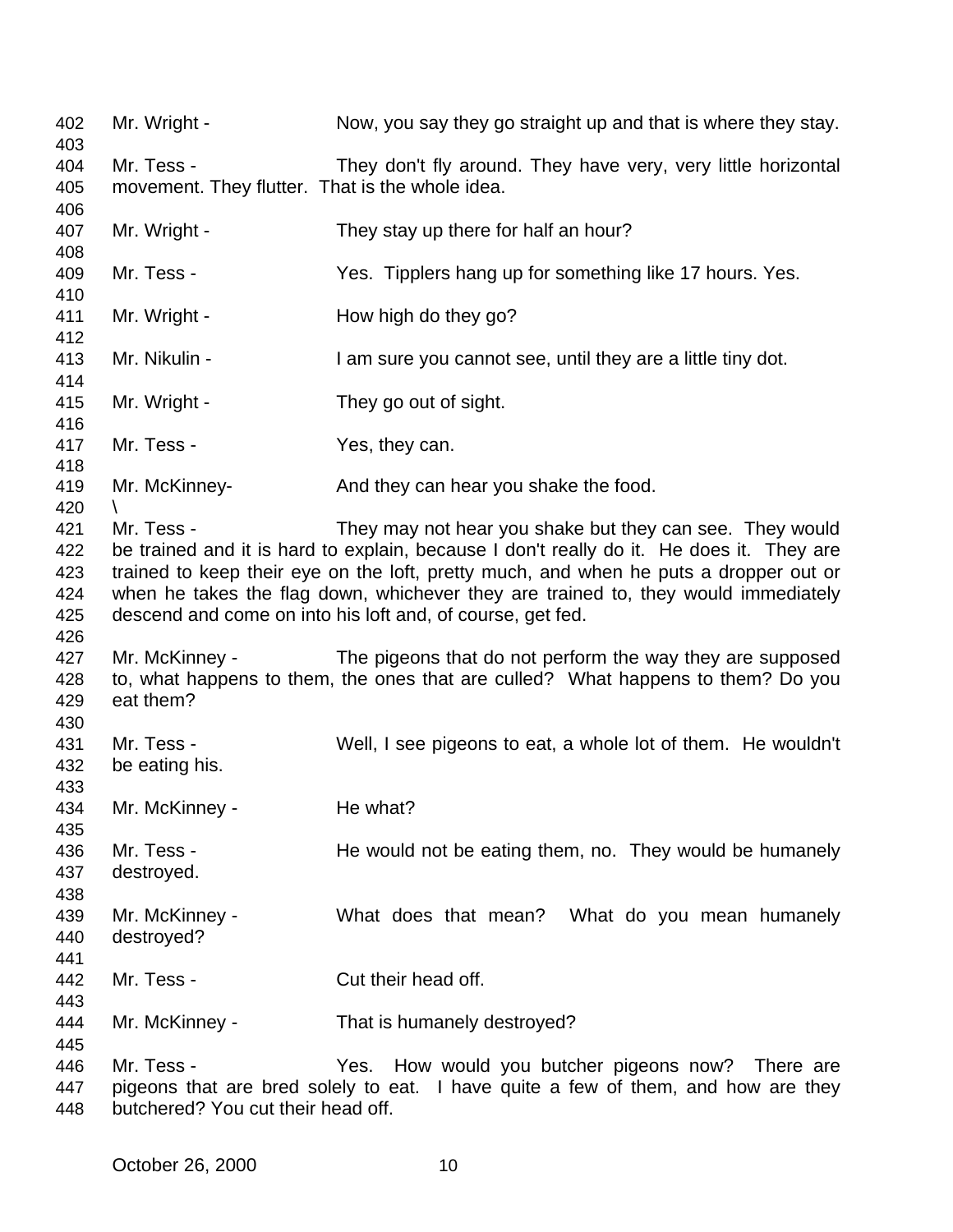| 449                      |                                                |                                                                                                                                                                                                                                            |
|--------------------------|------------------------------------------------|--------------------------------------------------------------------------------------------------------------------------------------------------------------------------------------------------------------------------------------------|
| 450                      | Mr. McKinney -                                 | Are they sold on the outside?                                                                                                                                                                                                              |
| 451                      |                                                |                                                                                                                                                                                                                                            |
| 452<br>453               | Mr. Tess -                                     | I don't think he would sell these.                                                                                                                                                                                                         |
| 454<br>455               | Mr. McKinney -                                 | So you don't know.                                                                                                                                                                                                                         |
| 456<br>457               | Mr. Tess -                                     | I wouldn't eat them. They are too small.                                                                                                                                                                                                   |
| 458<br>459<br>460        | Mr. McKinney -<br>you that?                    | But you don't know whether he sells them or not. Can he tell                                                                                                                                                                               |
| 461<br>462<br>463<br>464 | Mr. Tess -                                     | No, I am sure they would not be sold as squabs, not anyway,<br>shape or form. A squab is a pigeon that is 30 days old. These pigeons have already<br>begun to fly. They are no longer fit to eat. They would just be killed and destroyed. |
| 465<br>466               | Mr. McKinney -                                 | How long does it take for a pigeon to get to the age to fly?                                                                                                                                                                               |
| 467<br>468               | Mr. Tess -                                     | About a month, six weeks at the most.                                                                                                                                                                                                      |
| 469<br>470               | Mr. McKinney -                                 | Thirty days.                                                                                                                                                                                                                               |
| 471<br>472               | Mr. Tess -                                     | Yes.                                                                                                                                                                                                                                       |
| 473<br>474<br>475<br>476 | Mr. McKinney -<br>to eat.                      | So in 30 days they grow up, and they don't do what they are<br>supposed to do and they come back and they are a 30-day old bird, so they are ready                                                                                         |
| 477<br>478<br>479        | Mr. Tess -<br>different.                       | Well, not really. They are a different breed of birds; totally                                                                                                                                                                             |
| 480<br>481               | Mr. McKinney -                                 | Are they different in weight or size?                                                                                                                                                                                                      |
| 482<br>483<br>484        | Mr. Tess -<br>weighs 2 lbs. Totally different. | There is a difference in weight and size. These pigeons<br>weigh about 8 or 10 ounces, where my Texan Pioneers, which are an eating bird,                                                                                                  |
| 485<br>486<br>487        | Mr. Wright -                                   | How big are they?                                                                                                                                                                                                                          |
| 488<br>489               | Mr. Tess -                                     | I would says that these are 10 to 14 ounces.                                                                                                                                                                                               |
| 490<br>491               | Mr. Kirkland -                                 | Do they fit in your hand?                                                                                                                                                                                                                  |
| 492                      | Mr. Tess -                                     | Yes. They are about the size of a pigeon that you see on                                                                                                                                                                                   |
| 493<br>494<br>495        | County Ordinances.                             | the street. That is just about the size of these - like a Roller or a Homer. Not a real<br>large pigeon, not a real small one. Now, he has complied with all of your Henrico                                                               |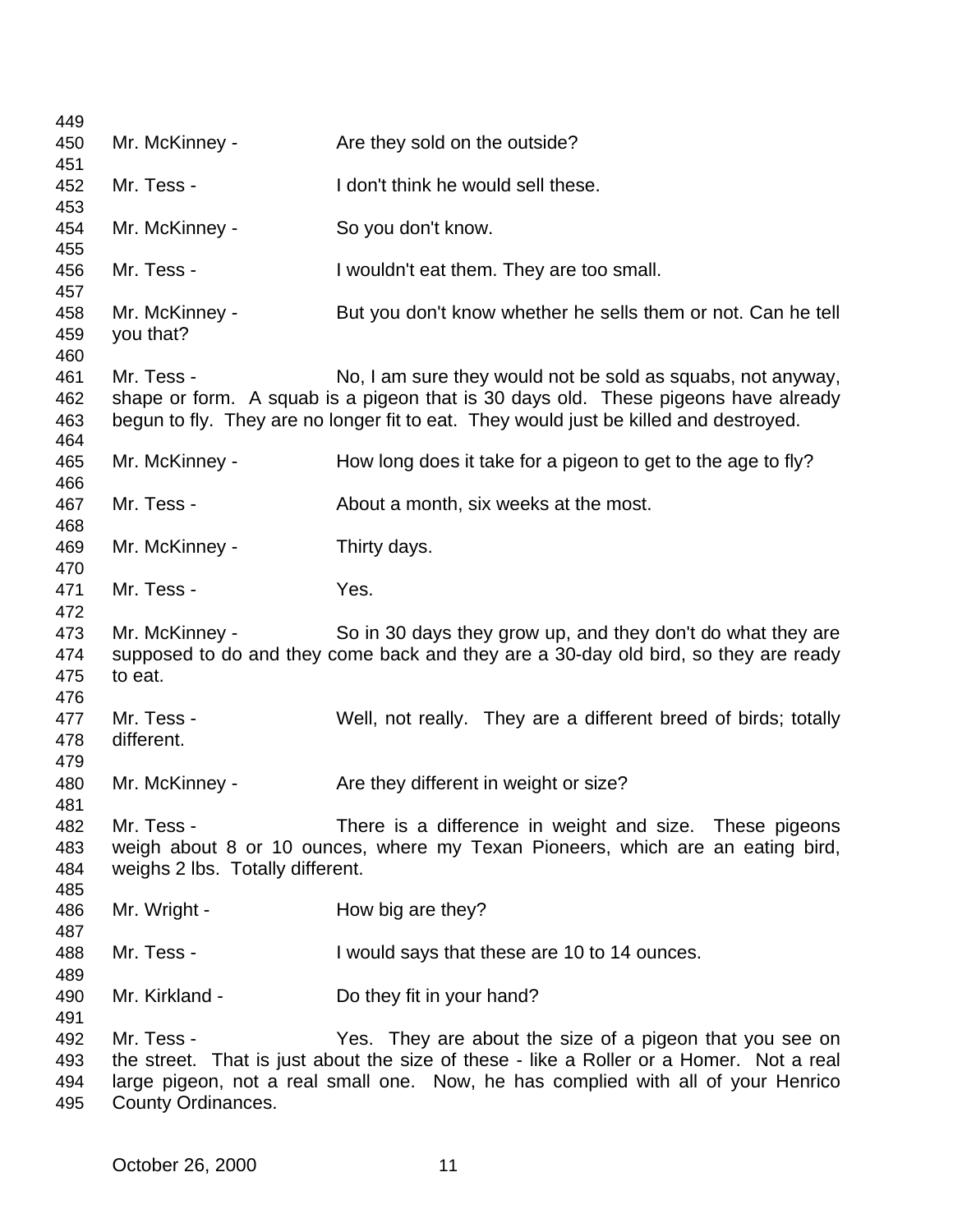| 496                             |                                                       |                                                                                                                                                                                                                                                                                                                                                  |
|---------------------------------|-------------------------------------------------------|--------------------------------------------------------------------------------------------------------------------------------------------------------------------------------------------------------------------------------------------------------------------------------------------------------------------------------------------------|
| 497                             | Mr. Kirkland -                                        | Do we have a building permit on file for this, Mr. Blankinship.                                                                                                                                                                                                                                                                                  |
| 498                             |                                                       |                                                                                                                                                                                                                                                                                                                                                  |
| 499<br>500                      | Mr. Blankinship -                                     | Not that I know of. Have you filed for a building permit?                                                                                                                                                                                                                                                                                        |
| 501<br>502                      | Mr. McKinney -                                        | He would not need one for 150 square feet.                                                                                                                                                                                                                                                                                                       |
| 503<br>504                      | Mr. Blankinship -<br>is over 150 square feet.         | We would just hold it up pending the use permit anyway if it                                                                                                                                                                                                                                                                                     |
| 505<br>506                      | Mr. Wright -                                          | Do these pigeons make any noise?                                                                                                                                                                                                                                                                                                                 |
| 507<br>508                      | Mr. Tess -                                            | When they fly.                                                                                                                                                                                                                                                                                                                                   |
| 509<br>510<br>511               | Mr. Wright -                                          | Do they make any noise in the loft?                                                                                                                                                                                                                                                                                                              |
| 512<br>513<br>514<br>515<br>516 | Mr. Tess -<br>whatsoever. It does not even come up.   | Yes, as normal pigeons. Again, that is hard to describe if you<br>are not familiar with it. How loud? Not anything like a rooster crowing. I mean, they<br>certainly would not disturb the neighbors, I don't think. If they did they would almost<br>have to be within 10 or 15 feet of the loft. I don't think that noise would be any concern |
| 517<br>518<br>519<br>520        | Mr. McKinney -<br>from 50 to 60 birds at a time.      | Mr. Tess, you stated that Mr. Nikulin would have anywhere                                                                                                                                                                                                                                                                                        |
| 521<br>522                      | Mr. Tess -                                            | Yes.                                                                                                                                                                                                                                                                                                                                             |
| 523<br>524                      | Mr. McKinney -                                        | That is a maximum.                                                                                                                                                                                                                                                                                                                               |
| 525<br>526<br>527               | Mr. Tess -<br>be 50 or 60.                            | He gets it, like 40 is enough. The maximum would certainly                                                                                                                                                                                                                                                                                       |
| 528<br>529<br>530<br>531        | Mr. McKinney -<br>if you are not going to utilize it? | Well, why not 50 or 60 square feet? You said that the<br>federal government requires a square foot per bird, so why do you want 160 square feet                                                                                                                                                                                                  |
| 532<br>533<br>534<br>535<br>536 | Mr. Tess -<br>more for mine.                          | Obviously, just like anything else, if you give them a little<br>more room it is a whole lot easier to keep them clean and a whole lot better if they are<br>not crowded. I would certainly recommend 160 feet for 50 or 60 birds. I have much                                                                                                   |
| 537<br>538<br>539               | Mr. McKinney -<br>more than 60 birds?                 | Well, you don't have any problem with the condition of no                                                                                                                                                                                                                                                                                        |
| 540<br>541                      | Mr. Tess -                                            | That is correct.                                                                                                                                                                                                                                                                                                                                 |
| 542                             | Mr. McKinney -                                        | OK.                                                                                                                                                                                                                                                                                                                                              |
|                                 |                                                       |                                                                                                                                                                                                                                                                                                                                                  |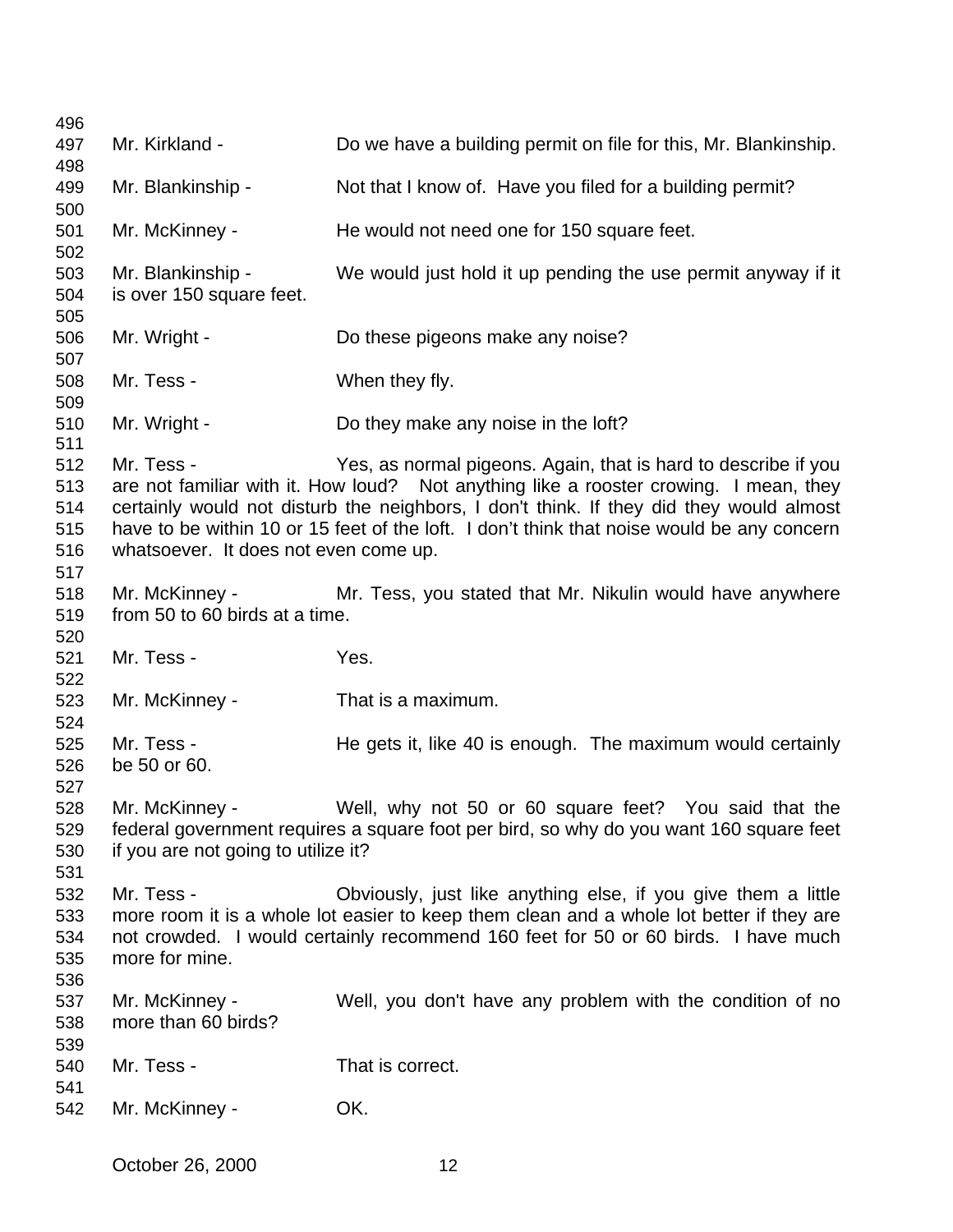Mr. Tess - Some of the things that the National Pigeon Association recommends and I recommend and fully stand behind it, one of the things that they would have in an ordinance, pigeons will not be released for flying which have been fed within four hours previous to this release. I would agree with that. Mr. Balfour - In other words, they can't fly within four hours of feeding. 551 Mr. Tess - Right. In other words, I would certainly agree with that. And the right of entry and inspection. An animal control officer can come and inspect this place at any time, and I have confidence enough in his ability to keep the loft reasonably clean and reasonably in good shape to where I would certainly go along with that. Let the animal control officer come and look. Look in my loft or his loft or any loft. Mr. McKinney - Which animal control officer is that? Mr. Tess - I don't know. One lives down… 561 Mr. McKinney - Is it federal, state, local, or what? Mr. Tess - Local. It would be your local animal control officer. He could come and look at it at any time. Mr. McKinney - Do we have any inspectors to inspect pigeon coups? 568 Mr. Blankinship - Not routinely. We do have an animal control officer on call if somebody filed a complaint of some sort, they would go. 571 Mr. Tess - If somebody files a complaint, they come. Mr. McKinney - Let me ask you, Mr. Tess. Where do you live? Mr. Tess - Hanover County, Old Church area, Mr. McKinney - Old Church. How much land do you have? Mr. Tess - Two acres. Mr. McKinney - Two acres. You are not in the middle of a subdivision. 583 Mr. Tess - No, sir. Mr. McKinney - OK. Thank you. 587 Mr. Kirkland - All right, let's move along here. Any other questions? Anyone else in favor of this case? OK, anyone opposed to this case that would like to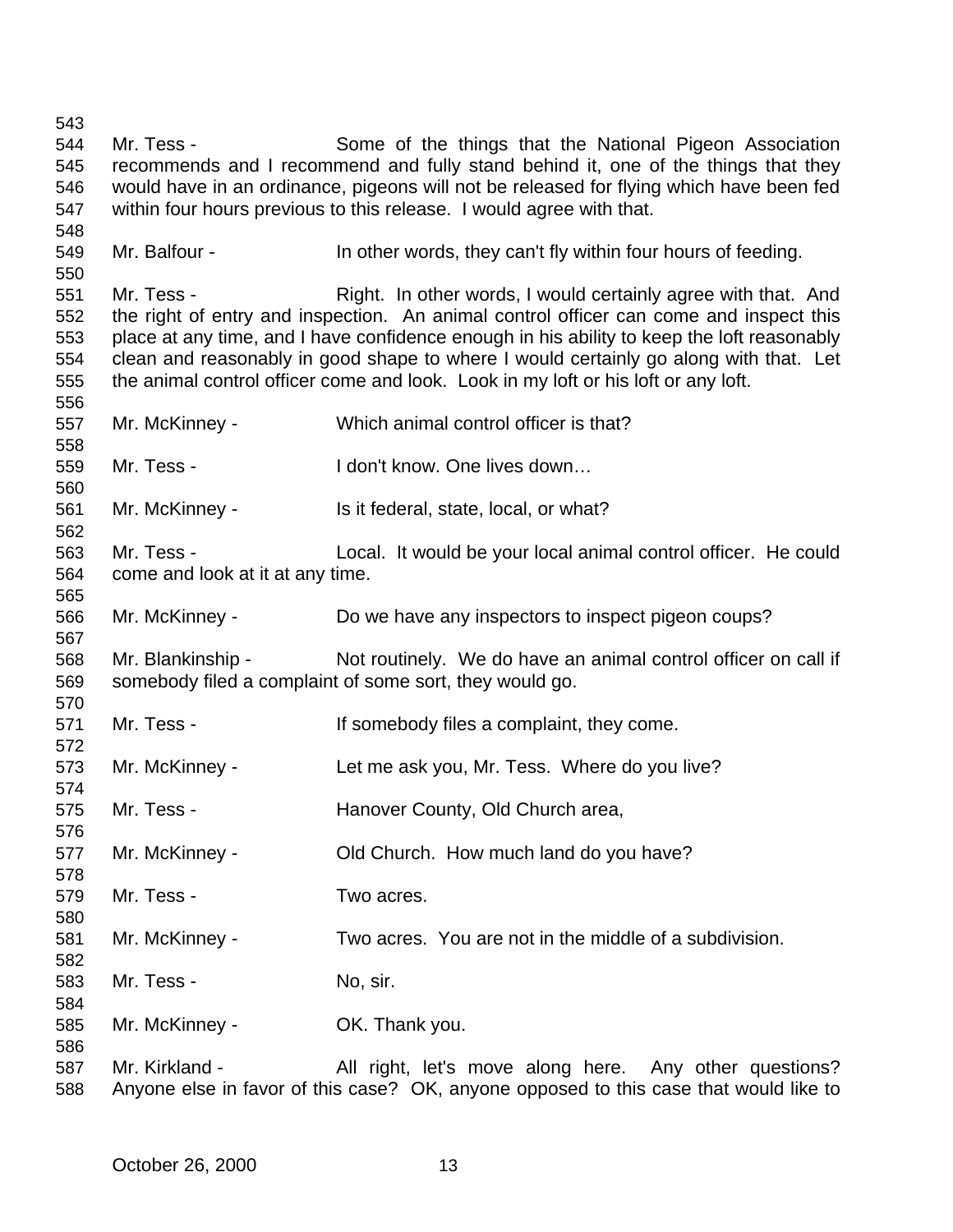speak? OK. Mr. Tess, you will be given time to rebut any testimony made by the opposition. If you would sir, state your name for the record.

 Mr. Donald Trainum - My name is Donald Trainum. I live at 9206 Woodlake Drive, which is directly behind the house on Crystalwood Drive. My property line is approximately 40 feet and my backdoor from the back of the property line is 40 feet. This building that he proposes to build is about 3 or 4 feet from that, so you are talking about within 43 or 44 feet from my back door, and I thought we could only have a maximum of 3 pets in your neighborhood. You can see in that little block up there, I don't know how many houses, but there are a lot of houses there. I submitted a petition to Mr. Blankinship earlier of 24 people that live in this neighborhood. Most of them are in that little block that are against this proposal. There are about nine people here today that are against this. Some more would have come, but, you know, people do have to work and the other lady is sick. Now, I am concerned about this because of the odor, noise, bringing in insects probably, rodents, and I just don't want 160 pigeons in my backyard. That is about all I've got to say.

Mr. McKinney - You don't want 160 pigeons?

Mr. Trainum - I don't want all of them pigeons right close to my backyard.

Mr. McKinney - Sixty pigeons.

612 Mr. Trainum - Right. I don't know how many, but he has had pigeons before, and he has a loft that he had them in. I've seen pictures.

- Mr. Kirkland We will have to keep those pictures, sir, for 30 days.
- Mr. Trainum Any other questions for me?

Mr. McKinney - Your concern is noise, odor, the insects, rodents.

 Mr. Trainum - I am not a pigeon expert, so I don't know what they are going to bring, but I do know that when you have that many animals in your backyard, they are going to bring something.

 Mr. Kirkland - Mr. Blankinship, may I ask you a question? Do you have any drawings or anything with the location of where this shed is going to be? It can't be within three feet of the property line, can it? 

- Mr. Blankinship They did not submit that.
- Mr. Blankinship It must be at least three feet away.
- Mr. Wright- What are these pictures that you just gave us?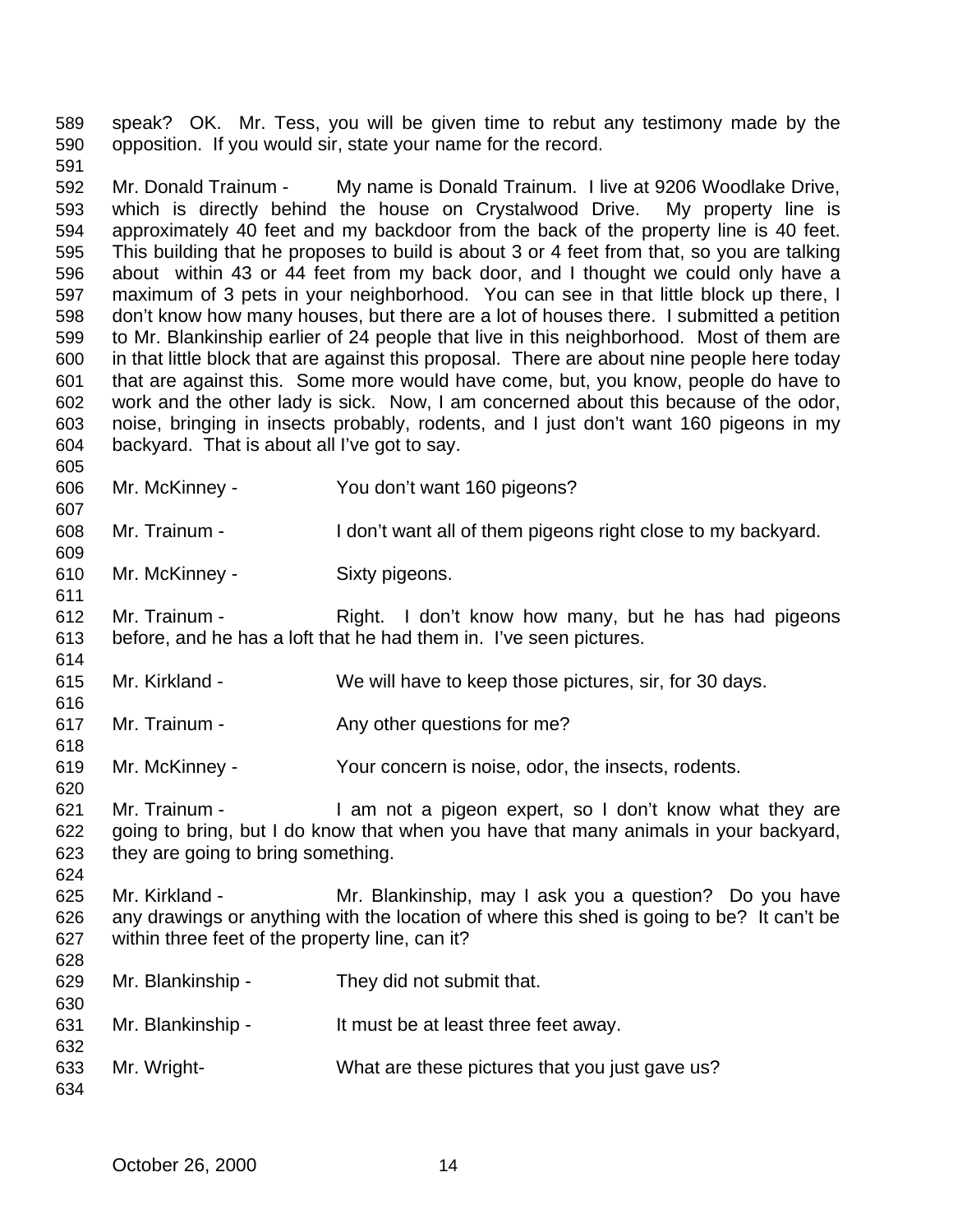| 635                             | Mr. Trainum -                                            | That's buildings that he built earlier.                                                                                                                                                                                                                                                                                                                                                                                                          |
|---------------------------------|----------------------------------------------------------|--------------------------------------------------------------------------------------------------------------------------------------------------------------------------------------------------------------------------------------------------------------------------------------------------------------------------------------------------------------------------------------------------------------------------------------------------|
| 636<br>637<br>638               | Mr. Wright -                                             | On this property at 9207?                                                                                                                                                                                                                                                                                                                                                                                                                        |
| 639                             | Mr. Trainum -                                            | Correct.                                                                                                                                                                                                                                                                                                                                                                                                                                         |
| 640<br>641<br>642               | Mr. Wright -                                             | So this construction has begun?                                                                                                                                                                                                                                                                                                                                                                                                                  |
| 643<br>644<br>645<br>646        | Mr. Trainum -<br>concern.                                | There it is and there is the building that is already there. And<br>he had pigeons before and that didn't bother me, but this number of pigeons is a                                                                                                                                                                                                                                                                                             |
| 647<br>648                      | Mr. Wright -<br>that he had just purchased it.           | So when you said pigeons, I thought this was a new house,                                                                                                                                                                                                                                                                                                                                                                                        |
| 649<br>650<br>651               | Mr. Trainum -                                            | No. This house has been here 30 some years.                                                                                                                                                                                                                                                                                                                                                                                                      |
| 652<br>653<br>654               | Mr. Wright -<br>purchased it.                            | I know the house has, but I thought that he had just                                                                                                                                                                                                                                                                                                                                                                                             |
| 655<br>656                      | Mr. Trainum -                                            | About a year or two years ago.                                                                                                                                                                                                                                                                                                                                                                                                                   |
| 657<br>658<br>659               | Mr. Kirkland -<br>pigeons there now?                     | They already had pigeons there before? Have they got                                                                                                                                                                                                                                                                                                                                                                                             |
| 660<br>661                      | Mr. Trainum -                                            | Not to my knowledge.                                                                                                                                                                                                                                                                                                                                                                                                                             |
| 662<br>663                      | Mr. Balfour-                                             | You said a few pigeons wouldn't bother you, what is a few?                                                                                                                                                                                                                                                                                                                                                                                       |
| 664<br>665<br>666<br>667        | Mr. Trainum<br>that does not bother me. That is the law. | I don't know how many he would have, but three or four<br>would not bother me, but this number would. I am thinking you can have three pets, so                                                                                                                                                                                                                                                                                                  |
| 668<br>669<br>670               | Mr. McKinney -<br>three.                                 | That is why he is here because he is asking for more than                                                                                                                                                                                                                                                                                                                                                                                        |
| 671<br>672                      | Mr. Trainum -                                            | Yes. I understand that.                                                                                                                                                                                                                                                                                                                                                                                                                          |
| 673<br>674<br>675               | Mr. Kirkland -                                           | Any other questions? All right. The next person who wishes<br>to speak. Did I see somebody else's hand go up? Good morning.                                                                                                                                                                                                                                                                                                                      |
| 676<br>677<br>678<br>679<br>680 |                                                          | Ms. Althea P. Minor - Good morning. My name is Althea P. Minor and I live at<br>9209 Crystalwood Lane. I have lived there since 1963 when the house was built, and at<br>this time it was very particular what we could do on our property, and it was based on<br>an adjustor, and now there are pigeons coming in that are going to deface the property<br>for my house. If I wanted to sell my house, who wants to buy one with a pigeon farm |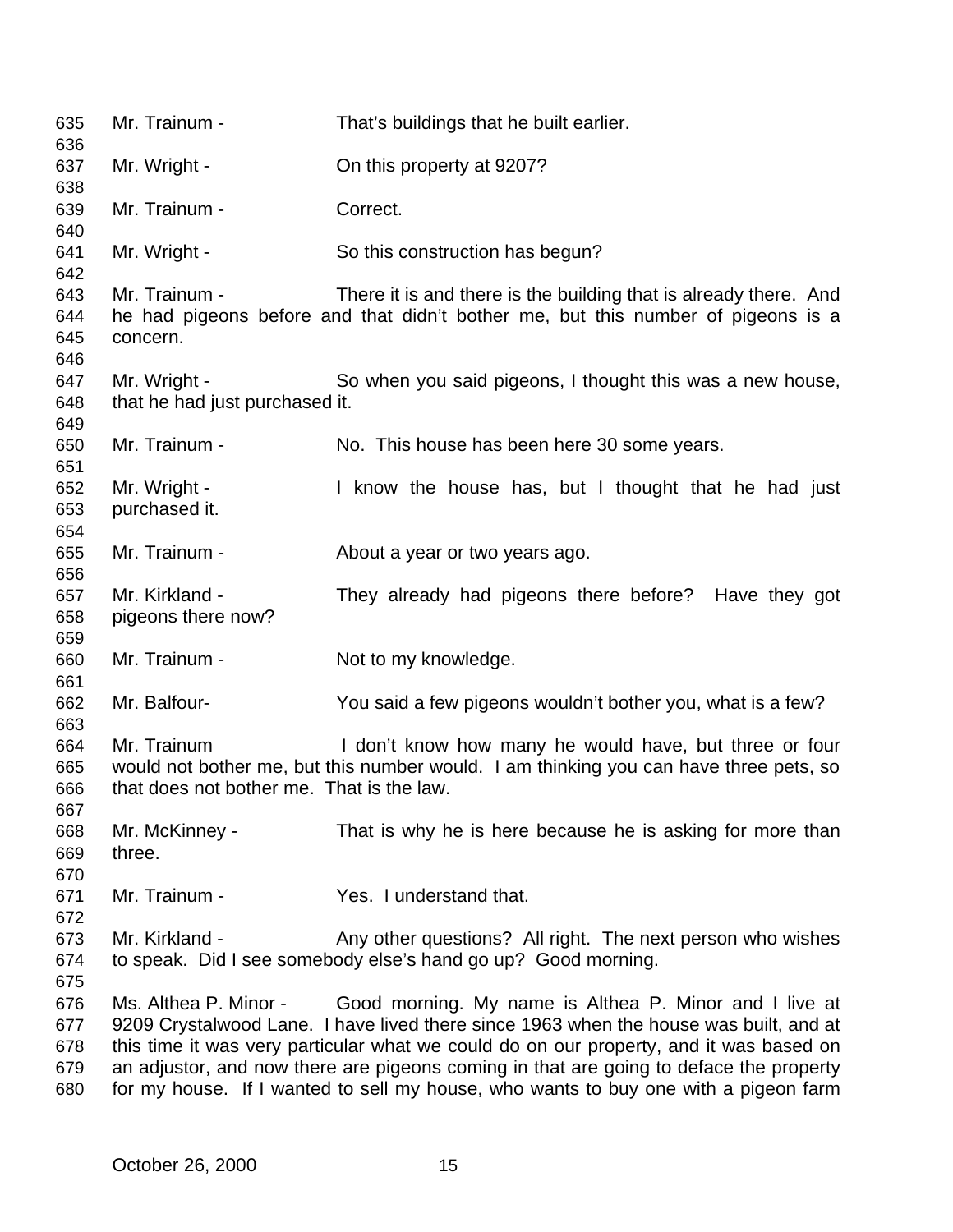next to me, because this is a residential area and not a farm, so I want you to consider this, because I am very upset. I am very disturbed about the whole situation because it is residential. That is the main focus there. Do we want to get (unintelligible), because we could have something else come up. I feel like I have nothing against the people, but I think if they want something done like this, then they should live in the country and not in residential. That is the main thing. Thank you very much.

 Mr. Kirkland - Thank you, ma'am. Mr. Blankinship, may I ask you another question? The sale of pigeons, if he is raising them for sale, is that getting involved with some zoning situation?

Mr. Blankinship - It certainly could. Essentially, I would call that agriculture.

 Mr. Kirkland - OK. Thanks. Let me hear from the last person and you get one time to talk and maybe you will bring it up in your rebuttal. Does anyone else wish to speak over there? Any more opposition? OK. If you would sir, would you like to come and rebut. First, can I ask you a question. Does he plan on selling these pigeons, the young ones that are born every year? 

700 Mr. Tess - Not as a profit-making hobby, just like you would sell a dog. If you had two dogs and had a litter of good puppies, certainly you would sell some. He would probably do the same thing. I don't think. He is not in the business of selling. I will put it that way.

Mr. Kirkland - I just want to know.

707 Mr. Tess - I gave Mr. Blankinship a diagram of where the loft would be. 708 It meets all of the requirements of Henrico County, and I would really like to just...

 Mr. McKinney - Let me say something to you. It does not meet any requirements of Henrico County. That is the reason you are here. For the Board to decide whether to grant or deny this application. If you met all of the requirements of Henrico County, you would not be here.

 Mr. Tess - No. I understand that. I mean the building would meet the requirements of Henrico County as to the setback from the property line, the distance off the ground to dispel the fear of rats and vermin, if it is two feet off the ground, cats and dogs can get underneath. This is a Henrico County requirement for pigeon lofts. 

720 Mr. McKinney - And you obtained this from the Building Inspector's Office?

722 Mr. Tess - Not from the Building Inspector's office. I have a cousin who lives in Sleepy Hollow who had to get a building permit for a pigeon loft. 

725 Mr. McKinney - How long ago?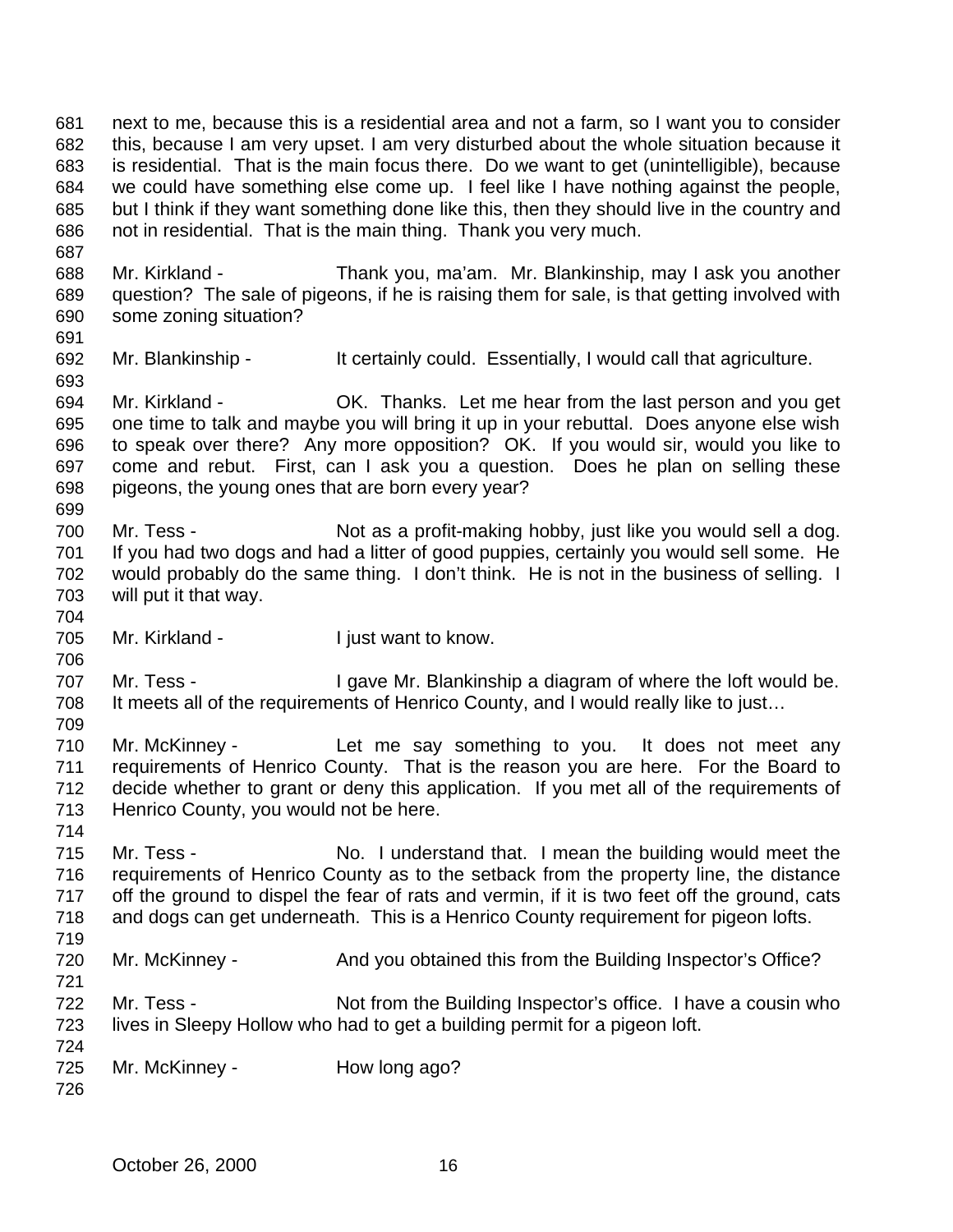Mr. Tess - Quite some years? 729 Mr. McKinney - How do you know the Code hasn't changed since then? Mr. Tess - I don't. Mr. McKinney - So what you are saying is irrelevant. Mr. Tess - Essentially, probably. But, I would like to dispel their fears of odor. Unlike chickens, pigeons do not have an odor in a properly maintained and kept pigeon loft. None whatsoever. Shouldn't have. Mr. Kirkland - That word is a tricky one. Mr. Tess - Well, that is correct. All of these things are kind of tricky. I mean, if you keep three dogs, which is allowed, supposedly, and these dogs bark like crazy, and nobody cleans the dog lot, you have a terrible situation and you have to call the animal control and have this rectified. Well, here you are not even willing to give this man the opportunity to have more than three pigeons. Three pigeons is just not normal pigeon keeping. You would normally keep a flock of pigeons as opposed to three, and little kids go to the Fair, and they see a pony and they want it. Everybody thinks of pigeons exactly like you do; they're dirty, nasty things. Well, this is just not so. It is an established fact there are people like myself, I figure I am as good as anybody and I keep pigeons, and they are not dirty and nasty, and he keeps his for his own pleasure. You can keep dogs. Why should he be denied to keep more than three pigeons? Mr. Kirkland - Well, we will straighten that out. We will vote on that and get it squared away. Any other new testimony you might have? Mr. McKinney - One question of Mr. Tess. Mr. Tess, this drawing that you submitted. What is this 72 square foot structure that is in the corner? Mr. Nikulin - That is a small shed. I have five feet, and also they have cars, and people like tools for cars. Mr. McKinney - So it is a storage shed? 765 Mr. Nikulin - It is not a storage shed. I keep like two pigeons and I keep like maybe 3 months and they didn't bother nobody and no neighbor's property, and after two months an animal control officer investigates and I told him I keep just two pigeons, and I thought somebody told me three pets are allowed in Henrico County, and I said I have just two. And I opened the pigeons' loft and showed him the two pigeons and he said, "This is OK." And then later, maybe next day, she called me and said that two pigeons are not allowed, and I like moved the pigeons away, and if you saw a picture, I try to build like nice pigeon lofts and make top very nice, and once again, people thought maybe pigeons will fly on neighbor's property or make noise, like at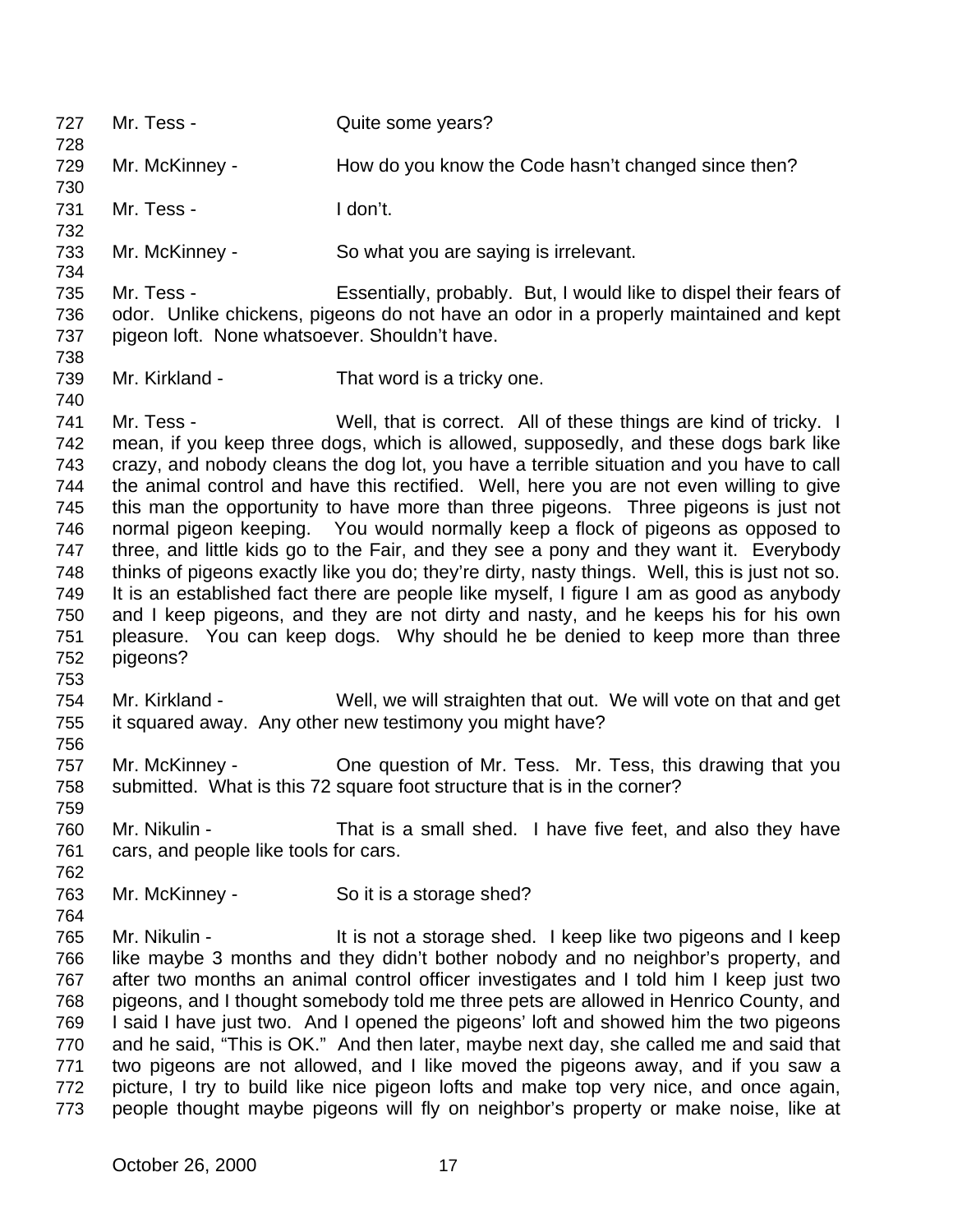evening time they don't make any noise. And it is my hobby and I never sell pigeons. If I don't like pigeons, I just give to somebody else for free, and it is like my hobby. I clean my pigeon walks twice a day and it is why I want 160 pigeons because I am not even going, every day, to let them loose. If there is rain or I don't like to let pigeons loose, they will (unintelligible) and even I would complain if I go back inside and see if my pigeons (unintelligible), when they fly they keep real quiet and when they fly 10 feet, I saw a different performance, and even I can make decisions; this young pigeon would and this wouldn't. Mr. McKinney - This pigeon loft, I am presuming, is 10 foot by 16 foot long? Mr. Nikulin - The size is (unintelligible) I cannot like make bigger than, keep pigeons more healthy, and better. (Unintelligible) Mr. McKinney - What I am trying to arrive at is, we don't have a detail of it, the footprint. It could be 10 by 16, it could be 5 by 32, to be 32 foot long. How long is it 790 going to be, how deep is it going to be, and how high is it going to be? Mr. Nikulin - I am going to build two feet off the ground or eight foot (unintelligible). Mr. McKinney - So it would be 10 foot and it will have an A roof on it? An A roof or a flat roof? Mr. Nikulin - I have not decided yet. I can build like these or I can build like (unintelligible). Mr. McKinney - For your information, I have talked with some people that were raised in this country that spoke English a lot worse than you do. So you are doing OK. Mr. Nikulin - (Unintelligible) two days ago, like not to take pigeon (unintelligible) with me, but people like pigeons (unintelligible). Mr. Blankinship - Just for the record, Mr. Chairman, we don't need to keep these pictures. 811 Mr. Kirkland - I can understand that. All right, if there are no other questions and there is no other one to speak who has not already spoken before, that will conclude the case. That is it. Upon a motion by Mr. McKinney, seconded by Mr. Nunnally, the Board of Zoning Appeals **granted** your request for the above-referenced use permit subject to the following conditions: 819 1. Only the pigeon loft described in the application may be constructed pursuant to this approval. Any additional uses or improvements shall comply with the applicable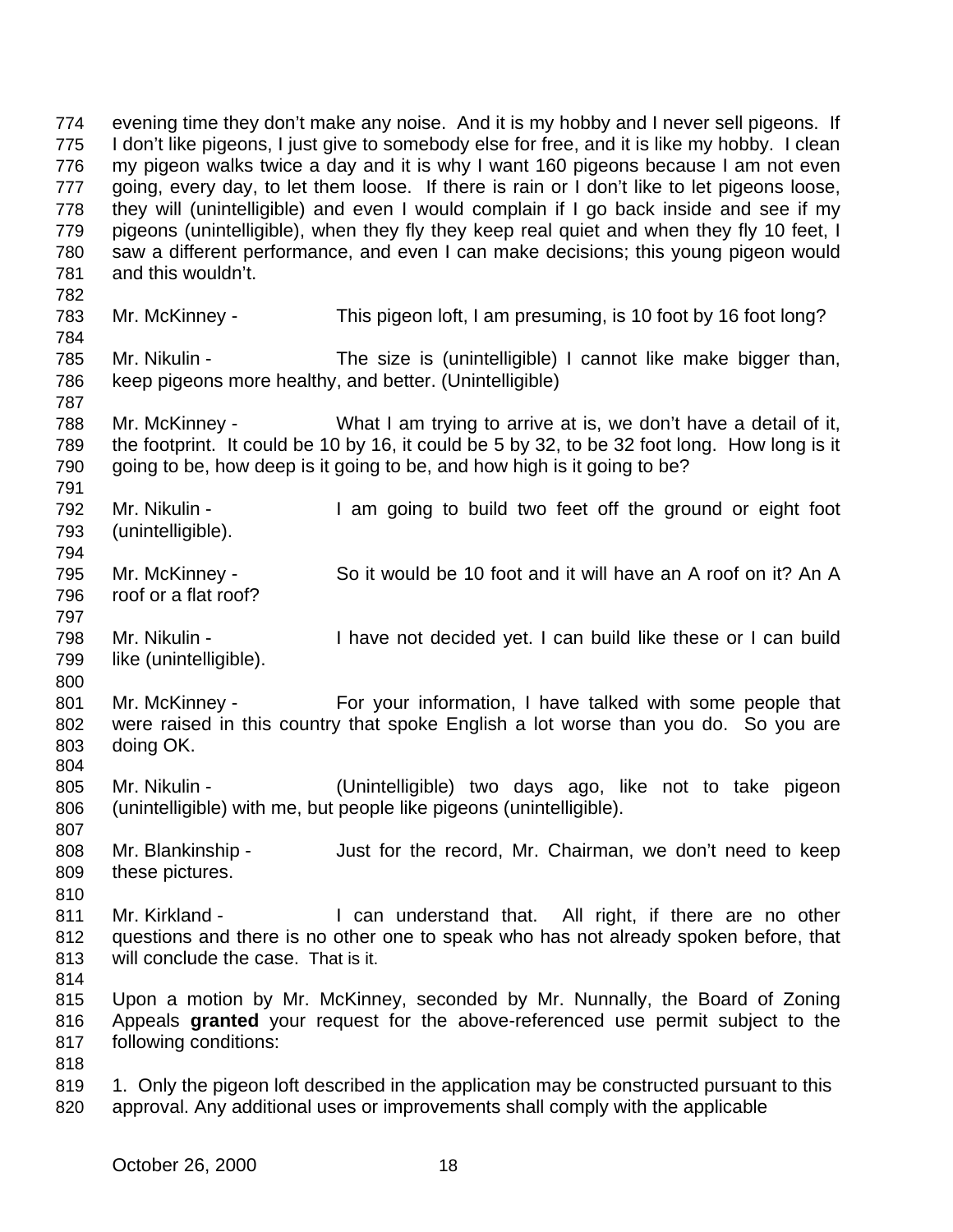| regulations of the County Code. The loft shall not exceed 50 square feet in area or 6 |                                                                                   |                                                                  |                                                                                                                                                                                                                                                                                                                                                                                                                                                                                                                                                                                                                                                                                                                                                                                                                                                                                                                                                                                                                                                                                                                                                                                                                                                                                                                                                                                                                                                                                                                                                                                                                                                                                                                                                                                                                                                                                                                                                                                                                                                                                                                                                                         |
|---------------------------------------------------------------------------------------|-----------------------------------------------------------------------------------|------------------------------------------------------------------|-------------------------------------------------------------------------------------------------------------------------------------------------------------------------------------------------------------------------------------------------------------------------------------------------------------------------------------------------------------------------------------------------------------------------------------------------------------------------------------------------------------------------------------------------------------------------------------------------------------------------------------------------------------------------------------------------------------------------------------------------------------------------------------------------------------------------------------------------------------------------------------------------------------------------------------------------------------------------------------------------------------------------------------------------------------------------------------------------------------------------------------------------------------------------------------------------------------------------------------------------------------------------------------------------------------------------------------------------------------------------------------------------------------------------------------------------------------------------------------------------------------------------------------------------------------------------------------------------------------------------------------------------------------------------------------------------------------------------------------------------------------------------------------------------------------------------------------------------------------------------------------------------------------------------------------------------------------------------------------------------------------------------------------------------------------------------------------------------------------------------------------------------------------------------|
| feet in height.                                                                       |                                                                                   |                                                                  |                                                                                                                                                                                                                                                                                                                                                                                                                                                                                                                                                                                                                                                                                                                                                                                                                                                                                                                                                                                                                                                                                                                                                                                                                                                                                                                                                                                                                                                                                                                                                                                                                                                                                                                                                                                                                                                                                                                                                                                                                                                                                                                                                                         |
|                                                                                       |                                                                                   |                                                                  |                                                                                                                                                                                                                                                                                                                                                                                                                                                                                                                                                                                                                                                                                                                                                                                                                                                                                                                                                                                                                                                                                                                                                                                                                                                                                                                                                                                                                                                                                                                                                                                                                                                                                                                                                                                                                                                                                                                                                                                                                                                                                                                                                                         |
|                                                                                       |                                                                                   |                                                                  |                                                                                                                                                                                                                                                                                                                                                                                                                                                                                                                                                                                                                                                                                                                                                                                                                                                                                                                                                                                                                                                                                                                                                                                                                                                                                                                                                                                                                                                                                                                                                                                                                                                                                                                                                                                                                                                                                                                                                                                                                                                                                                                                                                         |
|                                                                                       |                                                                                   |                                                                  |                                                                                                                                                                                                                                                                                                                                                                                                                                                                                                                                                                                                                                                                                                                                                                                                                                                                                                                                                                                                                                                                                                                                                                                                                                                                                                                                                                                                                                                                                                                                                                                                                                                                                                                                                                                                                                                                                                                                                                                                                                                                                                                                                                         |
|                                                                                       |                                                                                   |                                                                  |                                                                                                                                                                                                                                                                                                                                                                                                                                                                                                                                                                                                                                                                                                                                                                                                                                                                                                                                                                                                                                                                                                                                                                                                                                                                                                                                                                                                                                                                                                                                                                                                                                                                                                                                                                                                                                                                                                                                                                                                                                                                                                                                                                         |
|                                                                                       |                                                                                   |                                                                  |                                                                                                                                                                                                                                                                                                                                                                                                                                                                                                                                                                                                                                                                                                                                                                                                                                                                                                                                                                                                                                                                                                                                                                                                                                                                                                                                                                                                                                                                                                                                                                                                                                                                                                                                                                                                                                                                                                                                                                                                                                                                                                                                                                         |
|                                                                                       |                                                                                   |                                                                  |                                                                                                                                                                                                                                                                                                                                                                                                                                                                                                                                                                                                                                                                                                                                                                                                                                                                                                                                                                                                                                                                                                                                                                                                                                                                                                                                                                                                                                                                                                                                                                                                                                                                                                                                                                                                                                                                                                                                                                                                                                                                                                                                                                         |
|                                                                                       |                                                                                   |                                                                  |                                                                                                                                                                                                                                                                                                                                                                                                                                                                                                                                                                                                                                                                                                                                                                                                                                                                                                                                                                                                                                                                                                                                                                                                                                                                                                                                                                                                                                                                                                                                                                                                                                                                                                                                                                                                                                                                                                                                                                                                                                                                                                                                                                         |
|                                                                                       |                                                                                   |                                                                  |                                                                                                                                                                                                                                                                                                                                                                                                                                                                                                                                                                                                                                                                                                                                                                                                                                                                                                                                                                                                                                                                                                                                                                                                                                                                                                                                                                                                                                                                                                                                                                                                                                                                                                                                                                                                                                                                                                                                                                                                                                                                                                                                                                         |
|                                                                                       |                                                                                   |                                                                  |                                                                                                                                                                                                                                                                                                                                                                                                                                                                                                                                                                                                                                                                                                                                                                                                                                                                                                                                                                                                                                                                                                                                                                                                                                                                                                                                                                                                                                                                                                                                                                                                                                                                                                                                                                                                                                                                                                                                                                                                                                                                                                                                                                         |
|                                                                                       |                                                                                   |                                                                  |                                                                                                                                                                                                                                                                                                                                                                                                                                                                                                                                                                                                                                                                                                                                                                                                                                                                                                                                                                                                                                                                                                                                                                                                                                                                                                                                                                                                                                                                                                                                                                                                                                                                                                                                                                                                                                                                                                                                                                                                                                                                                                                                                                         |
|                                                                                       |                                                                                   | Balfour, Kirkland, McKinney, Nunnally,                           | 4                                                                                                                                                                                                                                                                                                                                                                                                                                                                                                                                                                                                                                                                                                                                                                                                                                                                                                                                                                                                                                                                                                                                                                                                                                                                                                                                                                                                                                                                                                                                                                                                                                                                                                                                                                                                                                                                                                                                                                                                                                                                                                                                                                       |
| Negative:                                                                             |                                                                                   | Wright                                                           | 1                                                                                                                                                                                                                                                                                                                                                                                                                                                                                                                                                                                                                                                                                                                                                                                                                                                                                                                                                                                                                                                                                                                                                                                                                                                                                                                                                                                                                                                                                                                                                                                                                                                                                                                                                                                                                                                                                                                                                                                                                                                                                                                                                                       |
| Absent:                                                                               |                                                                                   |                                                                  | $\overline{0}$                                                                                                                                                                                                                                                                                                                                                                                                                                                                                                                                                                                                                                                                                                                                                                                                                                                                                                                                                                                                                                                                                                                                                                                                                                                                                                                                                                                                                                                                                                                                                                                                                                                                                                                                                                                                                                                                                                                                                                                                                                                                                                                                                          |
|                                                                                       |                                                                                   |                                                                  |                                                                                                                                                                                                                                                                                                                                                                                                                                                                                                                                                                                                                                                                                                                                                                                                                                                                                                                                                                                                                                                                                                                                                                                                                                                                                                                                                                                                                                                                                                                                                                                                                                                                                                                                                                                                                                                                                                                                                                                                                                                                                                                                                                         |
| A-102-2000                                                                            |                                                                                   |                                                                  |                                                                                                                                                                                                                                                                                                                                                                                                                                                                                                                                                                                                                                                                                                                                                                                                                                                                                                                                                                                                                                                                                                                                                                                                                                                                                                                                                                                                                                                                                                                                                                                                                                                                                                                                                                                                                                                                                                                                                                                                                                                                                                                                                                         |
|                                                                                       |                                                                                   |                                                                  |                                                                                                                                                                                                                                                                                                                                                                                                                                                                                                                                                                                                                                                                                                                                                                                                                                                                                                                                                                                                                                                                                                                                                                                                                                                                                                                                                                                                                                                                                                                                                                                                                                                                                                                                                                                                                                                                                                                                                                                                                                                                                                                                                                         |
|                                                                                       |                                                                                   |                                                                  |                                                                                                                                                                                                                                                                                                                                                                                                                                                                                                                                                                                                                                                                                                                                                                                                                                                                                                                                                                                                                                                                                                                                                                                                                                                                                                                                                                                                                                                                                                                                                                                                                                                                                                                                                                                                                                                                                                                                                                                                                                                                                                                                                                         |
|                                                                                       |                                                                                   |                                                                  |                                                                                                                                                                                                                                                                                                                                                                                                                                                                                                                                                                                                                                                                                                                                                                                                                                                                                                                                                                                                                                                                                                                                                                                                                                                                                                                                                                                                                                                                                                                                                                                                                                                                                                                                                                                                                                                                                                                                                                                                                                                                                                                                                                         |
|                                                                                       |                                                                                   |                                                                  |                                                                                                                                                                                                                                                                                                                                                                                                                                                                                                                                                                                                                                                                                                                                                                                                                                                                                                                                                                                                                                                                                                                                                                                                                                                                                                                                                                                                                                                                                                                                                                                                                                                                                                                                                                                                                                                                                                                                                                                                                                                                                                                                                                         |
|                                                                                       |                                                                                   |                                                                  |                                                                                                                                                                                                                                                                                                                                                                                                                                                                                                                                                                                                                                                                                                                                                                                                                                                                                                                                                                                                                                                                                                                                                                                                                                                                                                                                                                                                                                                                                                                                                                                                                                                                                                                                                                                                                                                                                                                                                                                                                                                                                                                                                                         |
|                                                                                       |                                                                                   |                                                                  |                                                                                                                                                                                                                                                                                                                                                                                                                                                                                                                                                                                                                                                                                                                                                                                                                                                                                                                                                                                                                                                                                                                                                                                                                                                                                                                                                                                                                                                                                                                                                                                                                                                                                                                                                                                                                                                                                                                                                                                                                                                                                                                                                                         |
|                                                                                       |                                                                                   |                                                                  |                                                                                                                                                                                                                                                                                                                                                                                                                                                                                                                                                                                                                                                                                                                                                                                                                                                                                                                                                                                                                                                                                                                                                                                                                                                                                                                                                                                                                                                                                                                                                                                                                                                                                                                                                                                                                                                                                                                                                                                                                                                                                                                                                                         |
|                                                                                       |                                                                                   |                                                                  |                                                                                                                                                                                                                                                                                                                                                                                                                                                                                                                                                                                                                                                                                                                                                                                                                                                                                                                                                                                                                                                                                                                                                                                                                                                                                                                                                                                                                                                                                                                                                                                                                                                                                                                                                                                                                                                                                                                                                                                                                                                                                                                                                                         |
|                                                                                       |                                                                                   |                                                                  |                                                                                                                                                                                                                                                                                                                                                                                                                                                                                                                                                                                                                                                                                                                                                                                                                                                                                                                                                                                                                                                                                                                                                                                                                                                                                                                                                                                                                                                                                                                                                                                                                                                                                                                                                                                                                                                                                                                                                                                                                                                                                                                                                                         |
|                                                                                       |                                                                                   |                                                                  |                                                                                                                                                                                                                                                                                                                                                                                                                                                                                                                                                                                                                                                                                                                                                                                                                                                                                                                                                                                                                                                                                                                                                                                                                                                                                                                                                                                                                                                                                                                                                                                                                                                                                                                                                                                                                                                                                                                                                                                                                                                                                                                                                                         |
|                                                                                       |                                                                                   |                                                                  |                                                                                                                                                                                                                                                                                                                                                                                                                                                                                                                                                                                                                                                                                                                                                                                                                                                                                                                                                                                                                                                                                                                                                                                                                                                                                                                                                                                                                                                                                                                                                                                                                                                                                                                                                                                                                                                                                                                                                                                                                                                                                                                                                                         |
|                                                                                       |                                                                                   |                                                                  |                                                                                                                                                                                                                                                                                                                                                                                                                                                                                                                                                                                                                                                                                                                                                                                                                                                                                                                                                                                                                                                                                                                                                                                                                                                                                                                                                                                                                                                                                                                                                                                                                                                                                                                                                                                                                                                                                                                                                                                                                                                                                                                                                                         |
|                                                                                       |                                                                                   |                                                                  |                                                                                                                                                                                                                                                                                                                                                                                                                                                                                                                                                                                                                                                                                                                                                                                                                                                                                                                                                                                                                                                                                                                                                                                                                                                                                                                                                                                                                                                                                                                                                                                                                                                                                                                                                                                                                                                                                                                                                                                                                                                                                                                                                                         |
|                                                                                       |                                                                                   |                                                                  |                                                                                                                                                                                                                                                                                                                                                                                                                                                                                                                                                                                                                                                                                                                                                                                                                                                                                                                                                                                                                                                                                                                                                                                                                                                                                                                                                                                                                                                                                                                                                                                                                                                                                                                                                                                                                                                                                                                                                                                                                                                                                                                                                                         |
|                                                                                       |                                                                                   |                                                                  |                                                                                                                                                                                                                                                                                                                                                                                                                                                                                                                                                                                                                                                                                                                                                                                                                                                                                                                                                                                                                                                                                                                                                                                                                                                                                                                                                                                                                                                                                                                                                                                                                                                                                                                                                                                                                                                                                                                                                                                                                                                                                                                                                                         |
|                                                                                       |                                                                                   |                                                                  |                                                                                                                                                                                                                                                                                                                                                                                                                                                                                                                                                                                                                                                                                                                                                                                                                                                                                                                                                                                                                                                                                                                                                                                                                                                                                                                                                                                                                                                                                                                                                                                                                                                                                                                                                                                                                                                                                                                                                                                                                                                                                                                                                                         |
|                                                                                       |                                                                                   |                                                                  |                                                                                                                                                                                                                                                                                                                                                                                                                                                                                                                                                                                                                                                                                                                                                                                                                                                                                                                                                                                                                                                                                                                                                                                                                                                                                                                                                                                                                                                                                                                                                                                                                                                                                                                                                                                                                                                                                                                                                                                                                                                                                                                                                                         |
|                                                                                       |                                                                                   |                                                                  |                                                                                                                                                                                                                                                                                                                                                                                                                                                                                                                                                                                                                                                                                                                                                                                                                                                                                                                                                                                                                                                                                                                                                                                                                                                                                                                                                                                                                                                                                                                                                                                                                                                                                                                                                                                                                                                                                                                                                                                                                                                                                                                                                                         |
|                                                                                       |                                                                                   |                                                                  |                                                                                                                                                                                                                                                                                                                                                                                                                                                                                                                                                                                                                                                                                                                                                                                                                                                                                                                                                                                                                                                                                                                                                                                                                                                                                                                                                                                                                                                                                                                                                                                                                                                                                                                                                                                                                                                                                                                                                                                                                                                                                                                                                                         |
|                                                                                       |                                                                                   |                                                                  |                                                                                                                                                                                                                                                                                                                                                                                                                                                                                                                                                                                                                                                                                                                                                                                                                                                                                                                                                                                                                                                                                                                                                                                                                                                                                                                                                                                                                                                                                                                                                                                                                                                                                                                                                                                                                                                                                                                                                                                                                                                                                                                                                                         |
|                                                                                       |                                                                                   |                                                                  |                                                                                                                                                                                                                                                                                                                                                                                                                                                                                                                                                                                                                                                                                                                                                                                                                                                                                                                                                                                                                                                                                                                                                                                                                                                                                                                                                                                                                                                                                                                                                                                                                                                                                                                                                                                                                                                                                                                                                                                                                                                                                                                                                                         |
|                                                                                       |                                                                                   |                                                                  |                                                                                                                                                                                                                                                                                                                                                                                                                                                                                                                                                                                                                                                                                                                                                                                                                                                                                                                                                                                                                                                                                                                                                                                                                                                                                                                                                                                                                                                                                                                                                                                                                                                                                                                                                                                                                                                                                                                                                                                                                                                                                                                                                                         |
|                                                                                       |                                                                                   |                                                                  |                                                                                                                                                                                                                                                                                                                                                                                                                                                                                                                                                                                                                                                                                                                                                                                                                                                                                                                                                                                                                                                                                                                                                                                                                                                                                                                                                                                                                                                                                                                                                                                                                                                                                                                                                                                                                                                                                                                                                                                                                                                                                                                                                                         |
|                                                                                       |                                                                                   |                                                                  |                                                                                                                                                                                                                                                                                                                                                                                                                                                                                                                                                                                                                                                                                                                                                                                                                                                                                                                                                                                                                                                                                                                                                                                                                                                                                                                                                                                                                                                                                                                                                                                                                                                                                                                                                                                                                                                                                                                                                                                                                                                                                                                                                                         |
|                                                                                       |                                                                                   |                                                                  |                                                                                                                                                                                                                                                                                                                                                                                                                                                                                                                                                                                                                                                                                                                                                                                                                                                                                                                                                                                                                                                                                                                                                                                                                                                                                                                                                                                                                                                                                                                                                                                                                                                                                                                                                                                                                                                                                                                                                                                                                                                                                                                                                                         |
|                                                                                       |                                                                                   |                                                                  |                                                                                                                                                                                                                                                                                                                                                                                                                                                                                                                                                                                                                                                                                                                                                                                                                                                                                                                                                                                                                                                                                                                                                                                                                                                                                                                                                                                                                                                                                                                                                                                                                                                                                                                                                                                                                                                                                                                                                                                                                                                                                                                                                                         |
|                                                                                       |                                                                                   |                                                                  |                                                                                                                                                                                                                                                                                                                                                                                                                                                                                                                                                                                                                                                                                                                                                                                                                                                                                                                                                                                                                                                                                                                                                                                                                                                                                                                                                                                                                                                                                                                                                                                                                                                                                                                                                                                                                                                                                                                                                                                                                                                                                                                                                                         |
|                                                                                       |                                                                                   |                                                                  |                                                                                                                                                                                                                                                                                                                                                                                                                                                                                                                                                                                                                                                                                                                                                                                                                                                                                                                                                                                                                                                                                                                                                                                                                                                                                                                                                                                                                                                                                                                                                                                                                                                                                                                                                                                                                                                                                                                                                                                                                                                                                                                                                                         |
|                                                                                       |                                                                                   |                                                                  |                                                                                                                                                                                                                                                                                                                                                                                                                                                                                                                                                                                                                                                                                                                                                                                                                                                                                                                                                                                                                                                                                                                                                                                                                                                                                                                                                                                                                                                                                                                                                                                                                                                                                                                                                                                                                                                                                                                                                                                                                                                                                                                                                                         |
|                                                                                       |                                                                                   |                                                                  |                                                                                                                                                                                                                                                                                                                                                                                                                                                                                                                                                                                                                                                                                                                                                                                                                                                                                                                                                                                                                                                                                                                                                                                                                                                                                                                                                                                                                                                                                                                                                                                                                                                                                                                                                                                                                                                                                                                                                                                                                                                                                                                                                                         |
|                                                                                       |                                                                                   |                                                                  |                                                                                                                                                                                                                                                                                                                                                                                                                                                                                                                                                                                                                                                                                                                                                                                                                                                                                                                                                                                                                                                                                                                                                                                                                                                                                                                                                                                                                                                                                                                                                                                                                                                                                                                                                                                                                                                                                                                                                                                                                                                                                                                                                                         |
|                                                                                       | Affirmative:<br>Mr. Kirkland -<br>Mr. Kirkland -<br>Mr. Davis -<br>Mr. Kirkland - | surrounding properties.<br>Mr. Blankinship -<br>Mr. Gene Davis - | 2. The number of birds kept on the property shall not exceed 40 at any time.<br>3. The loft shall be kept in a manner to prevent odors, vermin, or disease from affecting<br>The Board granted this request, as it found from the evidence presented, that<br>authorizing this use permit will not be of substantial detriment to adjacent property and<br>will not materially impair the purpose of the zoning regulations.<br>FDS MANAGEMENT requests a variance from Section 24-94 of 5144<br>Carters Pond Court (Myers Estates) (Tax Parcel 171-15-A-12), zoned<br>R-4, One-family Residence District (Varina). The front yard setback is<br>not met. The applicant has 32 feet front yard setback, where the Code<br>requires 35 feet front yard setback. The applicant requests a variance<br>of 3 feet front yard setback.<br>Mr. Gene Davis - Good morning, gentlemen. My name is Gene Davis.<br>If you would, first raise your right hand and be sworn in. Is<br>anyone else going to speak on this case?<br>Sir, do you swear that the testimony you are about to give is<br>the truth, the whole truth and nothing but the truth, so help you God?<br>Have all of your notices been turned in?<br>Yes, sir. They have.<br>We have them in the file.<br>Yes. Myers Estates is a one-road subdivision that cul-de-<br>sacs off of Williamsburg Road that you can see by your map is composed of 23 building<br>lots. The one thing left off of your little drawing here is the BMP, and there it is between<br>the subject property and the next house that you see. Before final approval was given<br>to this subdivision, we had to enlarge the BMP and it encroached upon this lot. I would<br>like to give you a couple of little pictures that are taken from Williamsburg Road as you<br>look down Carters Pond Court. This subdivision is composed primarily of starter<br>homes, and when I say starter homes, every one of them has been sold to a first-time<br>homebuyer. As you can see by the pictures that are given to you, you can see that they<br>are 1,000 to 1,050 square feet. ranchers. I would like to build a house on this remaining |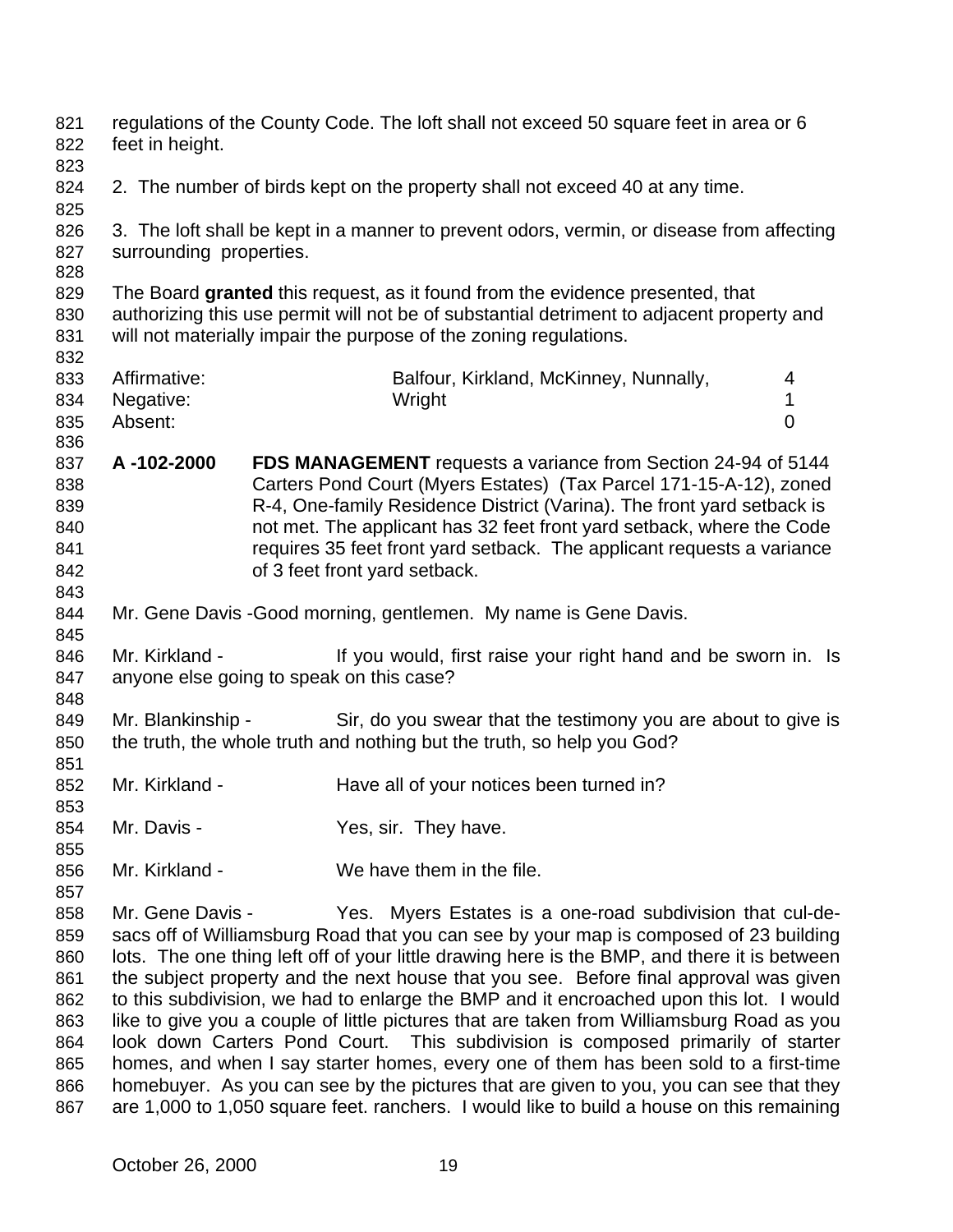| 868<br>869<br>870<br>871<br>872                             | be happy to try to answer them.                          | lot that is compatible to what I have in the neighborhood, 1,000 square feet The<br>encroachment as stated by your staff report will not affect the sight line or the line of the<br>house. It will not affect the real setback, which affects people on Eanes Lane, so I<br>would urge you to consider granting this request, and if you have any questions, I would                                                                                                                                                                               |  |             |
|-------------------------------------------------------------|----------------------------------------------------------|-----------------------------------------------------------------------------------------------------------------------------------------------------------------------------------------------------------------------------------------------------------------------------------------------------------------------------------------------------------------------------------------------------------------------------------------------------------------------------------------------------------------------------------------------------|--|-------------|
| 873<br>874<br>875<br>876                                    | Mr. Kirkland -                                           | Any questions? Does anyone else wish to speak on this<br>case? If not sir, that concludes the case. Thank you. Next case, sir.                                                                                                                                                                                                                                                                                                                                                                                                                      |  |             |
| 877<br>878<br>879<br>880                                    | conditions:                                              | Upon a motion by Mr. Nunnally, seconded by Mr. Wright, the Board of Zoning Appeals<br>granted your request for the above-referenced variance subject to the following                                                                                                                                                                                                                                                                                                                                                                               |  |             |
| 881<br>882<br>883<br>884                                    |                                                          | 1. Only the improvements shown on the plan filed with the application may be<br>constructed pursuant to this approval. Any additional improvements shall comply with<br>the applicable regulations of the County Code.                                                                                                                                                                                                                                                                                                                              |  |             |
| 885<br>886<br>887<br>888                                    |                                                          | The Board granted this request, as it found from the evidence presented, that<br>authorizing this variance will not be of substantial detriment to adjacent property and will<br>not materially impair the purpose of the zoning regulations.                                                                                                                                                                                                                                                                                                       |  |             |
| 889<br>890<br>891<br>892                                    |                                                          | The Board granted this request, as it found from the evidence presented, that<br>authorizing this variance will not be of substantial detriment to adjacent property and will<br>not materially impair the purpose of the zoning regulations.                                                                                                                                                                                                                                                                                                       |  |             |
| 893<br>894<br>895<br>896                                    | Affirmative:<br>Negative:<br>Absent:                     | Balfour, Kirkland, McKinney, Nunnally, Wright                                                                                                                                                                                                                                                                                                                                                                                                                                                                                                       |  | 5<br>0<br>0 |
| 897<br>898<br>899<br>900<br>901<br>902<br>903<br>904<br>905 | A-103-2000                                               | <b>JAMESTOWNE BUILDERS, INC. requests a variance from Section</b><br>24-95(k) of Chapter 24 of the County Code to complete a dwelling<br>under construction at 1600 Fawcett Lane (Varina Station) (Tax Parcel<br>192-10-E-16), zoned R-3C, One-family Residence District (Conditional)<br>(Varina). The minimum side yard setback is not met. The applicant has<br>17.8 feet minimum side yard setback, where the Code requires 25.0<br>feet minimum side yard setback, The applicant requests a variance of<br>7.2 feet minimum side yard setback. |  |             |
| 906<br>907<br>908                                           | Mr. Kirkland -<br>raise your right hand and be sworn in. | Does anyone else wish to speak on this case? If not, sir,                                                                                                                                                                                                                                                                                                                                                                                                                                                                                           |  |             |
| 909<br>910<br>911                                           | Mr. Blankinship -                                        | Do you swear that the testimony you are about to give is the<br>truth, the whole truth, and nothing but the truth so help you God?                                                                                                                                                                                                                                                                                                                                                                                                                  |  |             |
| 912<br>913                                                  | Mr. Kirkland -                                           | Have all of your notices been turned in?                                                                                                                                                                                                                                                                                                                                                                                                                                                                                                            |  |             |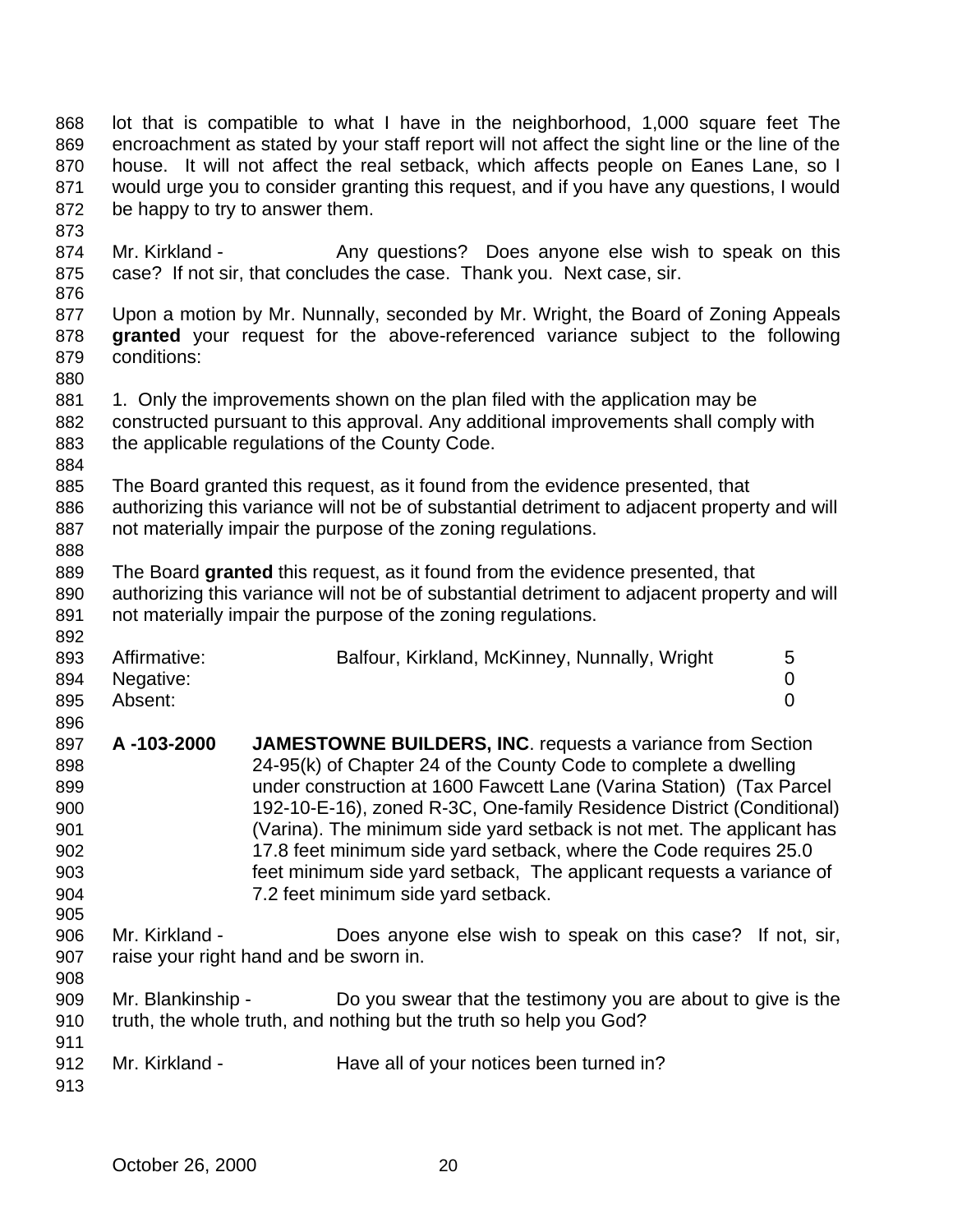Mr. Tim Inge - Yes sir. My name is Tim Inge and I am with Jamestowne Builders, Inc. Just like you said, we applied for a permit for this new construction residence and it was approved and it was being constructed until we found out the required site setback had not been met, and I guess that is where we are at this point. Mr. Wright - So, you actually have a building permit that was approved by the Planning Office? 922 Mr. Inge - Yes, sir. Mr. Wright - How did that happen, Mr. Blankinship? 926 Mr. Blankinship - It is a reverse corner lot and the person reviewing it did not understand that. 929 Mr. Wright - At what stage is the house now? 931 Mr. Blankinship - I believe it is near completion. 933 Mr. Kirkland - Any other questions? No other questions. Anyone else wish to speak? That concludes the case, sir. Upon a motion by Mr. Nunnally, seconded by Mr. Wright, the Board of Zoning Appeals **granted** your request for the above-referenced variance subject to the following conditions: 1. Only the improvements shown on the plan filed with the application may be constructed pursuant to this approval. Any additional improvements shall comply with the applicable regulations of the County Code. The Board **granted** this request, as it found from the evidence presented, that authorizing this variance will not be of substantial detriment to adjacent property and will not materially impair the purpose of the zoning regulations. 948 Affirmative: Balfour, Kirkland, McKinney, Nunnally, Wright 5 Negative: 0 Absent: 0 **A-105-2000 DOLORES A. COX** requests a variance from Section 24-95(c)(2) of Chapter 24 of the County Code to build an addition at 104 North Fern Avenue (Highland Springs) (Tax Parcel 148-11-F-6), zoned R-4, One-Family Residence District (Varina). The rear yard setback is not met. The applicant has 23.5 feet rear yard setback where the Code requires 25.0 feet rear yard setback. The applicant requests a variance of 1.5 feet rear yard setback.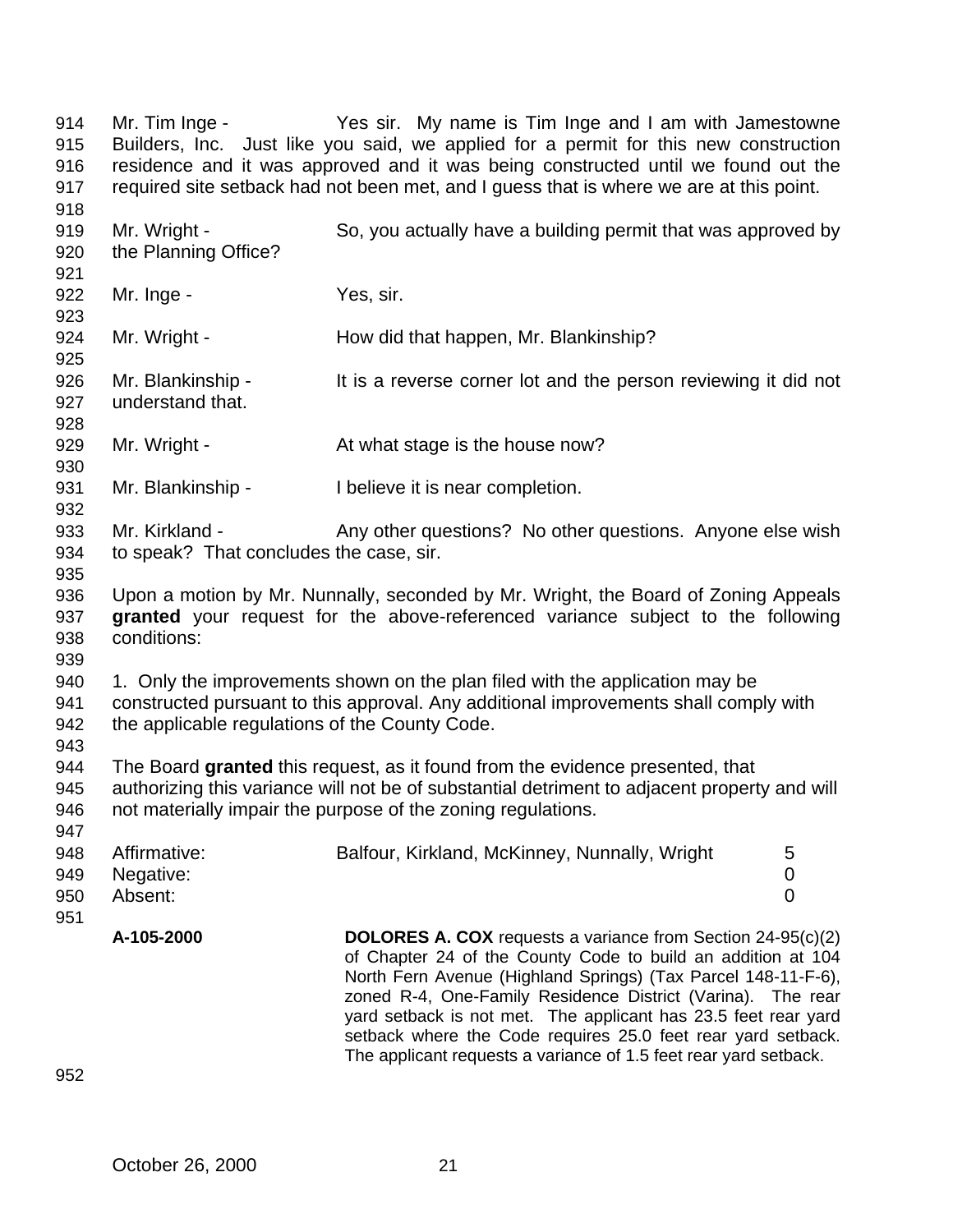Mr. Kirkland - Does anyone else wish to speak on this case? If you would sir, raise your right hand and be sworn in. 

 Mr. Blankinship - Do you swear that the testimony you are about to give is the truth, the whole truth, and nothing but the truth so help you God?

Mr. Rennick Yes, sir.

 Mr. Blankinship - Have your notices been turned in according to County Code?

964 Mr. Rennick - Yes, sir.

966 Mr. Kirkland - State your name for the record.

Mr. Mark Rennick - I am Mark Rennick and I will be the general contractor.

970 Mr. Kirkland - **OK.** State your case.

 Mr. Rennick - The Coxes would just like to add a 12-foot addition on the rear of their home. Right now there is a 12-foot deck located in the same area. The required setback on the zoning is 25 feet. With the proposed 12-foot addition, it will meet a 23.5-foot setback, so we are requesting a 1.6-foot extension to the setback. The new room will only be 12 feet wide, also. I believe the application states 24 feet, and 12 feet of that would be a deck; 12 feet of room, both extending 12 feet past the rear of the house. Same construction style. Basically, the new room will just be taking place of the existing deck. It is a very small home and the people want to locate their washer and dryer there. That 12 feet leaves us 11 ft. 8 inches inside to work with, and that is why 981 they are requesting a variance. 

 Mr. Nunnally - So, you are going to move the deck and put this addition on there. Is that it?

 Mr. Rennick - Yes, sir, and the deck will really be located adjacent to the new room, not extending back further, just the underline of the house. And I think from the drawing on the plat that got picked up as a 12 foot by 24 foot addition. Actually, it will be a 12 foot by 12 foot addition with a 12 foot by 12 foot deck located adjacent to it. 

991 Mr. Kirkland - Any other questions by Board members? Any one else wish to speak? That concludes the case, sir.

994 Mr. Rennick - Thank you.

 Upon a motion by Mr. Nunnally, seconded by Mr. Wright, the Board of Zoning Appeals **granted** your request for the above-referenced variance subject to the following conditions: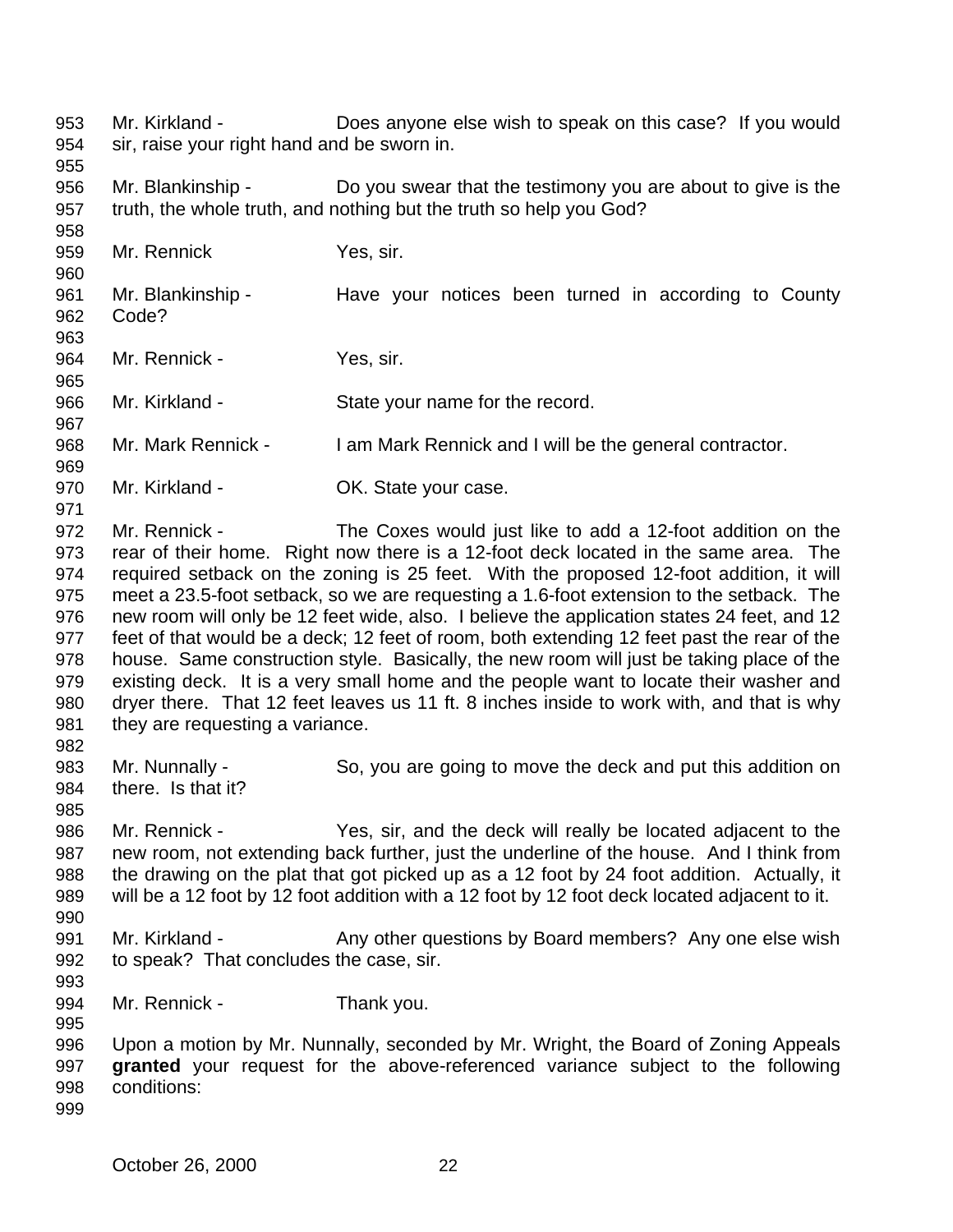| 1000<br>1001<br>1002<br>1003         | the applicable regulations of the County Code.                                                                                                                                                                                                | 1. Only the improvements shown on the plan filed with the application may be<br>constructed pursuant to this approval. Any additional improvements shall comply with                                                                                                                                                                                                                                                                                                                                          |  |  |
|--------------------------------------|-----------------------------------------------------------------------------------------------------------------------------------------------------------------------------------------------------------------------------------------------|---------------------------------------------------------------------------------------------------------------------------------------------------------------------------------------------------------------------------------------------------------------------------------------------------------------------------------------------------------------------------------------------------------------------------------------------------------------------------------------------------------------|--|--|
| 1004<br>1005<br>1006<br>1007         | The Board granted this request, as it found from the evidence presented, that<br>authorizing this variance will not be of substantial detriment to adjacent property and will<br>not materially impair the purpose of the zoning regulations. |                                                                                                                                                                                                                                                                                                                                                                                                                                                                                                               |  |  |
| 1008<br>1009<br>1010<br>1011<br>1012 | Affirmative:<br>Negative:<br>Absent:                                                                                                                                                                                                          | 5<br>Balfour, Kirkland, McKinney, Nunnally, Wright<br>$\mathbf 0$<br>$\overline{0}$                                                                                                                                                                                                                                                                                                                                                                                                                           |  |  |
|                                      | A-106-2000                                                                                                                                                                                                                                    | <b>DURBIN WILLIAMS AND BARBARA MEYER request a</b><br>variance from Section 24-94 of Chapter 24 of the County Code to<br>enclose an existing deck at 4425 Yorkminster Drive (Sadler<br>Woods) (Tax Parcel 37-3-B-30), zoned R-3AC, One-family<br>Residence District (Conditional) (Three Chopt). The rear yard<br>setback is not met. The applicants have 25 feet rear yard<br>setback, where the Code requires 35 feet rear yard setback. The<br>applicants request a variance of 10 feet rear yard setback. |  |  |
| 1013<br>1014<br>1015                 | Mr. Kirkland -<br>you all raise your right hand and be sworn in?                                                                                                                                                                              | Does anyone else wish to speak on this case? If not, would                                                                                                                                                                                                                                                                                                                                                                                                                                                    |  |  |
| 1016<br>1017<br>1018                 | Mr. Blankinship -                                                                                                                                                                                                                             | Do you swear that the testimony you are about to give is the<br>truth, the whole truth, and nothing but the truth so help you God?                                                                                                                                                                                                                                                                                                                                                                            |  |  |
| 1019<br>1020<br>1021                 | Mr. Durbin Williams -                                                                                                                                                                                                                         | Yes.                                                                                                                                                                                                                                                                                                                                                                                                                                                                                                          |  |  |
| 1022<br>1023                         | Mr. Kirkland -                                                                                                                                                                                                                                | State your name for the record please.                                                                                                                                                                                                                                                                                                                                                                                                                                                                        |  |  |
| 1024<br>1025                         | Mr. Williams -                                                                                                                                                                                                                                | Durbin Williams.                                                                                                                                                                                                                                                                                                                                                                                                                                                                                              |  |  |
| 1026<br>1027                         | Ms. Meyer -                                                                                                                                                                                                                                   | My name is Barbara Meyer.                                                                                                                                                                                                                                                                                                                                                                                                                                                                                     |  |  |
| 1028<br>1029                         | Mr. Kirkland -                                                                                                                                                                                                                                | Have all of your notices been turned in according to Code?                                                                                                                                                                                                                                                                                                                                                                                                                                                    |  |  |
| 1030<br>1031                         | Mr. Williams -                                                                                                                                                                                                                                | We believe so.                                                                                                                                                                                                                                                                                                                                                                                                                                                                                                |  |  |
| 1032<br>1033                         | Mr. Kirkland -                                                                                                                                                                                                                                | State your case.                                                                                                                                                                                                                                                                                                                                                                                                                                                                                              |  |  |
| 1034<br>1035<br>1036                 | Mr. Williams -                                                                                                                                                                                                                                | We purchased a lot in Sadler Woods, a subdivision off of<br>Sadler Road right behind the Innsbrook Corporate Office Park area, and we proceeded<br>to build a house. At the time, we signed the contract and got under construction we did                                                                                                                                                                                                                                                                    |  |  |

1037 not realize that the wood line behind our house and subdivision and also the condition<br>1038 of the land where the house is located. The short answer to what our concern is that of the land where the house is located. The short answer to what our concern is that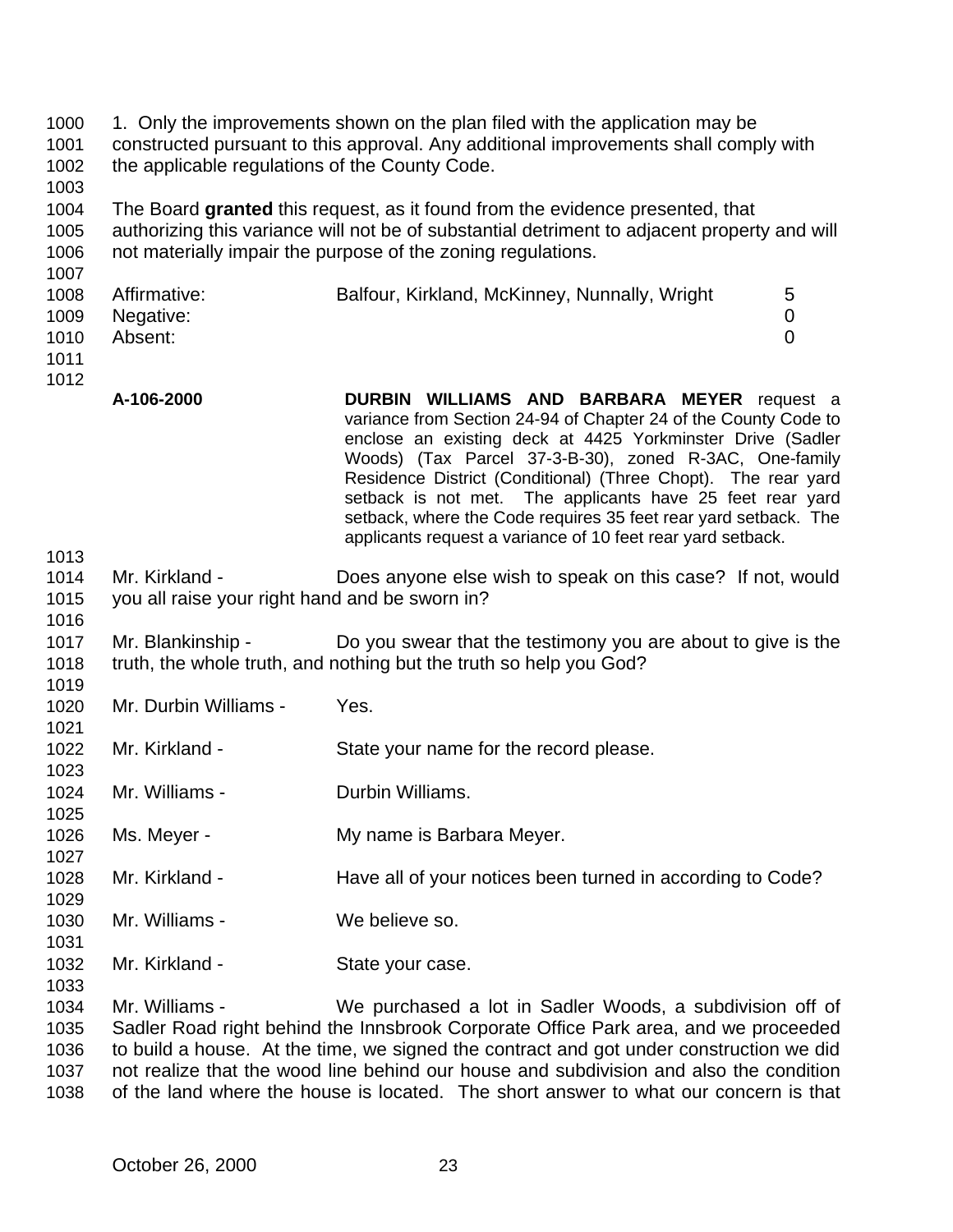there is a lot of standing water around the area and we have a deck. What we would like to do is screen in the deck. We don't want to enclose it. We just want to screen it in to protect ourselves. We were not able to use that deck at all this past summer because of bugs and mosquitoes and other infestation and we were driven off of it. We were bitten I don't know how many times. We have had some reactions to bites. For another bite I was on medication this summer and antibiotics. I don't know whether there is any truth to the West Nine virus or not, but there may be. We'd like to be able to enjoy the deck as we originally anticipated we might be able to, when we built the house. We didn't realize how much of a bug population there was in this neighborhood at the time we bought the property. I realize we undertook the risk and it is our responsibility, but we didn't realize how much there was. In essence, that is what our case is. 

1052 Mr. Wright - What is located to the rear of your property, sir?

 Mr. Williams - Immediately to the rear of the property there is a wood line, and I would estimate that it might be between 50 and 75 feet in depth, and beyond that is an older residence that has been there for a number of years, as has the other properties along that rear road. This was formerly, as I was told, farm land. 

- Mr. Wright Is there any screening to the rear of your property and that property?
- 1062 Mr. Williams Any screening? No, we have this fence that you can see.
- 1064 Mr. Wright How about the wood line? Does that provide you some screen, trees, etc.?
- Mr. Williams - Yes, oh yes. And when in the summer and spring with the foliage, it is reasonably dense. The folks to our immediate left as you are facing our property do have a screened in porch. Their house doesn't extend back as far as ours does, because they have a two-story and we have a ranch house, but there is one screen porch right next to us.
- 1073 Mr. Kirkland Any other questions of Mr. Williams? That is it.
- Mr. Williams It is a screened porch and we are not asking to enclose it or winterize it or anything like that. This is just a request for a screened in porch.
- 1078 Mr. Kirkland Is there any opposition on this case? OK. That concludes the case.
- Upon a motion by Mr. Wright, seconded by Mr. Balfour, the Board of Zoning Appeals **granted** your request for the above-referenced variance subject to the following conditions:
-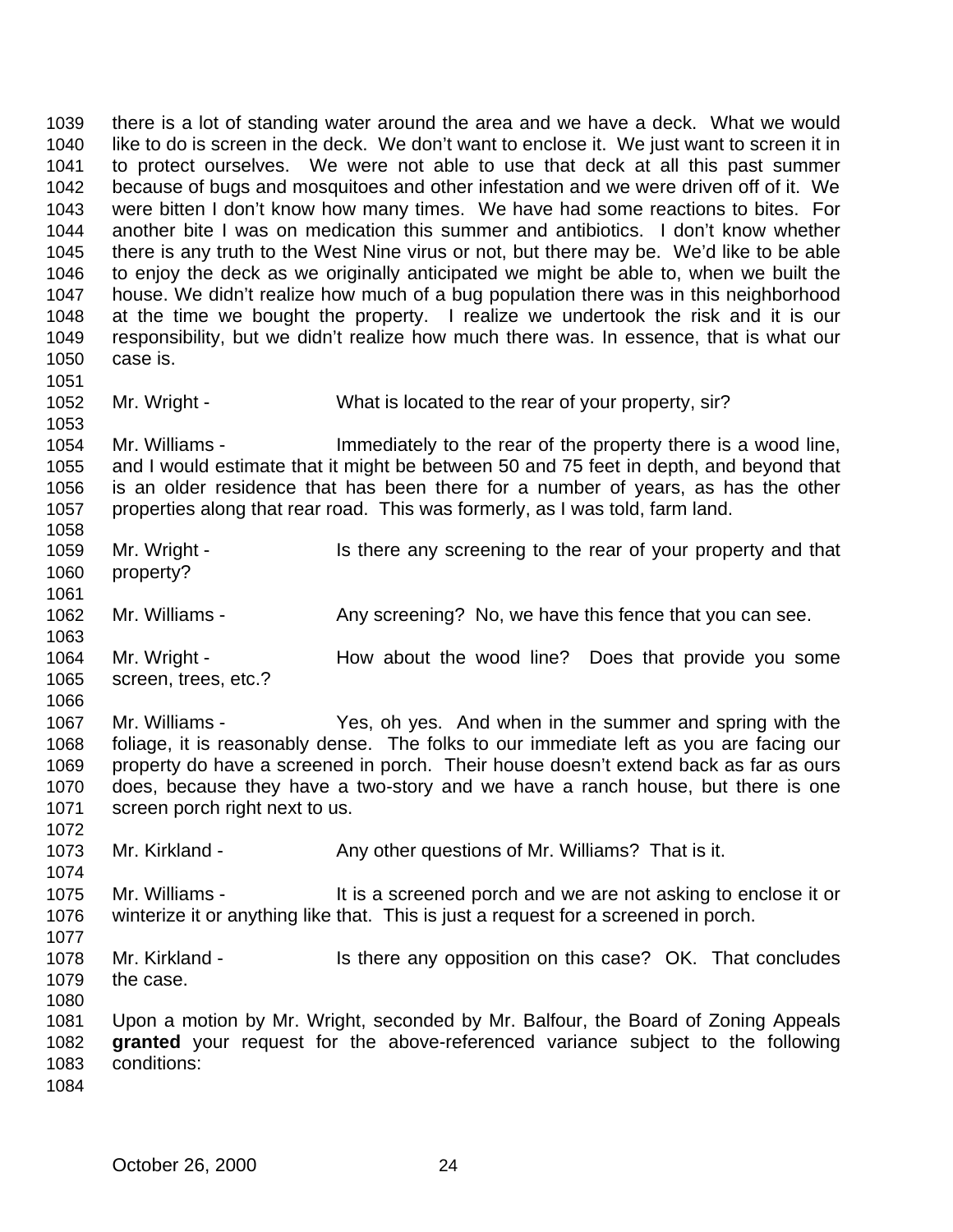- 1. Only the improvements shown on the plan filed with the application may be constructed pursuant to this approval. Any additional improvements shall comply with 1087 the applicable regulations of the County Code.
- The Board **granted** this request, as it found from the evidence presented, that authorizing this variance will not be of substantial detriment to adjacent property and will not materially impair the purpose of the zoning regulations.
	- Affirmative: Balfour, Kirkland, McKinney, Nunnally, Wright 5 Negative: 0 Absent: 0
	- **A-107-2000 STEPHEN AND LAURIE KERSHNER** request a variance from Section 24-94 of chapter 24 of the County Code to enclose an existing deck at 3104 Chestnut Grove Court (Stratford Glen at Wellesley) (Tax Parcel 46-6-A-3), zoned R-2AC, One-family Residence District (Conditional) (Three Chopt). The rear yard setback is not met. The applicants have 38 feet rear yard setback, where the Code requires a 45 feet rear yard setback. The applicants request a variance of 7 feet rear yard setback.
	- Mr. Kirkland Does anyone else wish to speak on this case? If not, raise your right hand and be sworn in.
	- Mr. Blankinship Do you swear that the testimony you are about to give is the truth, the whole truth and nothing but the truth so help you God?
	- Ms. Kershner Yes, I do. I am Laurie Kershner.
	- Mr. Kirkland Have all of your notices been turned in according to County Code?
	- 1109 Ms. Kershner - Yes, they have.

- 
- 1111 Mr. Kirkland State your case.
- 1113 Ms. Kershner And I would like to also screen in my existing deck on my house. I have a western exposure on my deck and all summer long I have the sun beating on it constantly and I cannot use my deck. It is just hot all of the time from the sun in the summer, and I have no shade on it from trees, because 35 feet back I have the 10 to 12 foot Photinia hedge which protects my yard from other neighbors. I can't 1118 put trees up there, too, because it would just actually detract from my landscaping. So, I want to put a screened-in porch in and I have had skin cancer twice on my nose and have had to have reconstructive surgery on my face and I cannot be out there to sit on my deck and enjoy it, because I am not supposed to be in the sun anymore. I do have a sheet from my doctor, from the dermatologist, where I go every six months to get checked for cancer. But I would like to – it would not encroach upon my neighbors and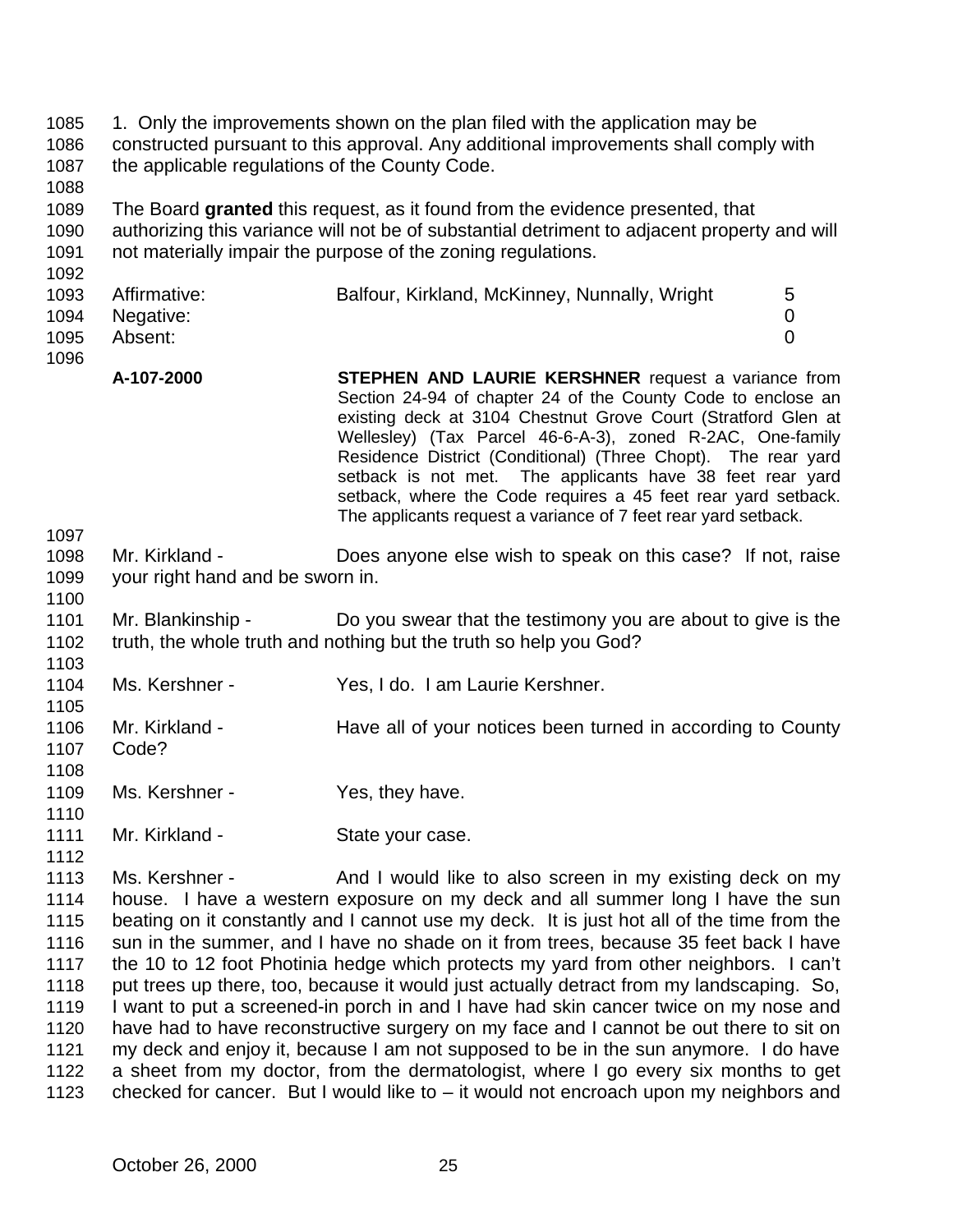as you can see my backyard is pretty well private, and then since I am on a cul-de-sac and I am on a corner lot, the house adjacent to me, right next door, actually tilts out the other way, so their backyard would not; it actually tilts this way, instead of being right beside us, and due to my being on a cul-de-sac and a corner lot, and our house is kind of tilted a little funny, and that is why I don't meet that rear setback on that one corner and they made the front look really nice, my setback from the cul-de-sac is on the front. So, I think I lost out on that rear setback in order to put in a deck because of the way 1131 they set up my house to begin with. 1133 Mr. Kirkland - Any questions? Does anyone else wish to speak on this case? That concludes the case. Upon a motion by Mr. Wright, seconded by Mr. Nunnally, the Board of Zoning Appeals **granted** your request for the above-referenced variance subject to the following conditions: 1. Only the improvements shown on the plan filed with the application may be constructed pursuant to this approval. Any additional improvements shall comply with 1142 the applicable regulations of the County Code. The Board **granted** this request, as it found from the evidence presented, that authorizing this variance will not be of substantial detriment to adjacent property and will 1146 not materially impair the purpose of the zoning regulations. Affirmative: Balfour, Kirkland, McKinney, Nunnally, Wright 5 Negative: 0 Absent: 0 Mr. Kirkland - Before we proceed with this case, since it is after 10:00, can you call from any deferrals or withdrawals? Mr. Blankinship - There is one of each. Mr. Kirkland - On the 10:00 a.m. agenda? Just in case someone is here. Mr. Blankinship - A-116–2000, Virginia Lab Supply. Actually, it is not even on your agenda because we had already received their request for a withdrawal, and A- 117-2000, The Oaks at Gayton. They have requested a deferral until next month.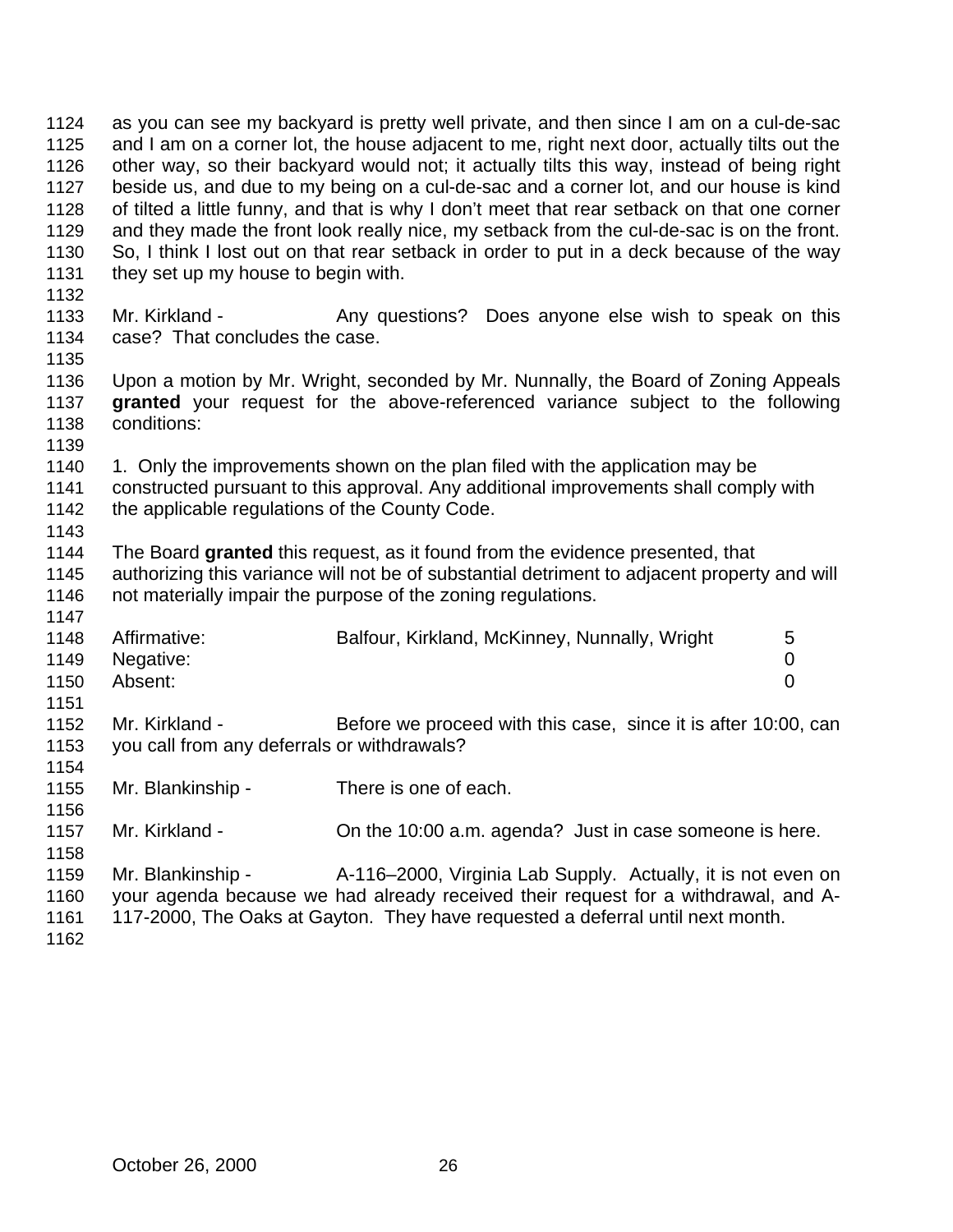| A-117-2000                                     | <b>THE OAKS AT GAYTON</b> request a variance from Section<br>24-104(e)(1)b.2 of Chapter 24 of the County Code to build a<br>second sign at 12520 Gayton Road (The Oaks at Gayton)<br>(Tax Parcel 65-A-11), zoned R-5, General Residence District<br>(Three Chopt). The required distance between freestanding<br>signs is not met. The applicant has 350 feet between<br>freestanding signs, where the Code requires 500 feet<br>between freestanding signs.<br>The applicant requests a<br>variance of 150 feet between freestanding signs.                                                                                                                                 |                                                                                                                                                                     |
|------------------------------------------------|------------------------------------------------------------------------------------------------------------------------------------------------------------------------------------------------------------------------------------------------------------------------------------------------------------------------------------------------------------------------------------------------------------------------------------------------------------------------------------------------------------------------------------------------------------------------------------------------------------------------------------------------------------------------------|---------------------------------------------------------------------------------------------------------------------------------------------------------------------|
| Mr. Balfour -                                  | I move that we defer that case.                                                                                                                                                                                                                                                                                                                                                                                                                                                                                                                                                                                                                                              |                                                                                                                                                                     |
| November 2000 meeting                          |                                                                                                                                                                                                                                                                                                                                                                                                                                                                                                                                                                                                                                                                              |                                                                                                                                                                     |
| Affirmative:<br>Negative:<br>Absent:           | Balfour, Kirkland, McKinney, Nunnally, Wright<br>5<br>$\pmb{0}$<br>0                                                                                                                                                                                                                                                                                                                                                                                                                                                                                                                                                                                                         |                                                                                                                                                                     |
| Mr. Kirkland -                                 | OK. Proceed with the case.                                                                                                                                                                                                                                                                                                                                                                                                                                                                                                                                                                                                                                                   |                                                                                                                                                                     |
|                                                |                                                                                                                                                                                                                                                                                                                                                                                                                                                                                                                                                                                                                                                                              |                                                                                                                                                                     |
| A-108-2000                                     | <b>THOMAS M. SHAW</b> requests a variance from Section 24-<br>94 of Chapter 24 of the County Code to build an addition at<br>5212 Scotsglen Drive (Scotsglen) (Tax Parcel 18-3-B-49),<br>zoned R-4AC, One-Family Residence District (Conditional<br>(Three Chopt). The minimum side yard setback and total<br>side yard setback are not met. The applicant has 5.84 feet<br>minimum side yard setback and 19.37 feet total side yard<br>setback, where the Code requires 8.00 feet minimum side<br>yard setback and 20.00 feet total side yard setback. The<br>applicant requests variances of 2.16 feet minimum side<br>yard setback and 0.63 feet total side yard setback. |                                                                                                                                                                     |
| Mr. Blankinship -                              | Do you swear that the testimony you are about to give is the<br>truth, the whole truth and nothing but the truth, so help you God?                                                                                                                                                                                                                                                                                                                                                                                                                                                                                                                                           |                                                                                                                                                                     |
| Mr. Thomas Shaw -                              | Yes, I do.                                                                                                                                                                                                                                                                                                                                                                                                                                                                                                                                                                                                                                                                   |                                                                                                                                                                     |
| Mr. Kirkland -<br>name for the record, please. | Does anyone else wish to speak on this case? State your                                                                                                                                                                                                                                                                                                                                                                                                                                                                                                                                                                                                                      |                                                                                                                                                                     |
|                                                |                                                                                                                                                                                                                                                                                                                                                                                                                                                                                                                                                                                                                                                                              | Upon a motion by Mr. Balfour, seconded by Mr. McKinney, the Board of Zoning Appeals<br>granted your request for the above-referenced variance to be deferred to the |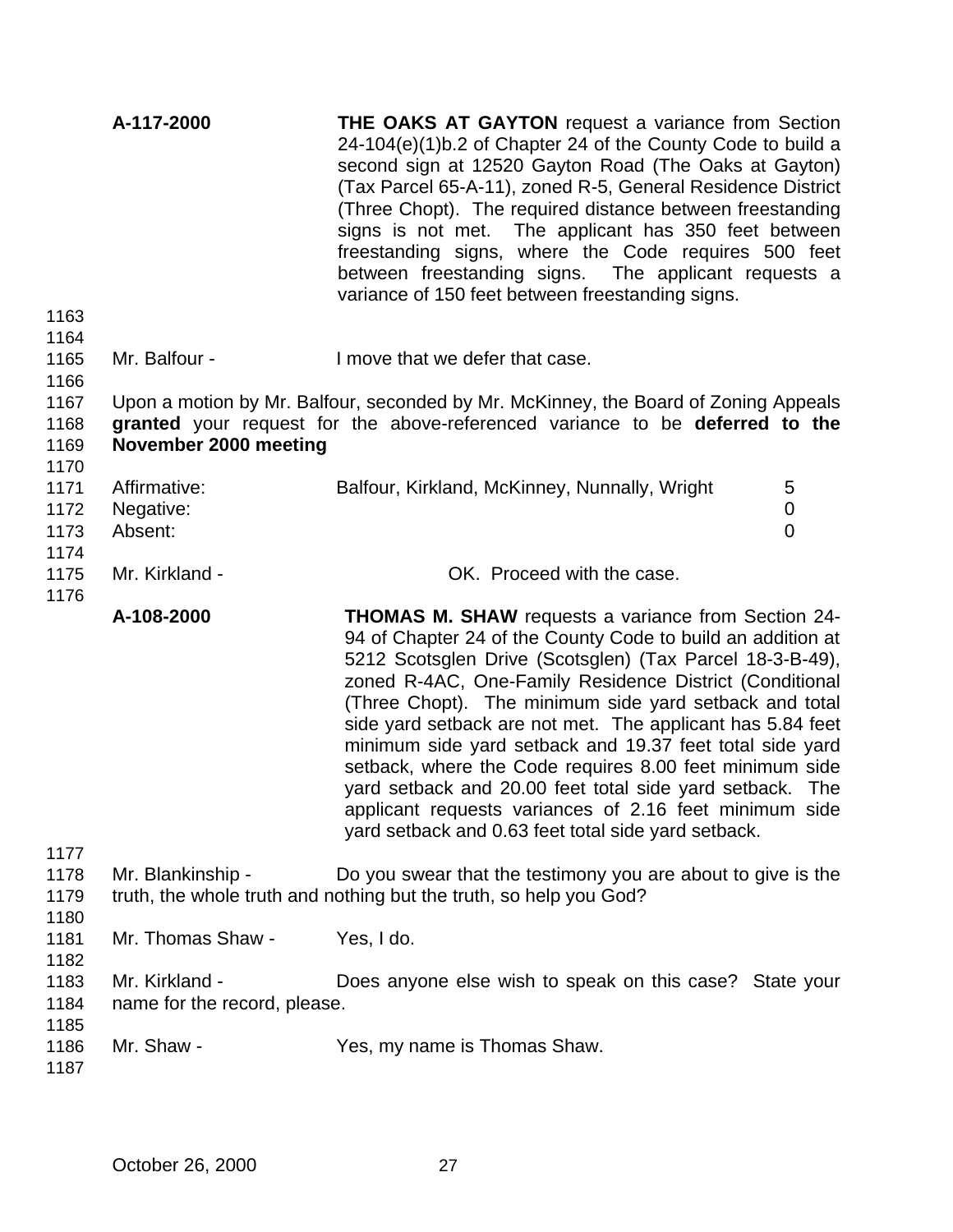Mr. Kirkland - Have all of your notices been turned in according to County Code? 1191 Mr. Shaw - Yes, sir. 1193 Mr. Kirkland - **OK. State your case.**  1195 Mr. Shaw - Yes, we purchased our home in Twin Hickory last July, and I have a father-in-law who is in the final stages of heart disease, and it has affected both his heart and his kidneys. As part of his current health condition, he is not able to maneuver stairs, to ascend stairs in a residence. We are making plans to have his moved into our residence and, unfortunately, all of our bedrooms and baths, etc. are on the upper levels of our home. I am requesting to build an addition on the left side of our property. In talking with our builder, Austin Davidson, who also builds other homes in our neighborhood, he has offered to build the actual addition onto our home, and advised that we needed to apply for a variance of 2.16 foot minimum side yard setback and .63 foot total side yard setback. Mr. Kirkland - What is the proposed size of this addition? Mr. Shaw - It is 23 and a half feet long and it is 12 feet wide, and it would include a bedroom, a small bath, and a closet. 1211 Mr. Wright - You could not make it much smaller than 12 feet, which is about the minimum? Mr. Shaw - Correct. The actual addition on our home. We do have homes in our neighborhood that do have the exact same additions on their property. We happened to have purchased the model home and it was already constructed at the time we bought it. It would be consistent with homes in our neighborhood and built by 1218 the actual builder, who built our property. Mr. Wright - Did you say that the construction would be conformed to the construction of your present home? Mr. Shaw - Yes, sir. After the addition is built on. We have other homes in our neighborhood who have the exact same width in front with the same exact addition, so it would be consistent with homes in the neighborhood. 1227 Mr. Kirkland - Is this single-story or double? 1229 Mr. Shaw - It is a three level home. The addition is one level. Mr. Wright - Thank you. Do you know what is located on the side that you would construct this addition, on your neighbor's house? Do you know what is there?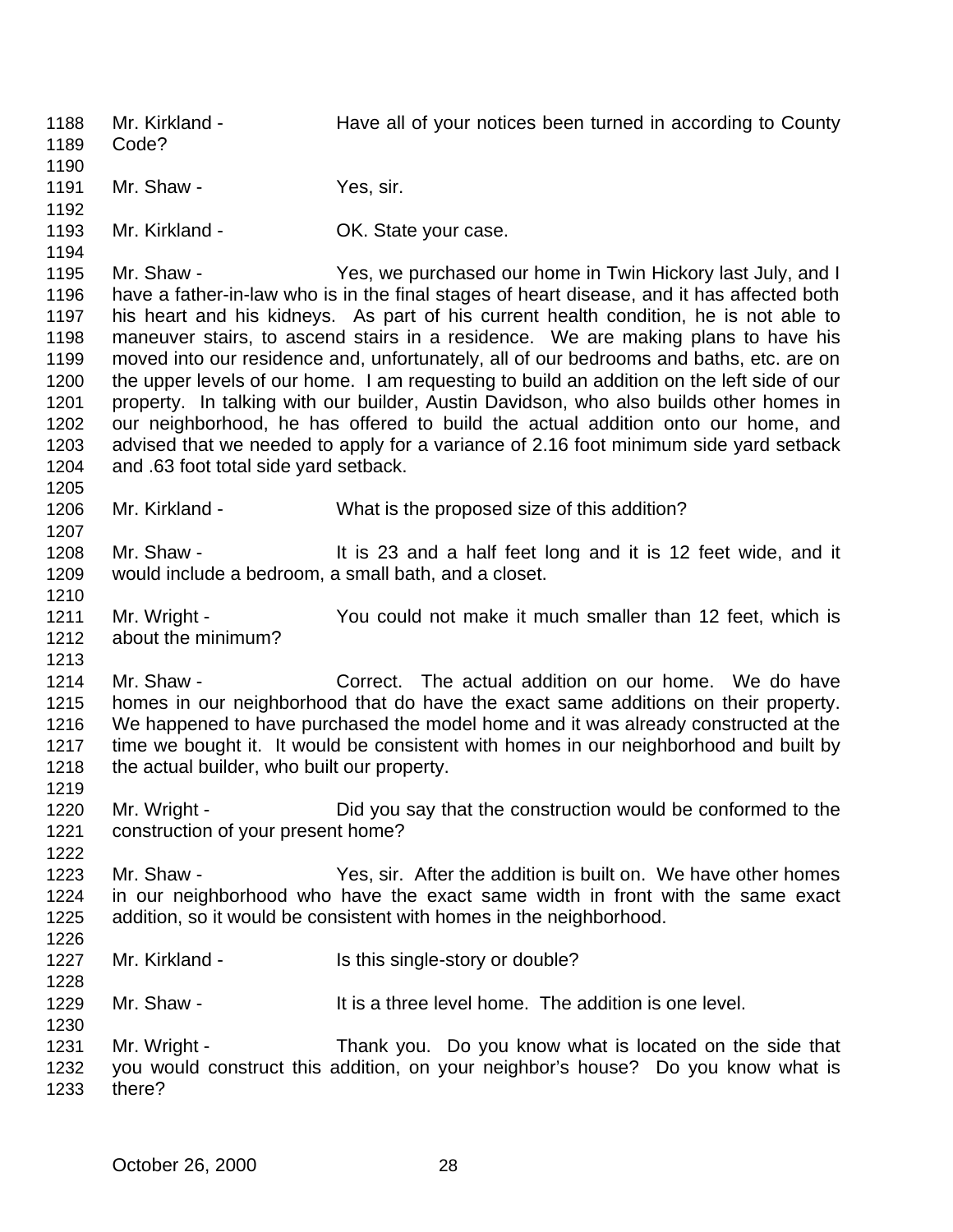1235 Mr. Shaw - Let's see. Ms. Shaw - Hi. I am Melissa Shaw. Our house is a former model and the house next door is also a former model, and their model room or that would have been a garage is actually a playroom for their children. 1241 Mr. Wright - What is that little area that sticks out there on their house? Ms. Shaw - On their house? It is actually just a decorative holder for their trash can. It is just lattice that has been painted white and it holds their trash can. Mr. McKinney - The other is the fireplace? Mr. Kirkland - The other thing sticking out is the fireplace? Ms. Shaw - Yes, that back room is their family room. That is their fireplace. 1253 Mr. Kirkland - Any other questions? Does anyone else wish to speak on this case? Ms. Shaw - I just want to add that obviously the neighbors to that side of us would be the ones most directly affected by the addition, and they have no problem with it, and before we even applied for the variance we discussed it with them and we showed them pictures of what it would look like, and they signed some paper work saying that they saw all of the plans and had no problem with it, and we sent that to you as well as all of the other stuff that you requested. 1263 Mr. Kirkland - Is that in the file? OK. Thank you very much. Next case, sir. Upon a motion by Mr. Wright, seconded by Mr. McKinney, the Board of Zoning Appeals **granted** your request for the above-referenced variance subject to the following conditions: 1270 1. Only the improvements shown on the plan filed with the application may be constructed pursuant to this approval. Any additional improvements shall comply with the applicable regulations of the County Code. 2. A detailed landscape plan shall be included with the building permit for Planning Office review and approval. The Board **granted** this request, as it found from the evidence presented, that authorizing this variance will not be of substantial detriment to adjacent property and will not materially impair the purpose of the zoning regulations.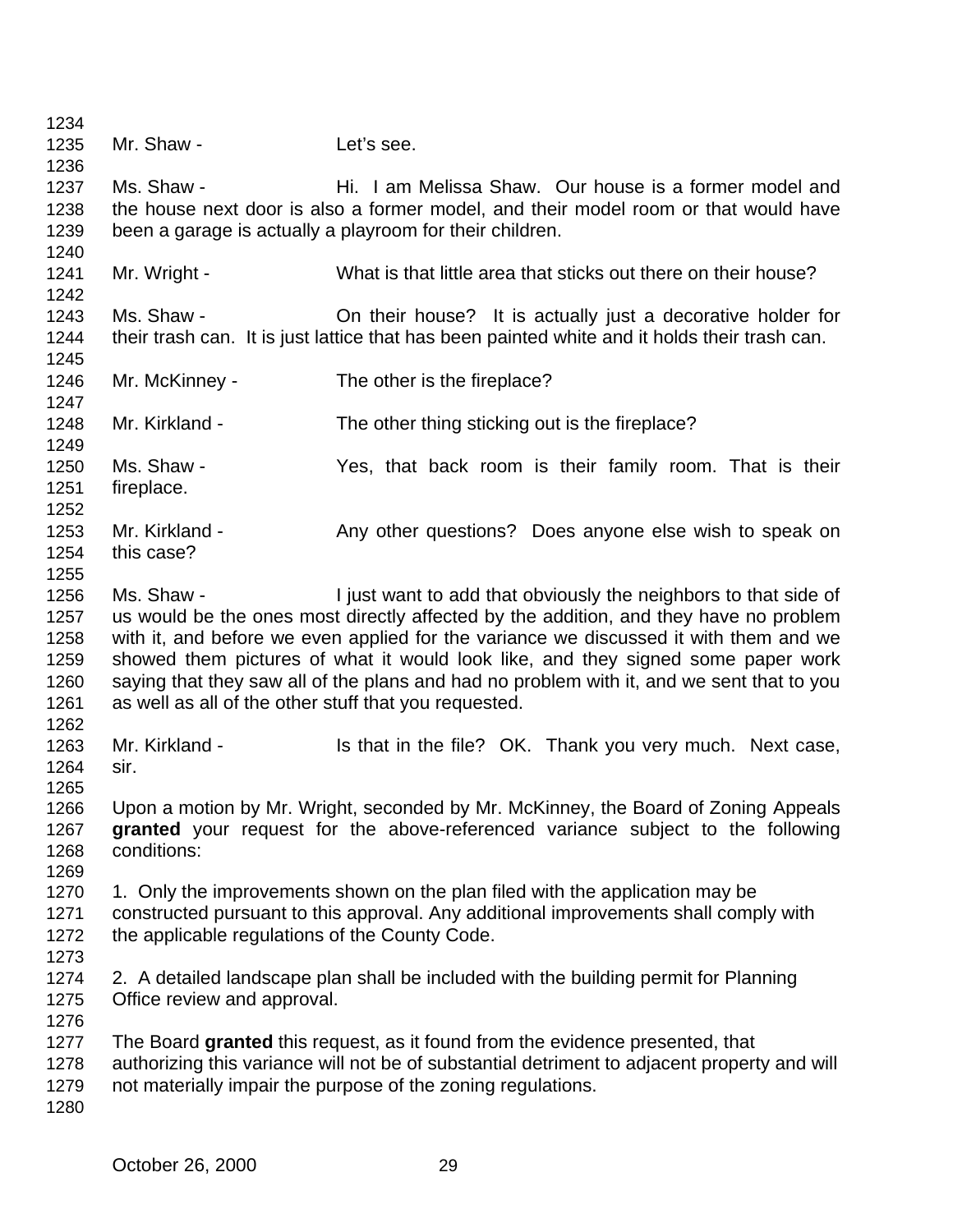| 1281<br>1282<br>1283<br>1284<br>1285 | Affirmative:<br>Negative:<br>Absent:           | Balfour, Kirkland, McKinney, Nunnally, Wright<br>5<br>$\mathbf 0$<br>$\overline{0}$                                                                                                                                                                                   |
|--------------------------------------|------------------------------------------------|-----------------------------------------------------------------------------------------------------------------------------------------------------------------------------------------------------------------------------------------------------------------------|
|                                      | UP-36-2000                                     | HELEN RENE DOSH requests a conditional use permit<br>pursuant to Section 24-52(g) of Chapter 24 of the County<br>Code to operate a boarding stable and riding academy at<br>10915 Opaca Lane (Tax Parcel 19-A-14), zoned A-1,<br>Agricultural District (Three Chopt). |
| 1286                                 |                                                |                                                                                                                                                                                                                                                                       |
| 1287                                 | Mr. Kirkland -                                 | Does anyone else wish to speak on this case? Stand up                                                                                                                                                                                                                 |
| 1288                                 | and raise your right hand.                     |                                                                                                                                                                                                                                                                       |
| 1289                                 |                                                |                                                                                                                                                                                                                                                                       |
| 1290                                 | Mr. Blankinship -                              | Do you swear that the testimony you are about to give is the                                                                                                                                                                                                          |
| 1291                                 |                                                | truth, the whole truth, and nothing but the truth, so help you God?                                                                                                                                                                                                   |
| 1292                                 |                                                |                                                                                                                                                                                                                                                                       |
| 1293                                 | Ms. Dosh -                                     | I do.                                                                                                                                                                                                                                                                 |
| 1294                                 |                                                |                                                                                                                                                                                                                                                                       |
|                                      | Mr. Kirkland -                                 |                                                                                                                                                                                                                                                                       |
| 1295                                 |                                                | OK. If you would, state your name for the record, ma'am.                                                                                                                                                                                                              |
| 1296                                 |                                                |                                                                                                                                                                                                                                                                       |
| 1297                                 | Ms. Dosh -                                     | OK. My name is Helen Rene Dosh.                                                                                                                                                                                                                                       |
| 1298                                 |                                                |                                                                                                                                                                                                                                                                       |
| 1299                                 | Mr. Kirkland -                                 | And have all of your notices been turned in according to                                                                                                                                                                                                              |
| 1300                                 | <b>County Code?</b>                            |                                                                                                                                                                                                                                                                       |
| 1301                                 |                                                |                                                                                                                                                                                                                                                                       |
| 1302                                 | Ms. Dosh -                                     | Yes, sir.                                                                                                                                                                                                                                                             |
| 1303                                 |                                                |                                                                                                                                                                                                                                                                       |
| 1304                                 | Mr. Blankinship -                              | We have them in the file.                                                                                                                                                                                                                                             |
| 1305                                 |                                                |                                                                                                                                                                                                                                                                       |
| 1306                                 | Mr. Kirkland -                                 | OK. State your case.                                                                                                                                                                                                                                                  |
| 1307                                 |                                                |                                                                                                                                                                                                                                                                       |
| 1308                                 | Ms. Dosh -                                     | OK. I am Helen Rene Dosh and I am the daughter of Ben                                                                                                                                                                                                                 |
| 1309                                 |                                                | and Mabel Holloway, and Mabel Holloway is the owner of the property that I am                                                                                                                                                                                         |
| 1310                                 |                                                | currently leasing from to board the horses. And the purpose for this is basically just a                                                                                                                                                                              |
| 1311                                 |                                                | change in the manager. There won't be anything changing to the current situation that                                                                                                                                                                                 |
| 1312                                 | exists. It is just a matter of new management. |                                                                                                                                                                                                                                                                       |
| 1313                                 |                                                |                                                                                                                                                                                                                                                                       |
| 1314                                 | Mr. Wright -                                   | We have already approved two use permits, I think, for the                                                                                                                                                                                                            |
| 1315                                 | former owner.                                  |                                                                                                                                                                                                                                                                       |
| 1316                                 |                                                |                                                                                                                                                                                                                                                                       |
| 1317                                 | Ms. Dosh -                                     | That is correct.                                                                                                                                                                                                                                                      |
| 1318                                 |                                                |                                                                                                                                                                                                                                                                       |
| 1319                                 | Mr. Kirkland -                                 | Have there been any complaints, Mr. Blankinship?                                                                                                                                                                                                                      |
| 1320                                 |                                                |                                                                                                                                                                                                                                                                       |
|                                      |                                                |                                                                                                                                                                                                                                                                       |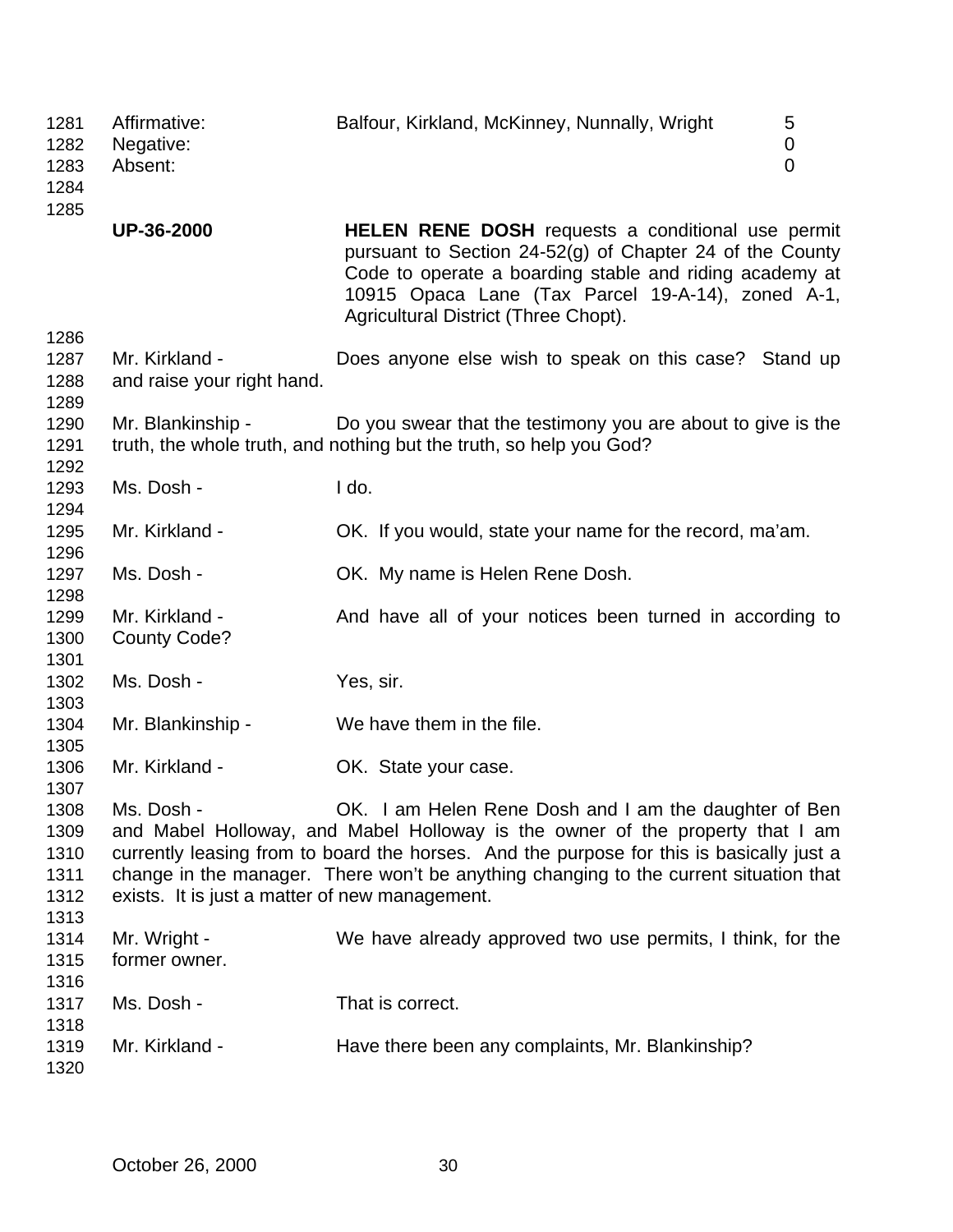Mr. Blankinship - No. It is a very good site for this use. It is really secluded and well developed. 

- 1324 Mr. Kirkland Any other questions? Does anyone else wish to speak? That concludes the case, ma'am. Thank you.
- Upon a motion by Mr. Wright, seconded by Mr. Nunnally, the Board of Zoning Appeals **granted** your request for the above-referenced use permit subject to the following conditions:
- 1331 1. The applicant shall maintain the property so that odors or vermin are controlled and do not pose a threat to adjacent property owners.
- 2. The horses shall be confined to the property at all times and not allowed to run at large.
- 3. The hours of operation shall be limited to daylight hours. After dark, riding shall be limited to the lighted ring.
- 4. The applicant shall obtain a building permit for any improvements on the property. At the time of building permit application, the applicant shall submit the necessary information to the Department of Public Works to ensure compliance with the requirements of the Chesapeake Bay Preservation Act and County water quality standards.
- The Board **granted** this request, as it found from the evidence presented, that authorizing this use permit will not be of substantial detriment to adjacent property and will not materially impair the purpose of the zoning regulations.
- 1350 Affirmative: Balfour, Kirkland, McKinney, Nunnally, Wright 5 Negative: 0 Absent: 0
- 

- 
- **A-109-2000 ASBERRY HARRISON, JR.** requests a variance from Section 24-9 of Chapter 24 of the County Code to build a dwelling at 2271 New Market Road (Tax Parcel 237-A-16F), zoned A-1, Agricultural District (Varina). The public street frontage requirement is not met. The applicant has 0.00 feet public road frontage, where the Code requires 50 feet public road frontage. The applicant requests a variance of 50 feet public road frontage.
- 
- Mr. Kirkland Does anyone else wish to speak on this case? Would you raise your right hand and be sworn in?
-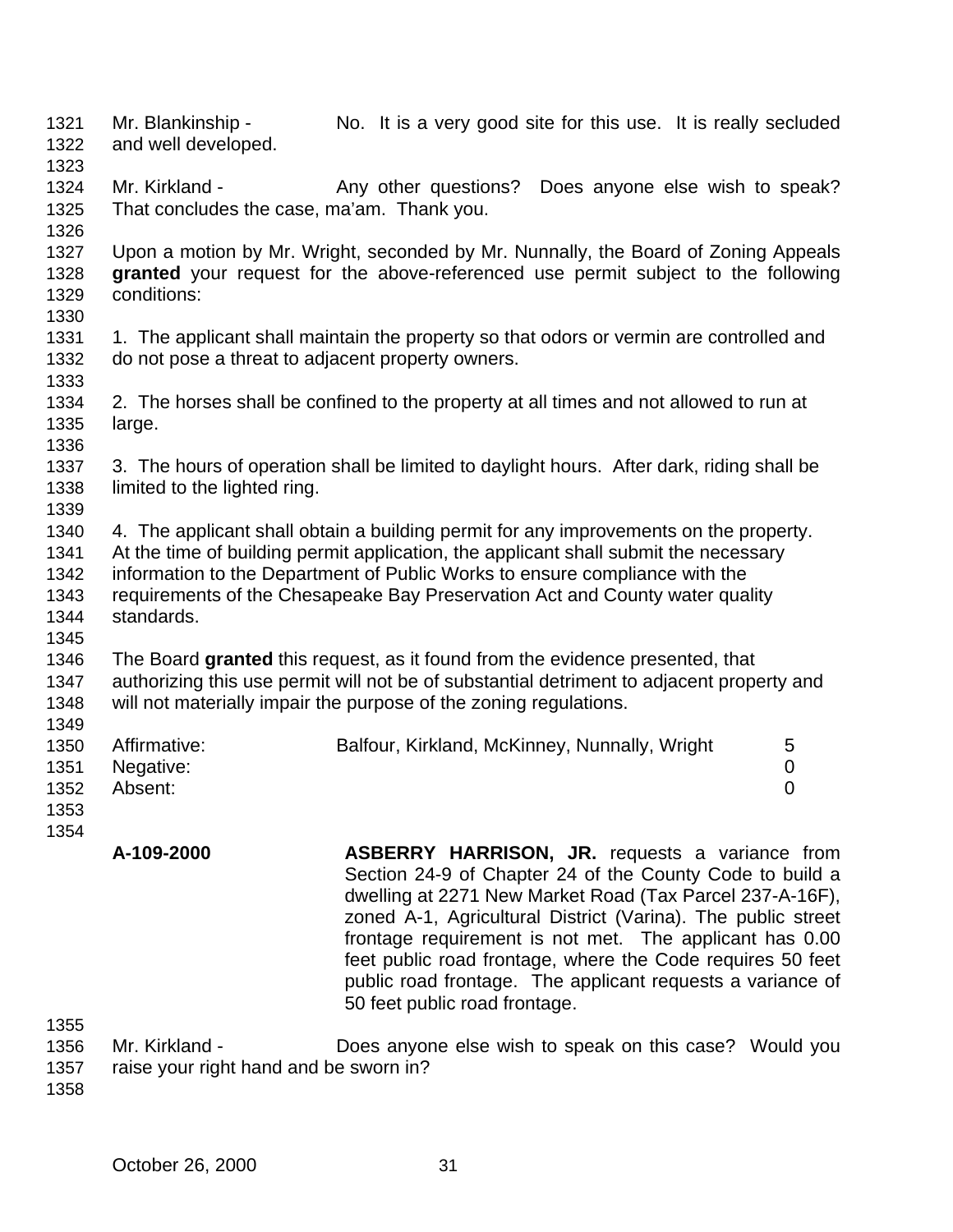Mr. Blankinship - Do you swear the testimony you are about to give is the truth, the whole truth, and nothing but the truth, so help you God? Ms. Isaac - I do. Mr. Kirkland - State your name for the record, please. Ms. Isaac - Laraine Isaac. 1368 Mr. Kirkland - And have all of your notices been turned in? Ms. Isaac - Yes, sir. 1372 Mr. Kirkland - We have them in the file. State your case. Ms. Isaac - Mr. Harrison has purchased a piece of property from his sister and wishes to build a dwelling on it. His sister is a widow and would like to have a family member living close to her to help take care of her, and so this request for a 1377 variance is needed in order for her brother to build on this property. They need access easement to the property of about 50 feet. They simply lack road frontage. I really don't have anything else to say. I will be happy to answer any questions. Mr. Kirkland - Have you read the conditions, Ms. Isaac? Ms. Isaac - Yes, and I have no problems with them. In fact, they already have permits for their septic tank and well location. This was caught through the building permit process. Everything was in order except they found out he didn't have road frontage. 1388 Mr. Nunnally - How is that easement going to work? It looks like to me that there are some buildings there where I would expect it to go. Ms. Isaac - Yes. I noticed that, too. I think that is something that, one of them is very small, and I think that will have to be torn down or they may have to reconfigure the easement. The easement actually is on the sister's property, so I think if there is anything that they have to do it would not affect a third party if they had to do some reconfiguration back there. 1397 Mr. Kirkland - Any other questions? Any one else wish to speak? That concludes the case. Thank you, ma'am. Ms. Isaac - Thank you. Upon a motion by Mr. Nunnally, seconded by Mr. Wright, the Board of Zoning Appeals **granted** your request for the above-referenced use permit. The Board granted the variance subject to the following revised conditions: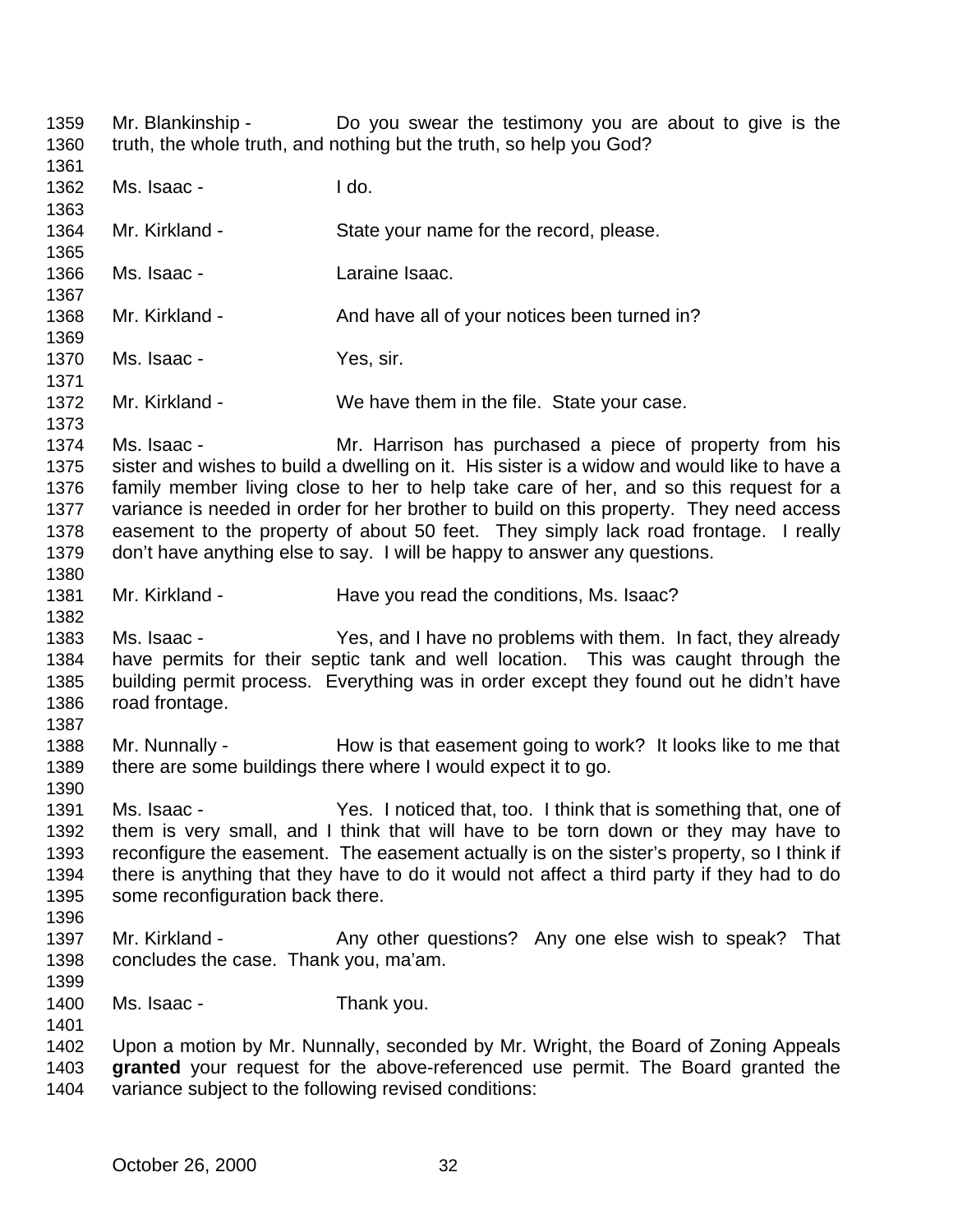| 1405<br>1406<br>1407<br>1408         | the applicable regulations of the County Code. | 1. Only the improvements shown on the plan filed with the application may be<br>constructed pursuant to this approval. Any additional improvements shall comply with                                                                                                                                                                                                                                                                                                     |                                  |
|--------------------------------------|------------------------------------------------|--------------------------------------------------------------------------------------------------------------------------------------------------------------------------------------------------------------------------------------------------------------------------------------------------------------------------------------------------------------------------------------------------------------------------------------------------------------------------|----------------------------------|
| 1409<br>1410<br>1411<br>1412<br>1413 | location.                                      | 2. Approval of this request does not imply that a building permit will be issued. Building<br>permit approval is contingent on Health Department requirements, including, but not<br>limited to, soil evaluation for a septic drainfield and reserve area, and approval of a well                                                                                                                                                                                        |                                  |
| 1414<br>1415<br>1416<br>1417         | access to the property has been obtained.      | 3. The applicant must present proof with the building permit application that a legal                                                                                                                                                                                                                                                                                                                                                                                    |                                  |
| 1418<br>1419<br>1420<br>1421         |                                                | 4 The owners of the property, and their heirs or assigns, shall accept responsibility for<br>maintaining access to the property until such a time as the access is improved to<br>County standards and accepted into the County road system for maintenance.                                                                                                                                                                                                             |                                  |
| 1422<br>1423<br>1424<br>1425         |                                                | The Board granted this request, as it found from the evidence presented, that<br>authorizing this variance will not be of substantial detriment to adjacent property and will<br>not materially impair the purpose of the zoning regulations.                                                                                                                                                                                                                            |                                  |
| 1426<br>1427<br>1428<br>1429<br>1430 | Affirmative:<br>Negative:<br>Absent:           | Balfour, Kirkland, McKinney, Nunnally, Wright                                                                                                                                                                                                                                                                                                                                                                                                                            | 5<br>$\pmb{0}$<br>$\overline{0}$ |
| 1431                                 | A-110-2000                                     | JOHN N. AND BETTY L. HARVEY, JR. request a variance<br>from Section 24-9 of Chapter 24 of the County Code to<br>allow a dwelling to remain at 3434 Darbytown Road (Tax<br>Parcel 216-A-106D), zoned A-1, Agricultural<br>(Varina). The public street frontage requirement is not met.<br>The applicants have 0 feet public road frontage, where the<br>Code requires 50 feet public road frontage. The applicants<br>request a variance of 50 feet public road frontage. | <b>District</b>                  |
| 1432<br>1433<br>1434<br>1435<br>1436 | Mr. Kirkland -                                 | If you would, raise your right hand and be sworn in.                                                                                                                                                                                                                                                                                                                                                                                                                     |                                  |
|                                      | Mr. Blankinship -                              | Do you swear the testimony you are about to give is the<br>truth, the whole truth and nothing but the truth so help you God?                                                                                                                                                                                                                                                                                                                                             |                                  |
| 1437<br>1438<br>1439                 | Mr. Harvey -                                   | Yes.                                                                                                                                                                                                                                                                                                                                                                                                                                                                     |                                  |
| 1440<br>1441                         | Mr. Kirkland -                                 | Would you state your name for the record, please?                                                                                                                                                                                                                                                                                                                                                                                                                        |                                  |
| 1442                                 | Mr. Harvey -                                   | My name is John N. Harvey, Jr. and we                                                                                                                                                                                                                                                                                                                                                                                                                                    |                                  |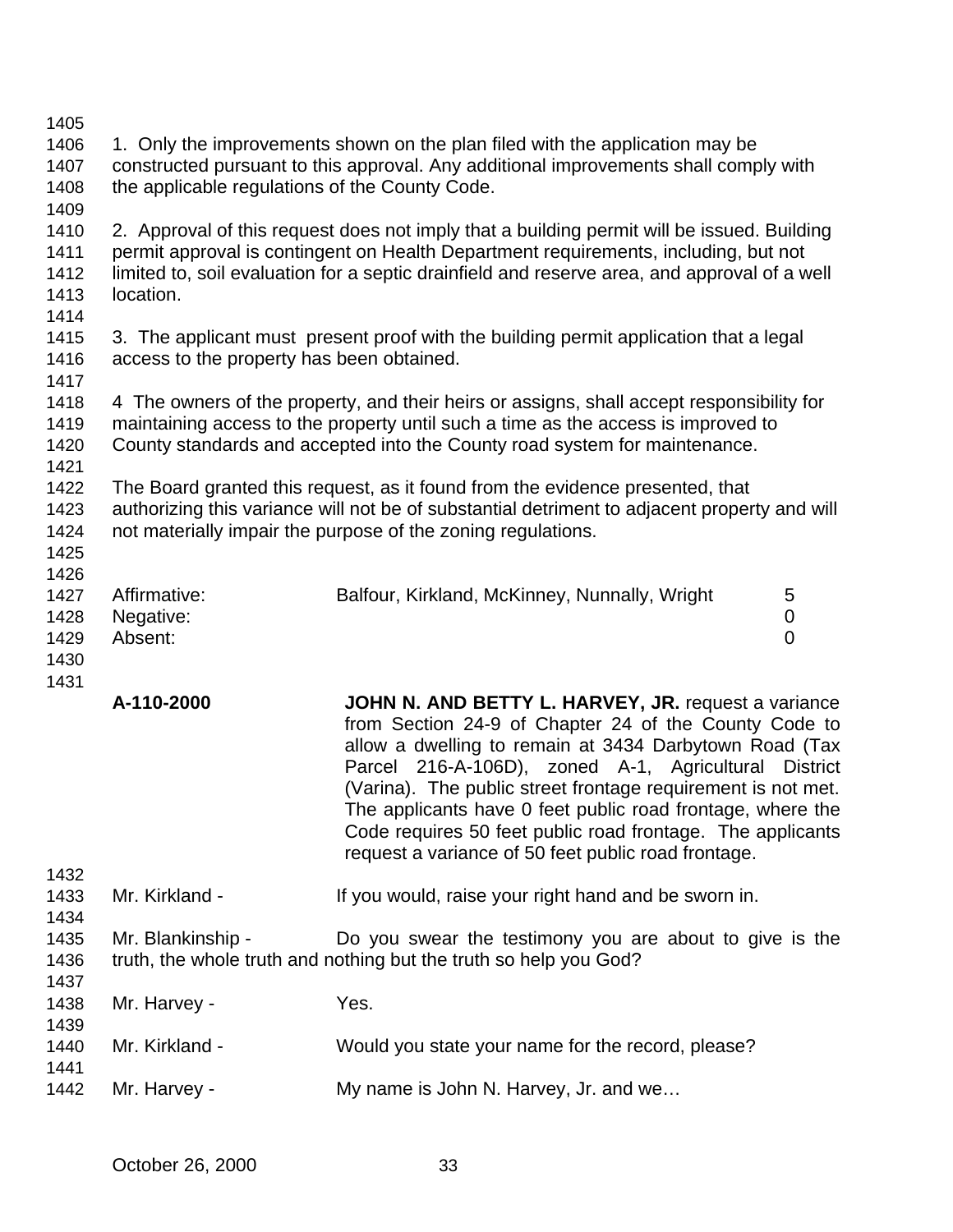Mr. Kirkland - Does your wife want to say her name? Ms. Harvey - My name is Betty L. Harvey. 1448 Mr. Kirkland - Have all of your notices been turned in according to County Code? 1451 Mr. Harvey - Yes, sir. Mr. Kirkland - OK. Proceed. Mr. Harvey - My wife inherited this acre of land in front of her mother and father's house here, and we wish to build a house on that acre of land. We have already filed to have the sewerage done that we had to go to Pure-Flow Systems with it, and we have already had that drawn up and taken care of, and we have gone through all of the processes and the builder filed for a building permit and it came up that we were taking the road frontage away from the original dwelling, which is 3434, and we talked with the Commission and everything, and they said we could either give the land back to the home place or try for a variance, and that was the only thing we could do in order to build a home there. Mr. Nunnally - Have you read the conditions, Mr. Harvey, on this, and do you agree with those? Mr. Harvey - Yes, sir. It is already existing, a road, or a path or driveway going to these other two homes to 3434 and the one in the back that was just recently built. There is already a driveway going back to them, which is actually road frontage for them, because there is a way for them to get to it. If you notice in the drawing there, you see the checked line. That is the driveway going to the other two homes. 1474 Mr. Kirkland - Any other questions? Anyone else wish to speak? That concludes the case. Thank you. Upon a motion by Mr. Nunnally, seconded by Mr. Wright, the Board of Zoning Appeals **granted** your request for the above-referenced use permit. The Board granted the variance subject to the following revised conditions: 1. Only the improvements shown on the plan filed with the application may be constructed pursuant to this approval. Any additional improvements shall comply with 1483 the applicable regulations of the County Code. 2. Approval of this request does not imply that a building permit will be issued. Building permit approval is contingent on Health Department requirements, including, but not limited to, soil evaluation for a septic drainfield and reserve area, and approval of a well location.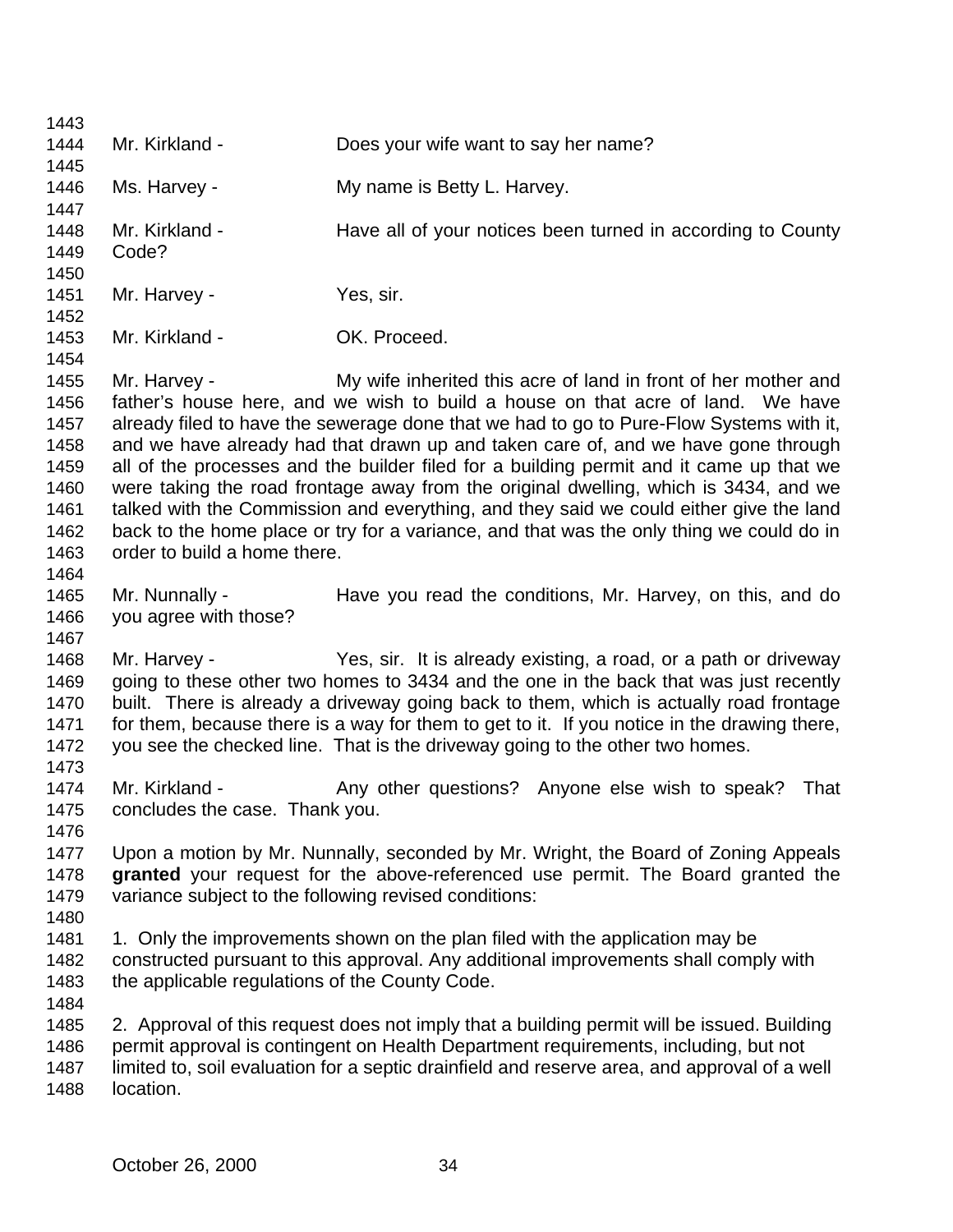| 1489 |                                           |                                                                                              |  |
|------|-------------------------------------------|----------------------------------------------------------------------------------------------|--|
| 1490 |                                           | 3. The applicant must present proof with the building permit application that a legal        |  |
| 1491 | access to the property has been obtained. |                                                                                              |  |
| 1492 |                                           |                                                                                              |  |
| 1493 |                                           | 4. The owners of the property, and their heirs or assigns, shall accept responsibility for   |  |
| 1494 |                                           | maintaining access to the property until such a time as the access is improved to            |  |
| 1495 |                                           | County standards and accepted into the County road system for maintenance.                   |  |
| 1496 |                                           |                                                                                              |  |
| 1497 |                                           | 5. At the time of building permit application the owner shall demonstrate that the two       |  |
| 1498 |                                           | parcels created by this division have been conveyed to members of the immediate              |  |
| 1499 |                                           | family, and the subdivision ordinance has not been circumvented. If this condition           |  |
| 1500 |                                           | cannot be met, the owner shall submit a subdivision plat for review and approval by the      |  |
| 1501 | Planning Office.                          |                                                                                              |  |
| 1502 |                                           |                                                                                              |  |
| 1503 |                                           | The Board granted this request, as it found from the evidence presented, that                |  |
| 1504 |                                           | authorizing this variance will not be of substantial detriment to adjacent property and will |  |
| 1505 |                                           | not materially impair the purpose of the zoning regulations.                                 |  |
| 1506 |                                           |                                                                                              |  |
| 1507 | Affirmative:                              | Balfour, Kirkland, McKinney, Nunnally, Wright<br>5                                           |  |
| 1508 | Negative:                                 | 0                                                                                            |  |
| 1509 | Absent:                                   | $\overline{0}$                                                                               |  |
| 1510 |                                           |                                                                                              |  |
| 1511 | A-111-2000                                | ROY AND BARBARA ZEIDMAN request a variance from                                              |  |
| 1512 |                                           | Section $24-95(q)(5)$ of Chapter 24 of the County Code to                                    |  |
| 1513 |                                           | build a sunroom and screen porch at 3624 Woodlyne Place                                      |  |
| 1514 |                                           | (Church Run)(Tax Parcel 57-12-A-23), zoned R-3C, One-                                        |  |
| 1515 |                                           | Family Residence District (Conditional) (Tuckahoe).<br>The                                   |  |
| 1516 |                                           | rear yard setback is not met. The applicants have 31 feet                                    |  |
| 1517 |                                           | rear yard setback, where the Code requires 35 feet rear yard                                 |  |
| 1518 |                                           | setback. The applicants request a variance of 4 feet rear                                    |  |
| 1519 |                                           | yard setback                                                                                 |  |
| 1520 |                                           |                                                                                              |  |
| 1521 | Mr. Kirkland -                            | Does anyone else wish to speak on this case? If you would,                                   |  |
| 1522 |                                           | stand up please and raise your right hand and be sworn in.                                   |  |
| 1523 |                                           |                                                                                              |  |
| 1524 | Mr. Blankinship -                         | Do you swear the testimony you are about to give is the                                      |  |
| 1525 |                                           | truth, the whole truth, and nothing but the truth so help you God?                           |  |
| 1526 |                                           |                                                                                              |  |
| 1527 | Mr. Roy Zeidman -                         | I do.                                                                                        |  |
| 1528 |                                           |                                                                                              |  |
| 1529 | Mr. Kirkland -                            | Would you state your name for the record.                                                    |  |
| 1530 |                                           |                                                                                              |  |
| 1531 | Mr. Roy Zeidman -                         | Roy Zeidman.                                                                                 |  |
| 1532 |                                           |                                                                                              |  |
| 1533 | Ms. Barbara Zeidman -                     | My name is Barbara Zeidman.                                                                  |  |
| 1534 |                                           |                                                                                              |  |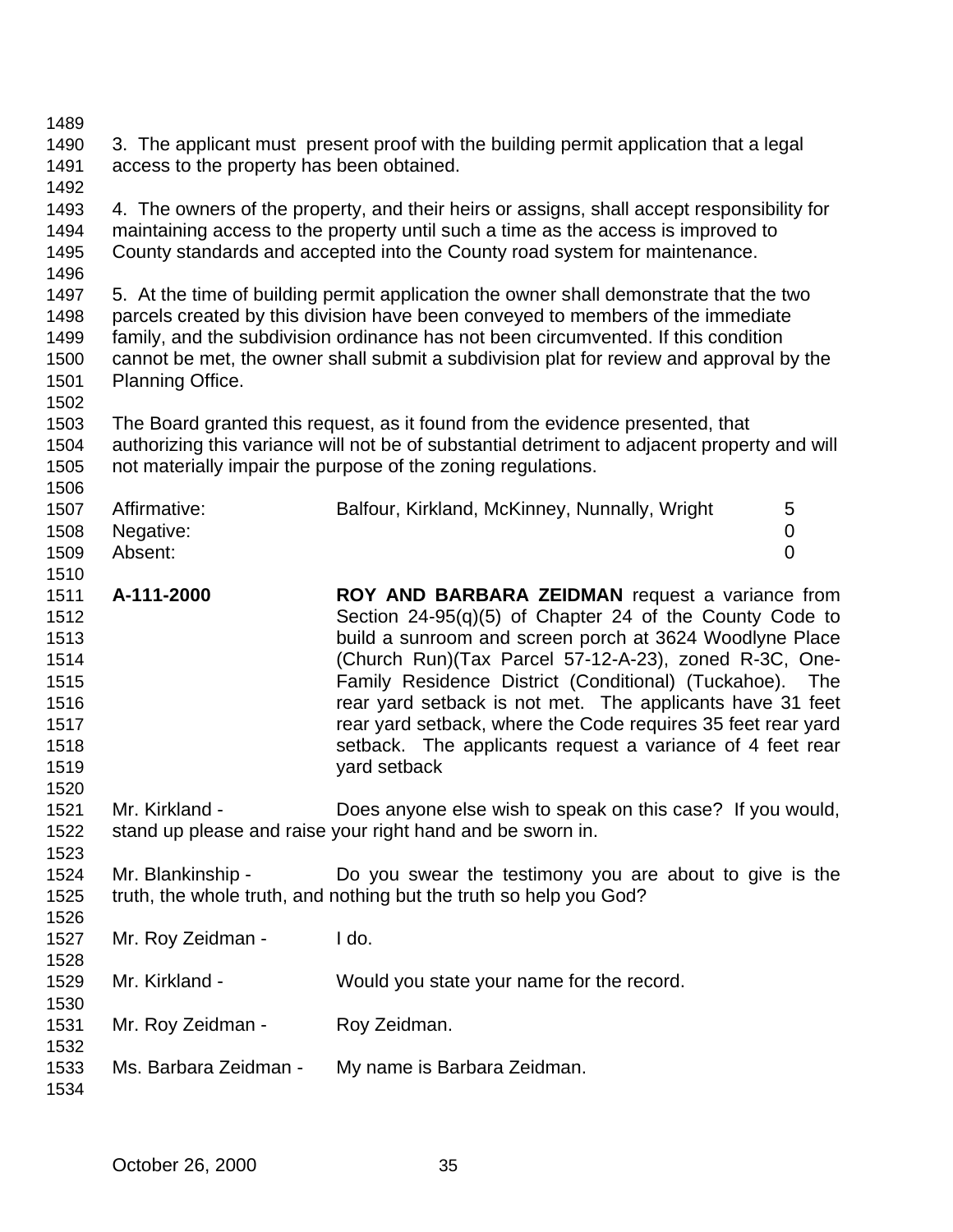Mr. Kirkland - Have all of your notices been turned in according to County Code? Mr. Zeidman - Yes, sir. OK Mr. Kirkland - OK. Proceed with your case. Mr. Zeidman - Thank you. We seek a variance of setback requirement in order to construct a sunroom and screen porch on the back of our home. The addition will match the existing architecture and be the same size as other existing rooms in our house, and we have two children and a growing family and just need more room out there. Due to the shape of the lot, as you can see, and through the write-up from the County, we have some unusable locations and building places because of the corner lot. So, the place where we have our house has constrained our ability to put it on there without getting this variance. In fact, the area of the addition that we are seeking this variance for is actually on a triangular corner of the entire addition that exceeds the 35 foot setback, which is just 3 feet by 4 feet triangularly in the corner by the road is all that we seek. We have the approval from the Church Run Homeowners Association already and are prepared to begin at any point. 1555 Mr. Kirkland - Any questions by Board members? Mr. Balfour - What will happen to the existing deck? Will that be removed? Mr. Zeidman - Yes. The existing deck will be taken down and we will be putting up the addition and the screen porch over that area. Mr. Wright - The point is that is just the corner of the addition, of that room, violates the setback. Is that correct? Mr. Zeidman - Yes, sir. And actually when we were, when I was actually filing just a three foot variance, Steve Tugwell of the Planning Office, through some of his measurements, suggested to me that we may have to have four feet just in case we get out there are actually doing it and we don't want to adjust it to 3-1/2 feet and have to come back before you guys, so we have done that. It is just that small corner on the road side that extends, because of the way the house is turned on the lot, when we go back, and adding it from the existing side wall of the structure, in order to make it look like an existing part of the structure as opposed to an addition, to keep it along that line it does protrude three to four feet into the variance area. Mr. Wright - What is located to the rear of your house? Does that house front, it fronts on what, River Chase Court? 1579 Mr. Zeidman - Yes, sir.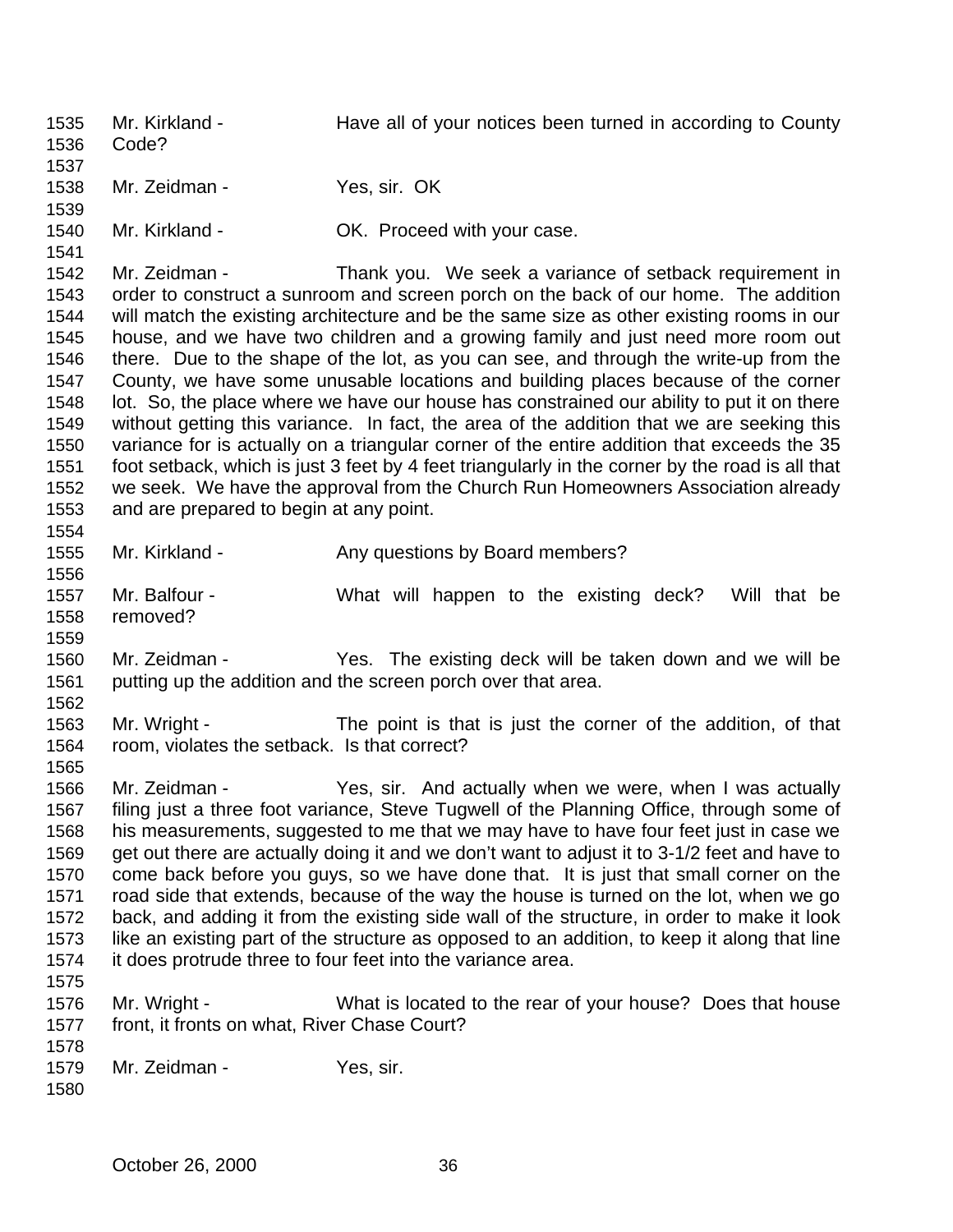Mr. Wright - So that would be to the rear of their house?

 Mr. Zeidman - Yes, sir. Actually, you can look at the plot plans that we were given, I guess. Our house is actually, because of the shape of our lot and the way it turns, it is not directly, they are not symmetrically opposite of each other.

1587 Mr. Wright - Is there any screening between the rear of your house and the rear of the house to the rear of you there?

 Mr. Zeidman - At this time there are just a couple of trees that will remain and if screening becomes an issue with our neighbors, obviously that can be solved with landscaping.

1594 Mr. Wright - **OK.** 

1596 Mr. Kirkland - Any other questions? Let's see. Are you opposed? OK. You can rebut the comments after he finishes. OK, sir. Come on down.

 Mr. French - Yes, I am Bruce French. I am the neighbor that lives behind the Zeidmans. I don't have a problem with the addition. The problem that I have with doing this is crossing the 35 foot rear setback. You know, the County Code provides that as a protection for neighbors, and I personally don't want it violated. The neighborhood is a really nice neighborhood, but the problem is you've got houses on postage stamp lots, and so, therefore, you know, I want to have the rear setback for privacy reasons, and my yard does not have a whole lot of trees in it, because when I bought the house it was one of the last houses built in the neighborhood, and it really was where the builder was throwing all of his back fill and materials, so I had to landscape the yard over a five-year period. So, the bottom line is, I want a 35 foot rear yard setback according to the County Code. 

 Mr. Balfour - What kind of screening is back there now? 

 Mr. French - All I have done is put in small type trees, like Red Maples and stuff that grows. The lot when I bought it had no trees in the back.

- 1616 Mr. Balfour Is that on your property?
- Mr. French On my property. I have no objections to the addition. I just don't want it crossing the rear setback.
- Mr. McKinney Mr. French, would you have a problem if there was a buffer of trees put back there where you couldn't see.

 Mr. French - I just don't want it to cross the 35 foot rear yard setback. So, my answer would be I would have a problem with that. I just want the addition to respect the County Code.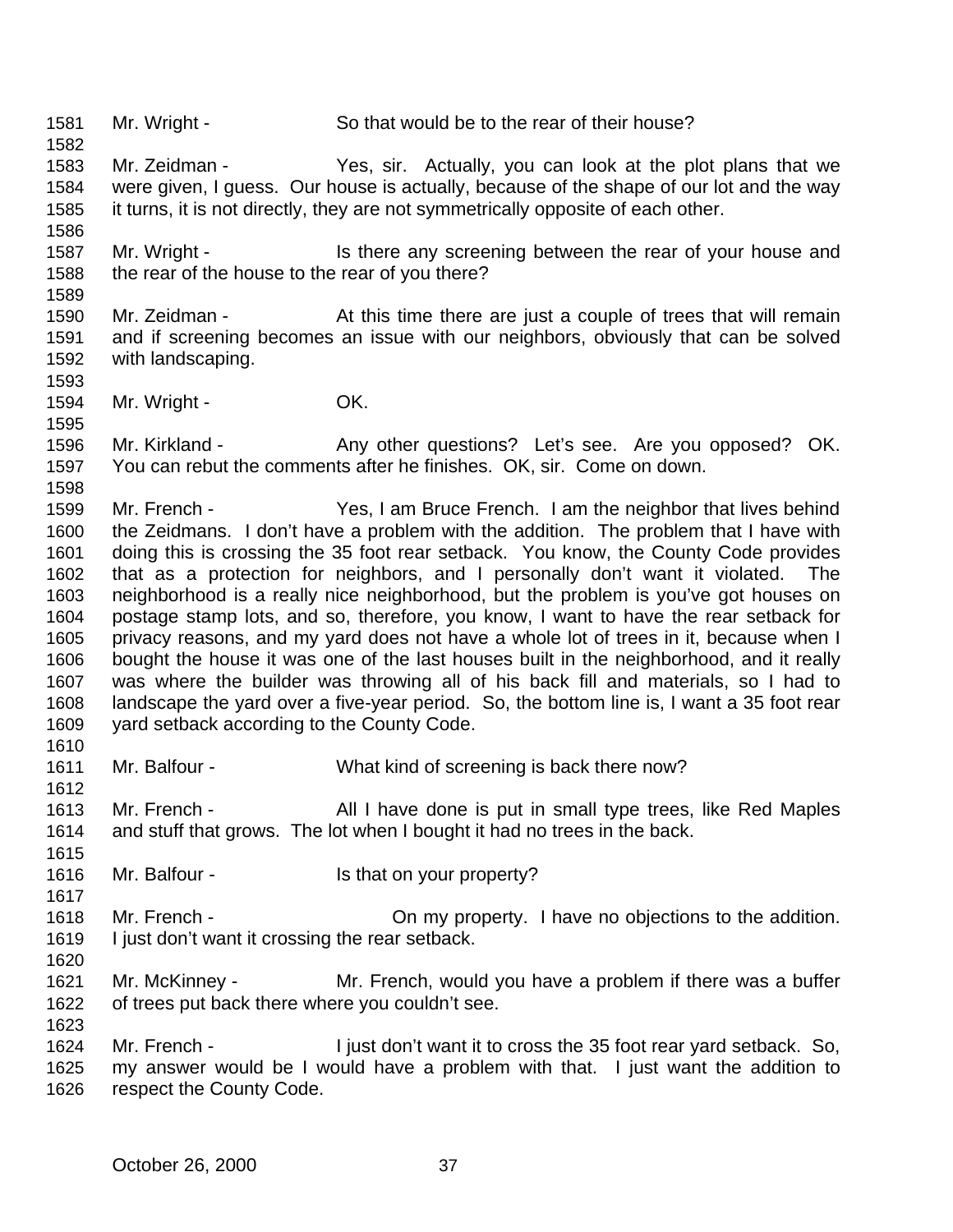Mr. Wright- Do you realize that only a very small portion of the addition violates the Code?

 Mr. French - Yes, sir. I am very aware of that. I looked at it before I came in here this morning. And, of course, I took time off from work to come out here, and I want to say that my neighbors are very, very nice people and I enjoy living by them, but I just don't want the 35 feet setback violated.

- Mr. Kirkland Thank you very much. Do you have any comments, sir, on his comments?
- 

 Mr. Zeidman - Yes, the reason we have located the addition the way we have on that exterior wall, as an extension at that particular place, is in order to make it appear as original construction so that it will increase the property value, not only of my home, but hopefully everybody's home around me. And if the builders had, eight years ago when they built our house, thought about this and moved our home three feet further forward, although there is a large area of unusable space, we wouldn't be in this situation. We are just trying to maintain the architectural integrity of our community and of our home, and have this addition appear as originally constructed and not as something we have added to the rear. So, aesthetically and architecturally are the main reasons we'd like to do that. If there is, again, if he has a concern about the viewing – which I know you had brought up – that is something, again, that can be dealt with through landscaping. If you look at the layout of the two homes, our homes are not directly backing each other, and according to your, to the County's investigation, even with our addition, there will be about 100 feet of difference between the addition and Bruce's home, so we feel like we are just trying to do what we think is in the best interest of ourselves, our neighbors and the community that we live in, in order to maintain the aesthetics and the beauty of our area. 

- Mr. Balfour Does his house face River Chase Court or does it face River Chase Drive? Mr. Zeidman - His house faces River Chase Court. That is in the back of his house and faces part of the back of our house. 1663 Mr. Balfour - How many feet either way does your corner stick over into the setback? 1666 Mr. Zeidman - At this point, three feet. 1668 Mrs. Zeidman - Three feet; remember that triangle...
- Mr. Zeidman The way we are building, yes, it would be three feet into the variance and going along the 20 foot back of the thing, approximately four feet is where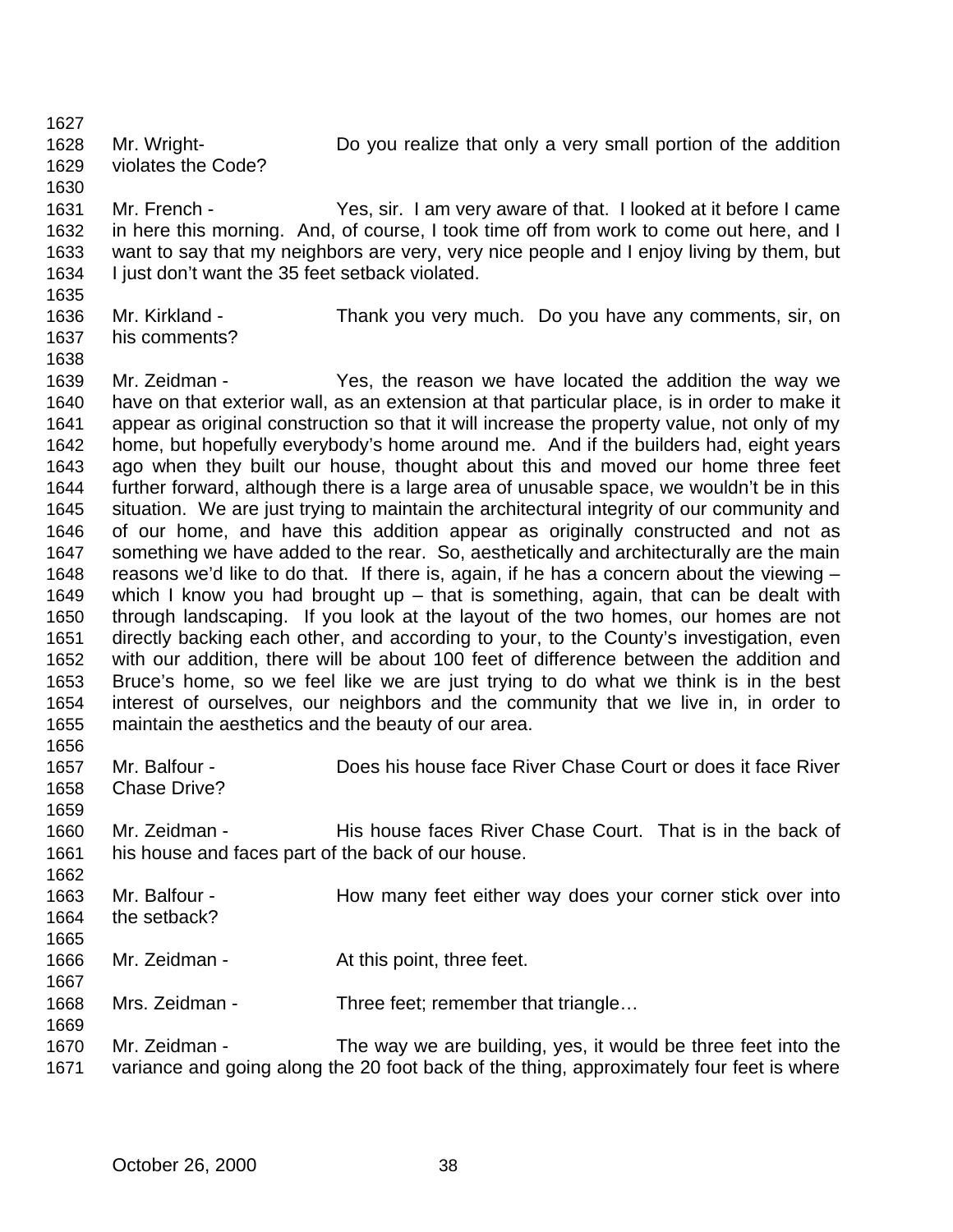| 1672<br>1673<br>1674                 |                                                                  | we would hit the 35 foot. I was trying to figure our the hypotenuse myself and I don't<br>remember that. Do you have a calculator up there to do that?                                                                                                        |
|--------------------------------------|------------------------------------------------------------------|---------------------------------------------------------------------------------------------------------------------------------------------------------------------------------------------------------------------------------------------------------------|
| 1675<br>1676<br>1677                 | Mr. Balfour -<br>would not have that?                            | There is no way to move that architecturally so that you                                                                                                                                                                                                      |
| 1678<br>1679                         | Mr. Zeidman -                                                    | Well, if we were to move it                                                                                                                                                                                                                                   |
| 1680<br>1681<br>1682                 | Mr. Wright -<br>in further.                                      | You could have made it 16 feet rather than 20 and brought it                                                                                                                                                                                                  |
| 1683<br>1684<br>1685                 | Mr. Zeidman -                                                    | That would be moving it away from us. I brought that other<br>picture up of the end of our house. We are trying to stay on that end wall where                                                                                                                |
| 1686<br>1687<br>1688                 | Mr. Wright -                                                     | It would be the side of the house but it would be four feet in<br>from that. You could build it then without a variance.                                                                                                                                      |
| 1689<br>1690<br>1691<br>1692         | Mr. Zeidman -                                                    | We could do that and we'd then lose four feet of our screen<br>porch because there is a window in the kitchen there that we are trying not to invade the<br>screen porch in order to allow sunlight into the kitchen.                                         |
| 1693<br>1694                         | Mr. Wright -                                                     | The screen porch is on the other side from that.                                                                                                                                                                                                              |
| 1695<br>1696<br>1697                 | Mr. Zeidman -                                                    | Exactly. The screen porch is next to the addition, so if we<br>move four feet over, then that moves everything down four feet.                                                                                                                                |
| 1698<br>1699                         | Mr. Wright -                                                     | I was just going to say to cut four feet off of it.                                                                                                                                                                                                           |
| 1700<br>1701<br>1702<br>1703<br>1704 | Mr. Zeidman -<br>the entire house was clean and had clean lines. | Well, again, and that is certainly an option, but we are trying<br>to maintain the aesthetics of that line of architecture with the side wall of the house so it<br>did not appear, once construction was finished, that it did not appear as an addition and |
| 1705<br>1706<br>1707                 | Mrs. Zeidman -<br>when you drive by it.                          | It would make the room and the house look chopped up                                                                                                                                                                                                          |
| 1708<br>1709<br>1710                 | Mr. Kirkland -<br>the case. Thank you. Next case.                | Any other questions? No other questions. That concludes                                                                                                                                                                                                       |
| 1711<br>1712<br>1713<br>1714         | variance subject to the following revised conditions:            | Upon a motion by Mr. Balfour, seconded by Mr. Wright, the Board of Zoning Appeals<br>granted your request for the above-referenced variance. The Board granted the                                                                                            |
| 1715<br>1716<br>1717                 | the applicable regulations of the County Code.                   | 1. Only the improvements shown on the plan filed with the application may be<br>constructed pursuant to this approval. Any additional improvements shall comply with                                                                                          |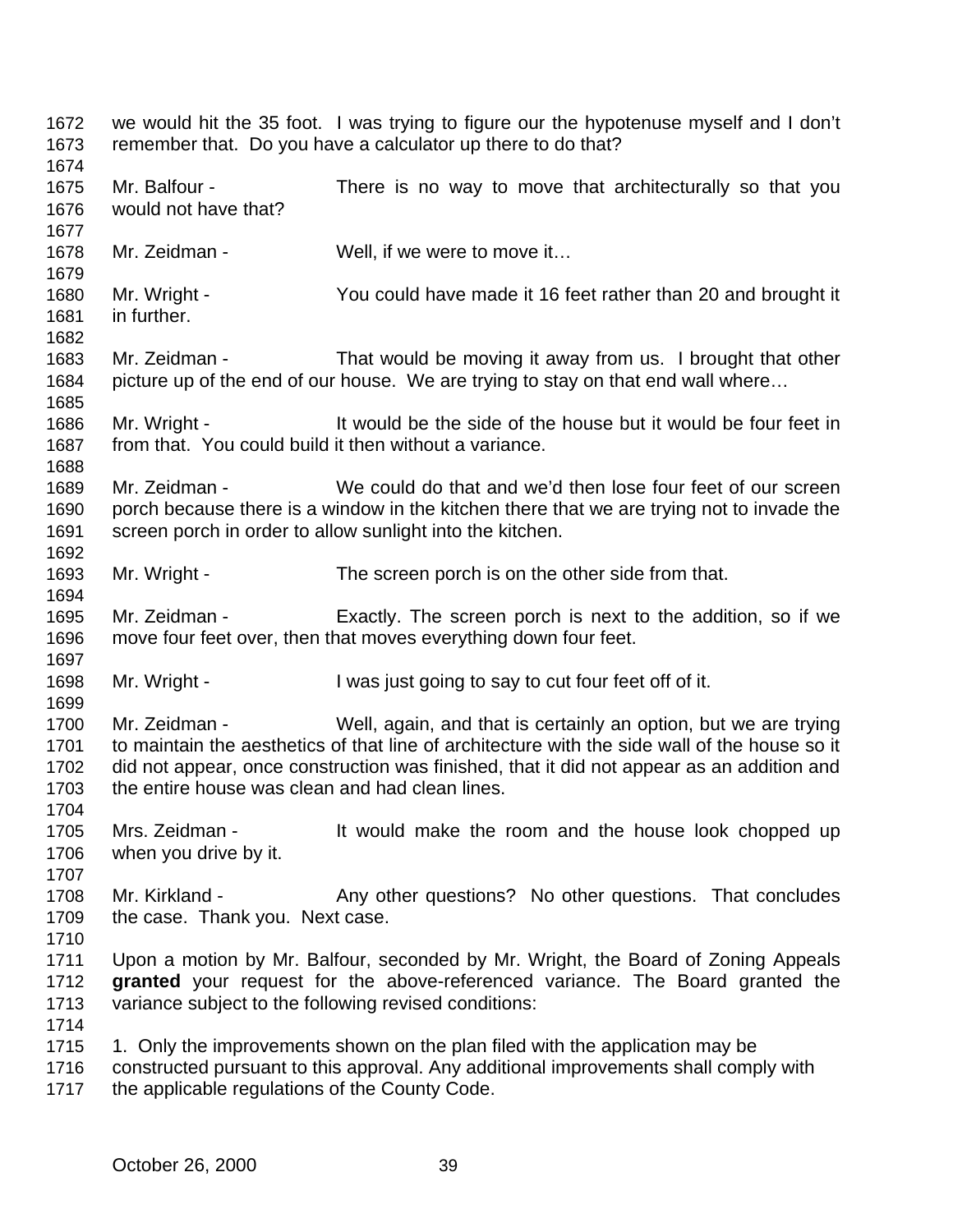| 1718 |                                                                                              |                                                                                             |                |
|------|----------------------------------------------------------------------------------------------|---------------------------------------------------------------------------------------------|----------------|
| 1719 | The Board granted this request, as it found from the evidence presented, that                |                                                                                             |                |
| 1720 | authorizing this variance will not be of substantial detriment to adjacent property and will |                                                                                             |                |
| 1721 |                                                                                              | not materially impair the purpose of the zoning regulations.                                |                |
| 1722 |                                                                                              |                                                                                             |                |
| 1723 | Affirmative:                                                                                 | Balfour, Kirkland, McKinney, Nunnally, Wright                                               | 5              |
| 1724 | Negative:                                                                                    |                                                                                             | 0              |
| 1725 | Absent:                                                                                      |                                                                                             | $\overline{0}$ |
| 1726 |                                                                                              |                                                                                             |                |
| 1727 | A-112-2000                                                                                   | <b>JEFF AND JAN WHEELER</b> request a variance from Section                                 |                |
| 1728 |                                                                                              | 24-94 of Chapter 24 of the County Code to build a screened                                  |                |
| 1729 |                                                                                              | porch at 9913 Edel Court (Tall Timbers) (Tax Parcel 40-4-G-                                 |                |
| 1730 |                                                                                              | 15), zoned R-2, One-family Residence District (Brookland).                                  |                |
| 1731 |                                                                                              | The rear yard setback is not met. The applicants have 33                                    |                |
| 1732 |                                                                                              | feet rear yard setback, where the Code requires 45 feet rear                                |                |
|      |                                                                                              |                                                                                             |                |
| 1733 |                                                                                              | yard setback. The applicants request a variance of 12 feet                                  |                |
| 1734 |                                                                                              | rear yard setback.                                                                          |                |
| 1735 |                                                                                              |                                                                                             |                |
| 1736 | Mr. Kirkland -                                                                               | Is anyone else here to speak on this case? OK, if you                                       |                |
| 1737 | would, raise your right hand and be sworn in.                                                |                                                                                             |                |
| 1738 |                                                                                              |                                                                                             |                |
| 1739 | Mr. Blankinship -                                                                            | Do you swear the testimony you are about to give is the                                     |                |
| 1740 |                                                                                              | truth, the whole truth, and nothing but the truth so help you God?                          |                |
| 1741 |                                                                                              |                                                                                             |                |
| 1742 | Mr. and Mrs. Wheeler -                                                                       | I do.                                                                                       |                |
| 1743 |                                                                                              |                                                                                             |                |
| 1744 | Mr. Kirkland                                                                                 | State your name for the record, please.                                                     |                |
| 1745 |                                                                                              |                                                                                             |                |
| 1746 | Mrs. Wheeler -                                                                               | Jan Wheeler.                                                                                |                |
| 1747 |                                                                                              |                                                                                             |                |
| 1748 | Mr. Wheeler -                                                                                | Jeff Wheeler.                                                                               |                |
| 1749 |                                                                                              |                                                                                             |                |
| 1750 |                                                                                              | Mr. Blankinship - The Have all adjacent land owners been contacted according to             |                |
| 1751 |                                                                                              | the County Code? OK. We've got them in the file. State your case.                           |                |
| 1752 |                                                                                              |                                                                                             |                |
| 1753 | Mrs. Wheeler -                                                                               | We had always planned when we bought this house that we                                     |                |
| 1754 |                                                                                              | would build a screened porch and we really enjoy being outside a lot, and have two          |                |
| 1755 |                                                                                              | small children, and the bees near our house, and I guess everywhere around here have        |                |
| 1756 |                                                                                              | been awful, as well as mosquitoes, and that type of thing, and we have several              |                |
| 1757 |                                                                                              | neighborhood kids that like to come over and play, and we just like to be able to eat       |                |
| 1758 |                                                                                              | outside and spend time outside without having to worry about all of the bugs and bees       |                |
| 1759 |                                                                                              | and other things. We told our neighbors prior to applying for the variance, and they        |                |
| 1760 |                                                                                              | were all excited about the screened porch, saying they'd come over and spend time on        |                |
| 1761 |                                                                                              | it, as well. As you can, what is happening, because we have a cul-de-sac lot, it is sort in |                |
| 1762 |                                                                                              | that pie-shape, and the way that our house is set on the lot, part of the deck is not going |                |
| 1763 |                                                                                              | to be invading that variance area, but then whenever you extend it, it will. We are not     |                |
|      |                                                                                              |                                                                                             |                |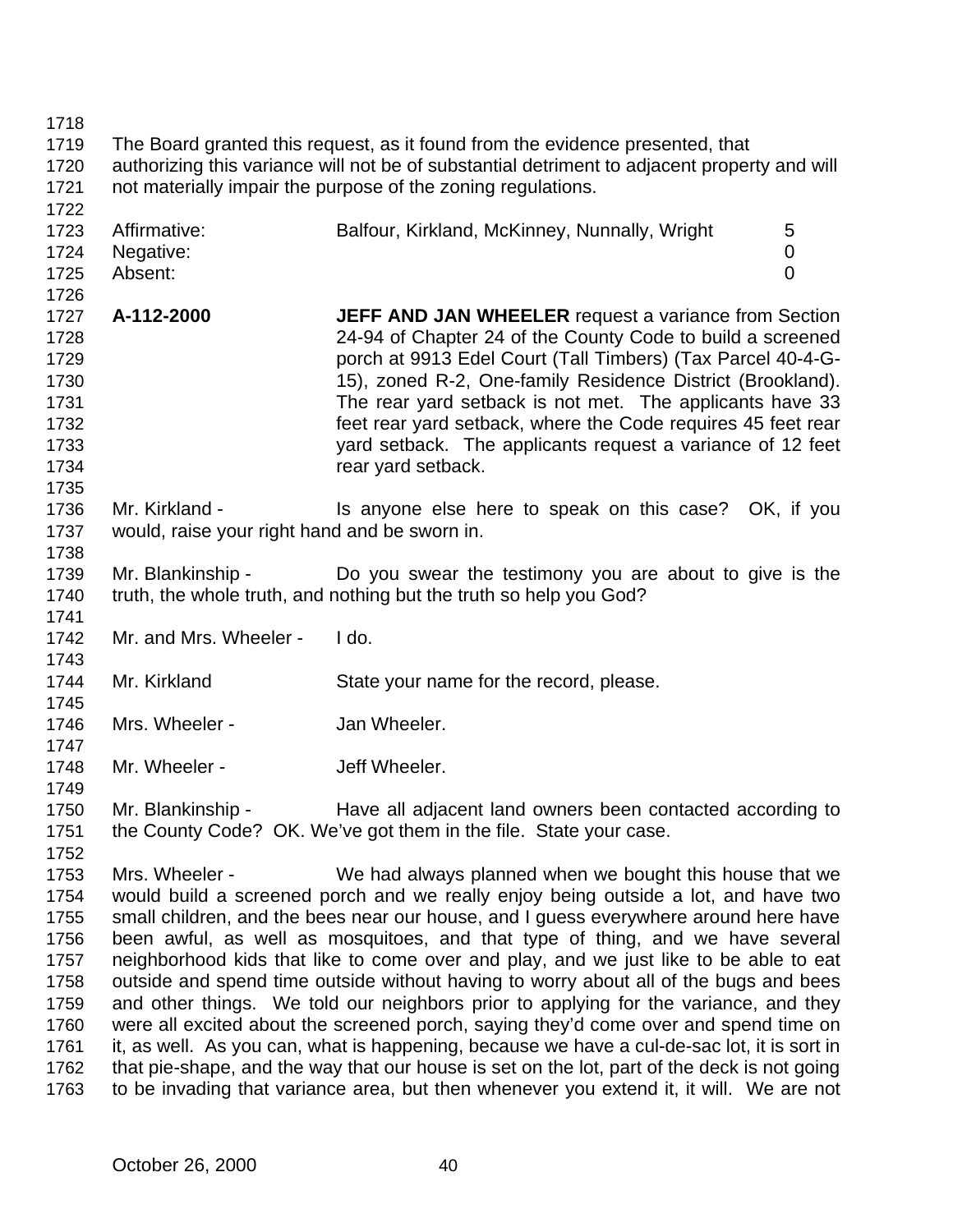going to be going out any further, we are just going along side the house, so it is going to be like a 16 x 20, and that is where, I guess, we are with that variance area. Mr. Wheeler - The screened porch can only be built on that side of the house because there is a rear-loading garage, so there is no other options, I guess, to put it on the back of the house. When we exit the back of the house, we want to go right into the screened porch, and that is kind of why we decided to locate it. This deck will be taken off and replaced with a screened porch and then extended, like she said, to the end of the house. The total size is 16 x 20. 1774 Ms. Wheeler - It is not going out any further past those trees. It is just going to be extended along the house, so it is definitely not a problem with any of the neighbors. They re all supportive of that and will enjoy it with us. Mr. Balfour - What is to the rear of your property? Mrs. Wheeler - Yes, there is a house right there. They recently built a two- car garage and that fence there is the neighbor's fence, and that is a little bit of area, and there is another house sort of catty-cornered. 1784 Mr. Kirkland - Any other questions? Anyone else wish to speak? That concludes the case. 1787 Mrs. Wheeler - Thank you. Upon a motion by Mr. McKinney, seconded by Mr. Wright, the Board of Zoning Appeals **granted** your request for the above-referenced use permit. The Board granted the variance subject to the following revised conditions: 1. Only the improvements shown on the plan filed with the application may be constructed pursuant to this approval. Any additional improvements shall comply with the applicable regulations of the County Code. The Board granted this request, as it found from the evidence presented, that authorizing this variance will not be of substantial detriment to adjacent property and will not materially impair the purpose of the zoning regulations. 1801 Affirmative: Balfour, Kirkland, McKinney, Nunnally, Wright 5 Negative: 0 Absent: 0 **A-113-2000 ROBERT M. AND NANCY R. BULLOCK** request a variance from Section 24-95(q)(5) of Chapter 24 of the County Code to build an attached garage at 11204 Riverchase Drive (Church Run) (Tax Parcel 57-12-B-7), zoned R-3C, One-family Residence District (Conditional) (Three Chopt). The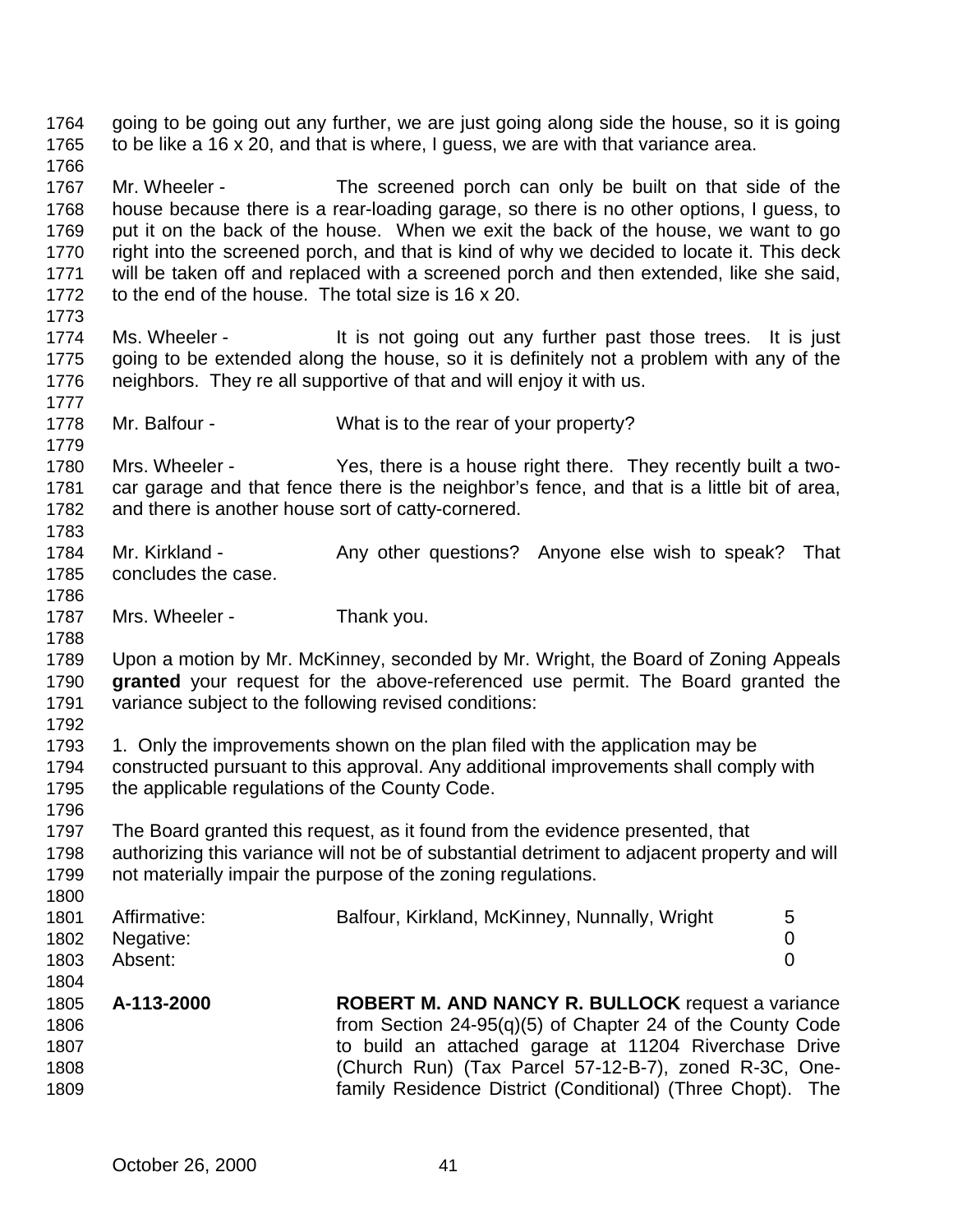| 1810<br>1811<br>1812<br>1813<br>1814<br>1815<br>1816<br>1817                                                                                         |                                                                                                                                                                                                                                                                                                                                                                                                                                                                                                                                                                                                                                                                                                                                                                                                                                                                                                                                                                                                                                                                                                                                                                                                                                                                                                                                                                                                                                                                                                                                                                                                                                                                                                                                                 | minimum side yard setback and total side yard setback are<br>not met. The applicants have 6.49 feet minimum side yard<br>setback and 16.49 feet total side yard setback, where the<br>Code requires 8 feet minimum side yard setback and 20 feet<br>total side yard setback. The applicants request variances of<br>1.51 feet minimum side yard setback and 3.51 feet total side<br>yard setback. |
|------------------------------------------------------------------------------------------------------------------------------------------------------|-------------------------------------------------------------------------------------------------------------------------------------------------------------------------------------------------------------------------------------------------------------------------------------------------------------------------------------------------------------------------------------------------------------------------------------------------------------------------------------------------------------------------------------------------------------------------------------------------------------------------------------------------------------------------------------------------------------------------------------------------------------------------------------------------------------------------------------------------------------------------------------------------------------------------------------------------------------------------------------------------------------------------------------------------------------------------------------------------------------------------------------------------------------------------------------------------------------------------------------------------------------------------------------------------------------------------------------------------------------------------------------------------------------------------------------------------------------------------------------------------------------------------------------------------------------------------------------------------------------------------------------------------------------------------------------------------------------------------------------------------|---------------------------------------------------------------------------------------------------------------------------------------------------------------------------------------------------------------------------------------------------------------------------------------------------------------------------------------------------------------------------------------------------|
| 1818<br>1819<br>1820<br>1821                                                                                                                         | Mr. Kirkland -                                                                                                                                                                                                                                                                                                                                                                                                                                                                                                                                                                                                                                                                                                                                                                                                                                                                                                                                                                                                                                                                                                                                                                                                                                                                                                                                                                                                                                                                                                                                                                                                                                                                                                                                  | Anyone else wish to speak on this case? If you would, raise<br>your right hand and be sworn in. Do you swear that the testimony you are about to give<br>is the truth, the whole truth, and nothing but the truth, so help you God?                                                                                                                                                               |
| 1822<br>1823                                                                                                                                         | Mr. And Ms. Bullock -I do.                                                                                                                                                                                                                                                                                                                                                                                                                                                                                                                                                                                                                                                                                                                                                                                                                                                                                                                                                                                                                                                                                                                                                                                                                                                                                                                                                                                                                                                                                                                                                                                                                                                                                                                      |                                                                                                                                                                                                                                                                                                                                                                                                   |
| 1824<br>1825<br>1826                                                                                                                                 | Mr. Kirkland -<br>County Code?                                                                                                                                                                                                                                                                                                                                                                                                                                                                                                                                                                                                                                                                                                                                                                                                                                                                                                                                                                                                                                                                                                                                                                                                                                                                                                                                                                                                                                                                                                                                                                                                                                                                                                                  | Have all of your notices been turned in according to the                                                                                                                                                                                                                                                                                                                                          |
| 1827<br>1828                                                                                                                                         | Ms. Bullock -                                                                                                                                                                                                                                                                                                                                                                                                                                                                                                                                                                                                                                                                                                                                                                                                                                                                                                                                                                                                                                                                                                                                                                                                                                                                                                                                                                                                                                                                                                                                                                                                                                                                                                                                   | Yes, they have.                                                                                                                                                                                                                                                                                                                                                                                   |
| 1829<br>1830                                                                                                                                         | Mr. Kirkland -                                                                                                                                                                                                                                                                                                                                                                                                                                                                                                                                                                                                                                                                                                                                                                                                                                                                                                                                                                                                                                                                                                                                                                                                                                                                                                                                                                                                                                                                                                                                                                                                                                                                                                                                  | State your name for the record, please.                                                                                                                                                                                                                                                                                                                                                           |
| 1831<br>1832                                                                                                                                         | Ms. Bullock -                                                                                                                                                                                                                                                                                                                                                                                                                                                                                                                                                                                                                                                                                                                                                                                                                                                                                                                                                                                                                                                                                                                                                                                                                                                                                                                                                                                                                                                                                                                                                                                                                                                                                                                                   | Nancy R. Bullock.                                                                                                                                                                                                                                                                                                                                                                                 |
| 1833<br>1834                                                                                                                                         | Mr. Bullock -                                                                                                                                                                                                                                                                                                                                                                                                                                                                                                                                                                                                                                                                                                                                                                                                                                                                                                                                                                                                                                                                                                                                                                                                                                                                                                                                                                                                                                                                                                                                                                                                                                                                                                                                   | Robert Bullock.                                                                                                                                                                                                                                                                                                                                                                                   |
| 1835<br>1836                                                                                                                                         | Mr. Kirkland -                                                                                                                                                                                                                                                                                                                                                                                                                                                                                                                                                                                                                                                                                                                                                                                                                                                                                                                                                                                                                                                                                                                                                                                                                                                                                                                                                                                                                                                                                                                                                                                                                                                                                                                                  | OK. State your case.                                                                                                                                                                                                                                                                                                                                                                              |
| 1837<br>1838<br>1839<br>1840<br>1841<br>1842<br>1843<br>1844<br>1845<br>1846<br>1847<br>1848<br>1849<br>1850<br>1851<br>1852<br>1853<br>1854<br>1855 | Ms. Bullock-<br>We would like to build an attached garage, size 16 x 28. It<br>would be similar in style and structure of our existing house. As was pointed our by<br>Henrico County's Evaluation on Controlled Density Development, the lots are smaller<br>than standard R-3 lots and the small lots do make it difficult to site a garage. The lots<br>on our street and ours is one of the narrowest, they range from 80 feet to 129 feet in<br>width, and ours is 80 feet, and, in addition, many of the lots stand out, which allow more<br>width on either side of the garage. But ours is a narrow straight back rectangular lot. In<br>addition, we would like to have the garage for our own protection from the elements of<br>the weather. We would like to stay in this house through our senior years and we<br>bought this house when we were younger, but now we are getting older and we would<br>like to not have to go to another location but to continue here, and this would make it<br>better for us to enter and exit the house in $a$ – not affected by the weather.<br>Our<br>neighbor to the left, which house you can see in the picture, is not opposed.<br>We<br>approached him previous to our even considering or contacting anyone concerning the<br>structure, and he has no opposition to it. All of the other houses in this geographic area<br>of the subdivision do have front-loading garages, so this is not an affect on the<br>appearance to the neighbors in front of us or up and down the street beside us. We do<br>have a need to put it on this site, because it is where our driveway is and allows us<br>entrance into the house into our kitchen. We considered a detached garage, but that |                                                                                                                                                                                                                                                                                                                                                                                                   |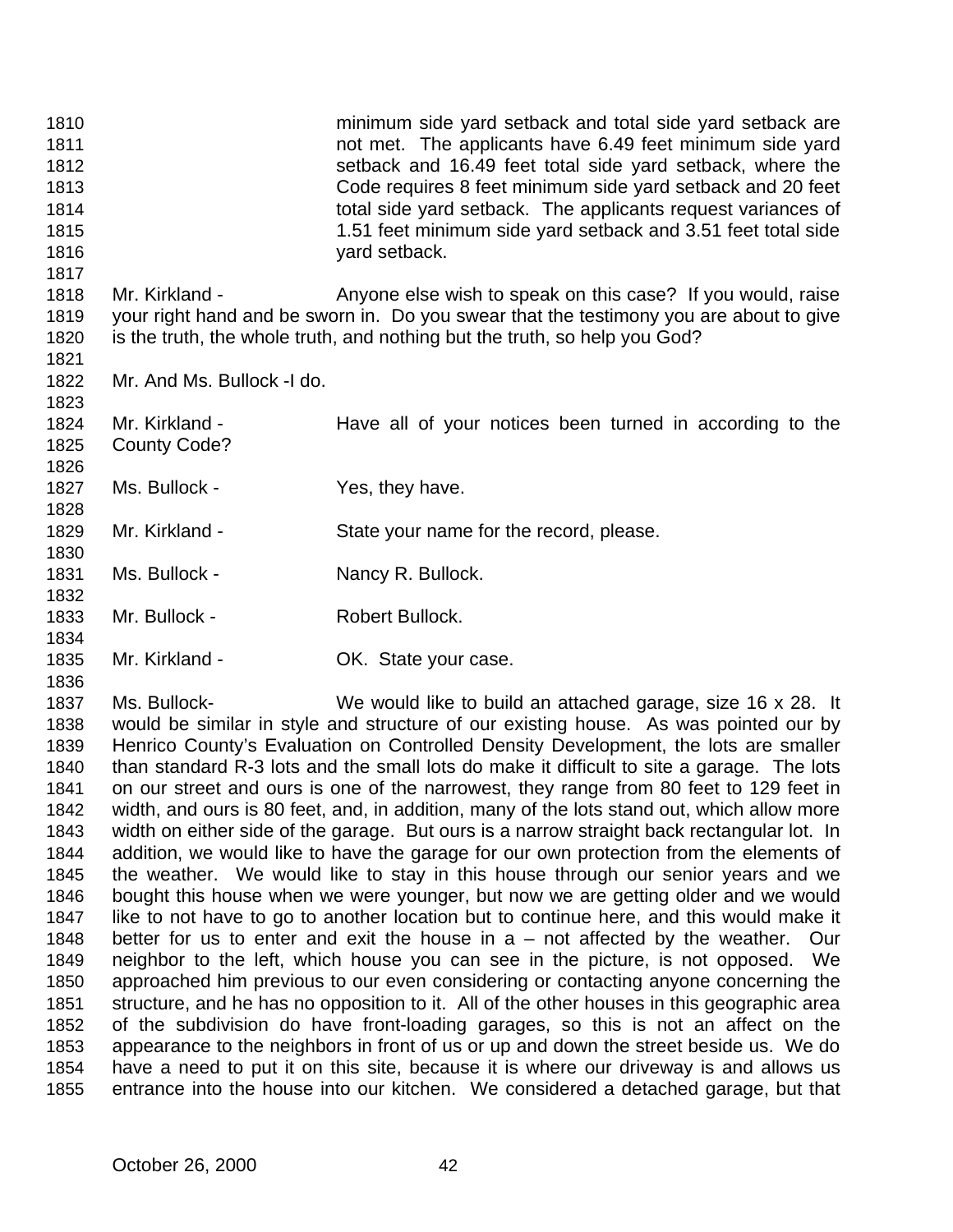would more affect our neighbors because it would require tearing down a lot of trees and it would be more exposed to our neighbors. This actually provides more privacy from our neighbors to the left, because they would not see us going in and out, and the protection of our equipment, not only car but our furnace and other yard equipment would be not exposed to our neighbor. And, we have contacted all of the neighbors including the homeowner's association, which in the rear of our house, that is common property, and this notice has been sent to the Church Run Homeowner's Association. They met a couple of weeks ago and there was no opposition to it.

1865 Mr. Wright - This is a single-car garage?

 Ms. Wheeler - Unfortunately, yes. We would love to have a double-car garage, but there is not enough room, so we are going for like a 1-1/2. It is going to allow us some storage. We would like to move our furnace and things that are underneath the house now, to make it more accessible to us, as we get older, to change the filters and do other on-going maintenance that needs to be done to the gas furnace. That is another reason we would like to have it.

 Mr. Wright - Those trees look like they are adjacent, right there next to your automobile in this picture. Do they go all the way along the side of…

 Ms. Wheeler - These Crape Myrtles go, there are four of them, and they go to our mailbox. The Crape Myrtles would come down, and that hedge would come out, too, because we do need double parking. And we plan to put an aggregate driveway on the front of the garage, which would make it more appealing to our neighbors. In front of us, all of the neighbors have aggregate driveways to the right, and we are interested in the appeal for our house as much as we are interested in our neighbors not looking at something that is not appealing to them. 

- Mr. Wright You are not far from the case against her, are you?
- 1887 Ms. Wheeler We are close to theirs.
- 1889 Mr. Wright I looked at the map and the maps look like.

 Ms. Wheeler - You are right. They are just up a street from us. I guess we have been there long enough that we are now looking at, do we want to move or do we want to enjoy our house because we really like the neighborhood. We like the location. We like the common area behind our house for privacy, and the other choices, and we would rather not move. 

- 1897 Mr. Kirkland Any other questions? Anyone else wish to speak? That concludes the case.
	- October 26, 2000 43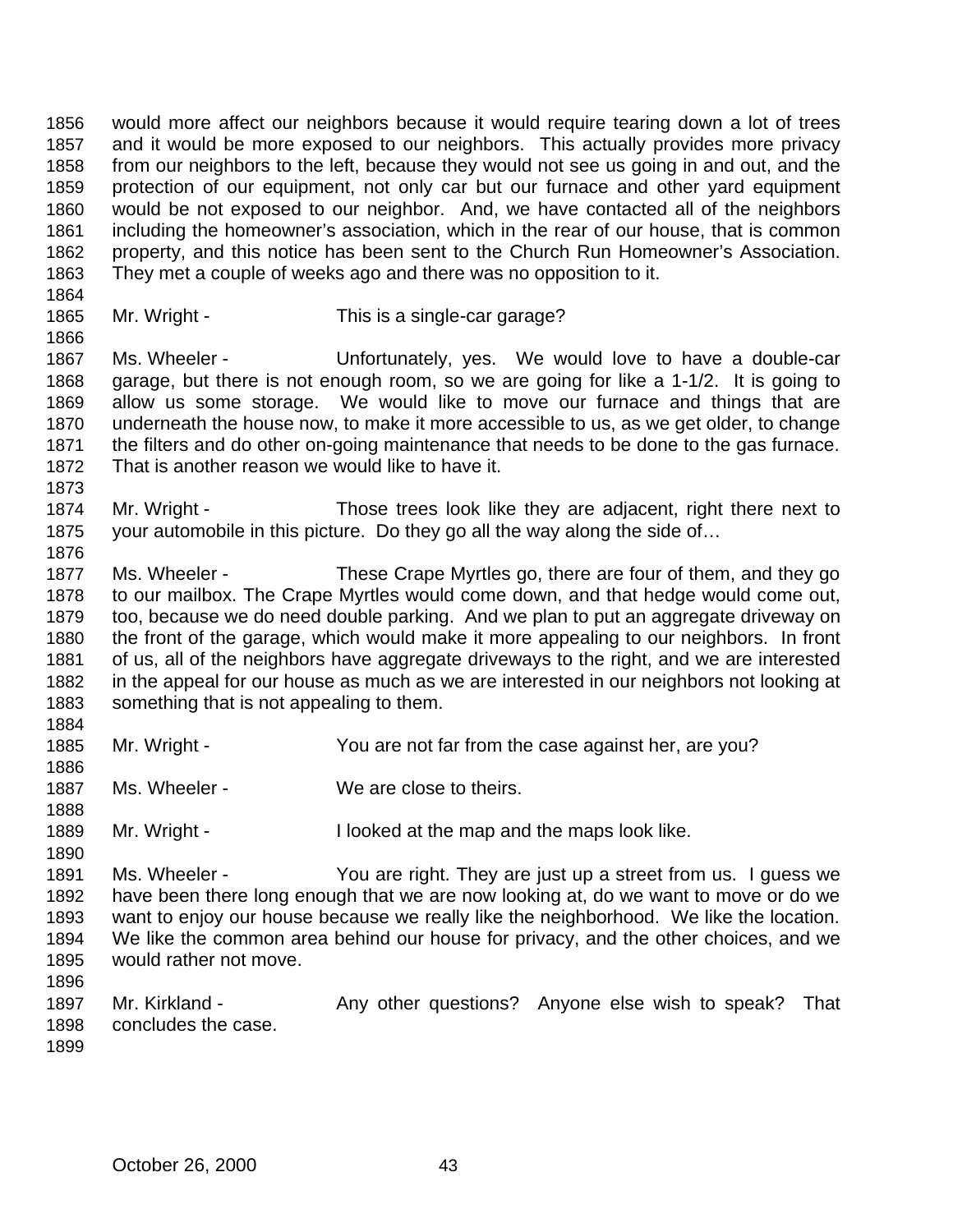| 1900<br>1901<br>1902<br>1903                                                         | variance subject to the following revised conditions:    | Upon a motion by Mr. Wright, seconded by Mr. Balfour, the Board of Zoning Appeals<br>granted your request for the above-referenced use permit. The Board granted the                                                                                                                                                                                                                                                                                                                                                                                                                                                                                                                                                                                                                                                                                                                                                                                                                               |  |
|--------------------------------------------------------------------------------------|----------------------------------------------------------|----------------------------------------------------------------------------------------------------------------------------------------------------------------------------------------------------------------------------------------------------------------------------------------------------------------------------------------------------------------------------------------------------------------------------------------------------------------------------------------------------------------------------------------------------------------------------------------------------------------------------------------------------------------------------------------------------------------------------------------------------------------------------------------------------------------------------------------------------------------------------------------------------------------------------------------------------------------------------------------------------|--|
| 1904<br>1905<br>1906<br>1907                                                         | the applicable regulations of the County Code.           | 1. Only the improvements shown on the plan filed with the application may be<br>constructed pursuant to this approval. Any additional improvements shall comply with                                                                                                                                                                                                                                                                                                                                                                                                                                                                                                                                                                                                                                                                                                                                                                                                                               |  |
| 1908<br>1909<br>1910<br>1911                                                         |                                                          | The Board granted this request, as it found from the evidence presented, that<br>authorizing this variance will not be of substantial detriment to adjacent property and will<br>not materially impair the purpose of the zoning regulations.                                                                                                                                                                                                                                                                                                                                                                                                                                                                                                                                                                                                                                                                                                                                                      |  |
| 1912<br>1913<br>1914<br>1915                                                         | Affirmative:<br>Negative:<br>Absent:                     | 5<br>Balfour, Kirkland, McKinney, Nunnally, Wright<br>$\boldsymbol{0}$<br>$\overline{0}$                                                                                                                                                                                                                                                                                                                                                                                                                                                                                                                                                                                                                                                                                                                                                                                                                                                                                                           |  |
| 1916<br>1917<br>1918<br>1919<br>1920<br>1921<br>1922<br>1923<br>1924                 | A-114-2000                                               | RAYMOND 20MHZ, LLC requests a variance from Section<br>24-95(a)(4)c of Chapter 24 of the County Code to place an<br>antenna on the roof t 8011 Villa Park Drive (Villa Park) (Tax<br>Parcel 63-16-A-1), zoned O/SC, Office Service District<br>(Conditional) (Brookland). The antenna height limitation is<br>not met. The applicant has 37.0 feet antenna height, where<br>the Code permits 27.4 feet antenna height. The applicant<br>requests a variance of 9.6 feet height exception.                                                                                                                                                                                                                                                                                                                                                                                                                                                                                                          |  |
| 1925<br>1926<br>1927                                                                 | Mr. Kirkland -<br>raise your right hand and be sworn in? | Does anyone else wish to speak on this case? If you would,                                                                                                                                                                                                                                                                                                                                                                                                                                                                                                                                                                                                                                                                                                                                                                                                                                                                                                                                         |  |
| 1928<br>1929<br>1930                                                                 | Mr. Blankinship -                                        | Do you swear that the testimony you are about to give is the<br>truth, the whole truth, and nothing but the truth so help you God?                                                                                                                                                                                                                                                                                                                                                                                                                                                                                                                                                                                                                                                                                                                                                                                                                                                                 |  |
| 1931<br>1932                                                                         | Ms. Freye -                                              | I do.                                                                                                                                                                                                                                                                                                                                                                                                                                                                                                                                                                                                                                                                                                                                                                                                                                                                                                                                                                                              |  |
| 1933<br>1934                                                                         | Mr. Kirkland -                                           | Have all of your notices been turned in?                                                                                                                                                                                                                                                                                                                                                                                                                                                                                                                                                                                                                                                                                                                                                                                                                                                                                                                                                           |  |
| 1935<br>1936<br>1937<br>1938<br>1939<br>1940<br>1941<br>1942<br>1943<br>1944<br>1945 | Ms. Freye -                                              | Yes, they have. Good morning, my name is Gloria Freye. I<br>am an attorney here on behalf of the applicant, Richmond 20MHZ, LLC, which trades as<br>N Teleos, which was formerly Prime Co, to kind of give you a background as to who the<br>applicant is. N Telos needs to have antennas for its telecommunication services in the<br>Villa Park area. In keeping with the County's policy of trying to locate antennas on tall<br>structures that already exist, as opposed to building a new tower somewhere, they<br>approached the Bank of America, which is an eight-story building in the park. The bank<br>was agreeable to having, to lease space to N Telos on the roof. The difficulty we ran<br>into is that while this is permitted by right, the Code restricts the height on this particular<br>building to 27.4 feet above the roof top. Nextel, another wireless carrier, already has<br>antennas planned to be installed on the roof at a pent house structure on the roof. They |  |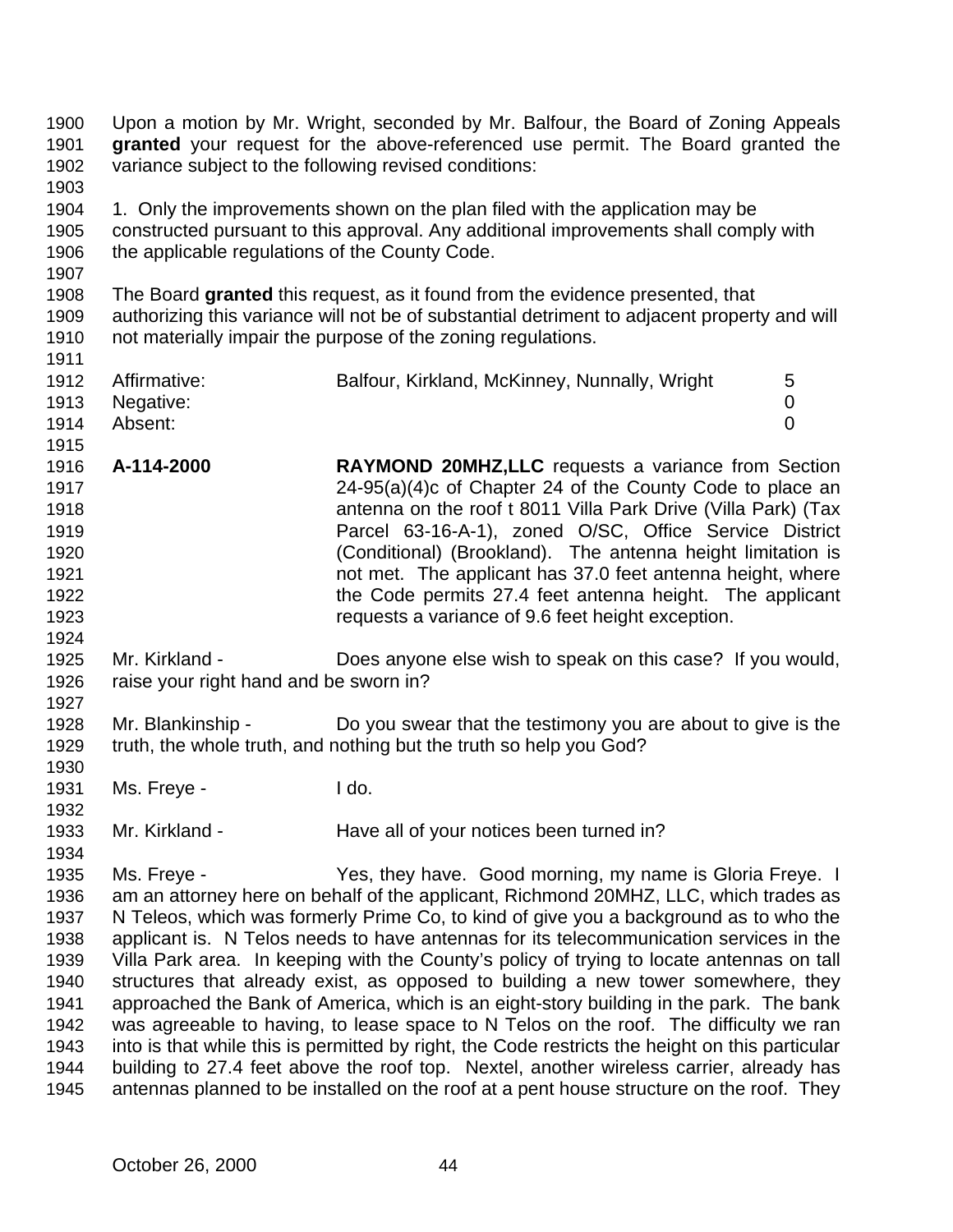were able to utilize that pent house and get their antennas situated so that they could operate at that height without a variance. Because of their height, we have to be taller. There has to be a certain amount of distance and separation between the antennas, which meant we had to go taller. When we filed the application, the information that we had, our engineers were telling us that we needed a 9.6 foot variance. Since then, Nextel has finalized its plan, so they have final plans and exact measurements. We were able to take our engineers back out to this property and determine we can reduce our height by 6 feet than what we were originally considering. So, the variance that we need now is 3.6 feet. The other thing, and I have passed out revised plans to show 3.6 foot variance as opposed to the earlier plan that was filed with the application. The other thing that we did and sent our notices out to our adjacent landowners and we sent information on the sketch out, as well, so that people could see what we were doing. We did get one response, and that was from the representative of Childress-Klein that has several properties in Villa Park. They had questions about the design of the antennas and the spacing. Again, the engineers were out at the property looking at the line of sight that these antennas need, and how we could possibly mitigate the visibility of the antennas, as much as we can, and determined that we should make the antennas more narrow instead of 11 foot spacing between the antennas, we can reduce that to six feet spacing. That was the agreement that we worked out with Childress Klein late yesterday afternoon, and that is why you can see on your map a handwritten note that says "Six foot antenna spacing" on it. So, what we would ask is that you grant a variance of 3.6 subject to the condition that staff has proposed, but to amend the condition that says pursuant to the plan dated October 25, and that would cover basic reduction in height, the shorter variance, and the spacing that we worked out with Childress Klein. We feel that all of the additional requirements that you need to grant the variance have been met. Section 24-95(a)4e. simply grants the Board the power to give special exceptions to height regulations. It is because of the unusual situation of Nextel already being located there and the fact that we do have a flat roof, and a unique opportunity that this building offers by having the height and the structural integrity that is needed to support the equipment in this location right where they need it. It is a unique situation that we have. The variance is within the spirit and intent of the ordinance. There are several sections in the ordinance that do allow rooftop features to be taller than the roof of the building. The variance would promote the County's policies of co-location, using existing structures and new towers, and for those reasons we ask that you grant the requested variance, and we will be glad to respond to any questions that you might have. Mr. McKinney - What color is this going to be? 

 Ms. Freye - It is going to be a gray anodized steel that does not need to be painted, so that it would blend in to the atmosphere better than something that is painted a different color. 

| ---<br>1989 | Mr. McKinney - | Would there be a light on it?              |
|-------------|----------------|--------------------------------------------|
| 1990        |                |                                            |
| 1991        | Ms. Freye -    | No, sir. It is not required to be lighted. |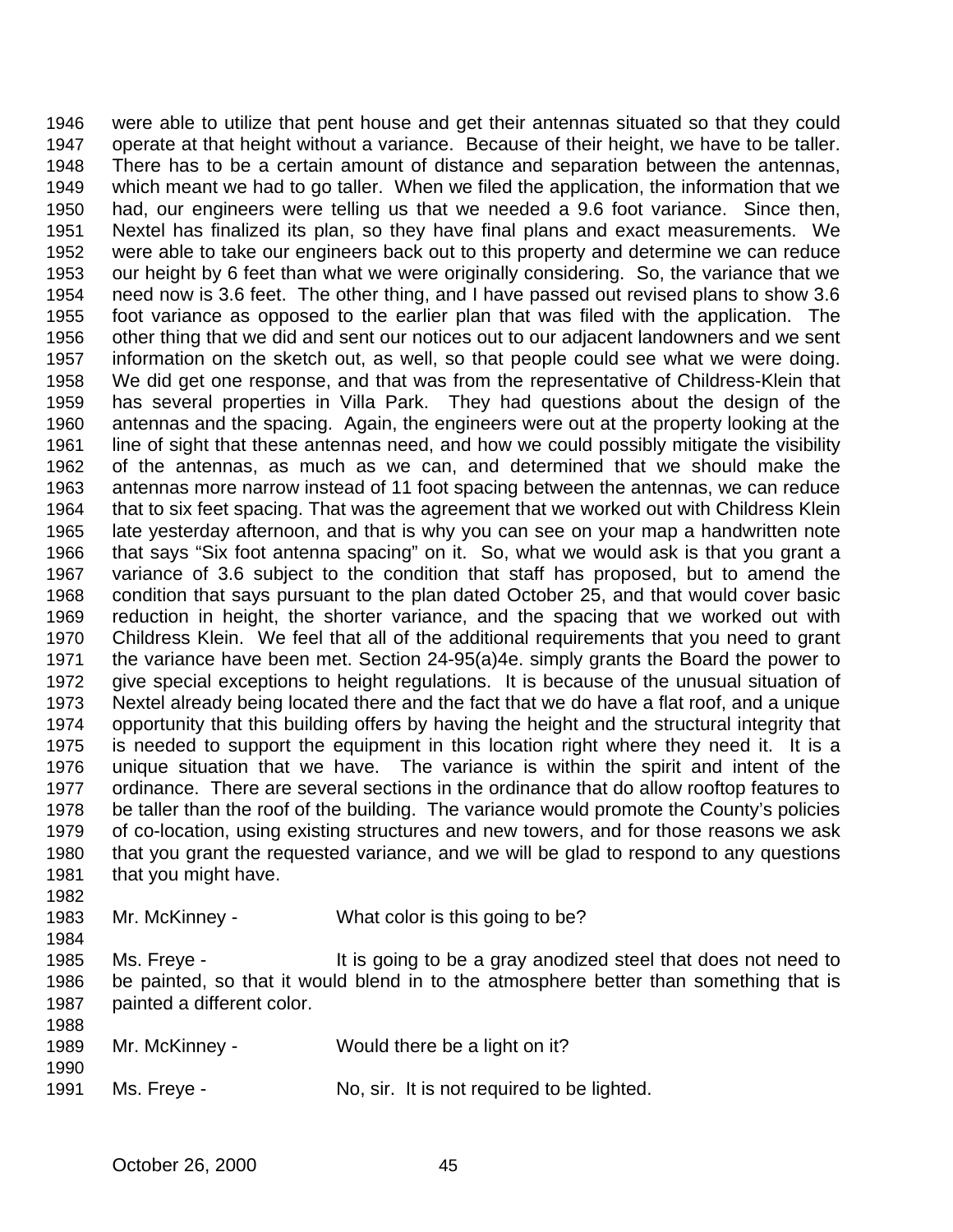Mr. Wright - Ms. Freye, if this antenna were built as freestanding antenna, would it have to be this tall? Ms. Freye - No. It would not have to be that tall. It would be freestanding. It would be more visible, more obtrusive to people on the ground than it would be in this location though. Mr. Wright - The only reason for having to make it this tall is because it has to clear the other antennas, wouldn't it? Ms. Freye - Yes, sir. Thank you very much. Mr. McKinney - One other question. Suppose it was shorter than the other antenna? Ms. Freye - Mr. McKinney, we looked at that possibility. We actually talked to the Bank of America twice about letting us put the antennas actually on the building, the site of the building at the top, sort of a flush-mounted thing to make it appear to disappear. We weren't able, even on the second attempt in talking with the Bank about doing that, to get the landowner to sign off on that. They were concerned about the visibility. There were concerned about the integrity of the side of the building, and we did explore that, because we could have avoided asking for the variance altogether that way. 2017 Mr. Kirkland - Any other questions? Anyone else wish to speak on this case? That concludes the case. Upon a motion by Mr. Nunnally, seconded by Mr. McKinney, the Board of Zoning Appeals **granted** your request for the above-referenced use permit. The Board granted the variance subject to the following revised conditions: 1. Only the antenna and support structure shown on the plan dated October 25, 2000 may be constructed pursuant to this approval. Any additional improvements shall comply with the applicable regulations of the County Code. The Board **granted** this request, as it found from the evidence presented, that authorizing this variance will not be of substantial detriment to adjacent property and will not materially impair the purpose of the zoning regulations. 2032 Affirmative: Balfour, Kirkland, McKinney, Nunnally, Wright 5 Negative: 0 Absent: 0 **A-115-2000 KENNETH AND VICKI DOUSTOUT** request a variance from Sections 24-94 and 24-9 of Chapter 24 of the County Code to build a dwelling at 4710 Charles City Road (Tax Parcel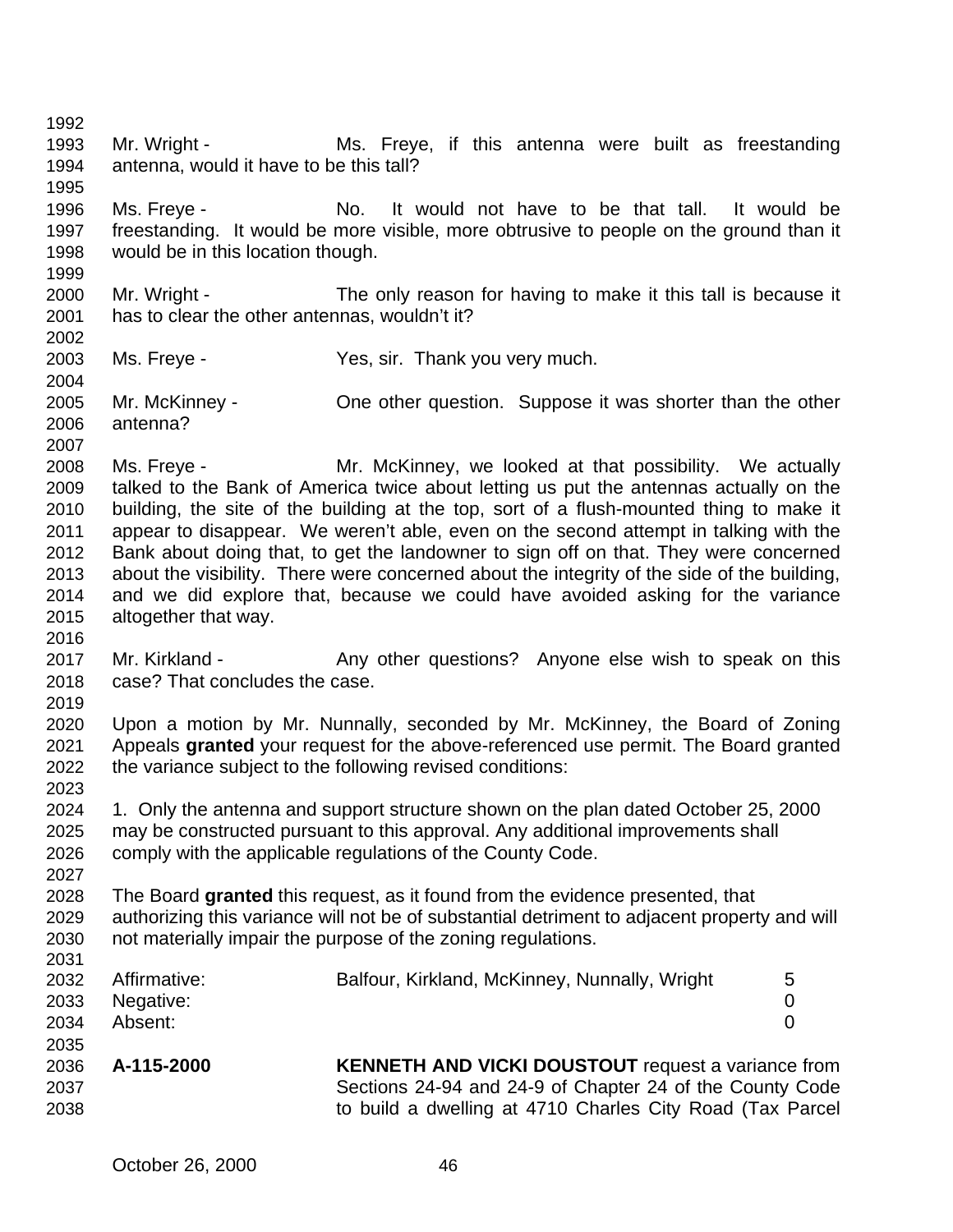| 2039<br>2040<br>2041<br>2042<br>2043<br>2044<br>2045<br>2046 |                                                                 | 207-A-36), zoned A-1, Agricultural District (Varina). The lot<br>width requirement and public street frontage requirement are<br>not met. The applicants have 25 feet lot width and 25 feet<br>public street frontage, where the Code requires 150 feet lot<br>width and 50 feet public street frontage. The applicants<br>request a variance of 125 feet lot width and 25 feet public<br>street frontage |
|--------------------------------------------------------------|-----------------------------------------------------------------|-----------------------------------------------------------------------------------------------------------------------------------------------------------------------------------------------------------------------------------------------------------------------------------------------------------------------------------------------------------------------------------------------------------|
| 2047<br>2048<br>2049                                         | Mr. Kirkland -<br>notices been turned in? Do we have them here? | Does anyone else wish to speak on this case? Have your                                                                                                                                                                                                                                                                                                                                                    |
| 2050<br>2051                                                 | Mr. Blankinship -                                               | No. Actually, I have a message to ask for them.                                                                                                                                                                                                                                                                                                                                                           |
| 2052<br>2053<br>2054<br>2055                                 | Mr. Kirkland -                                                  | OK. Did you notify the adjoining property owners? Did you<br>get a signed receipt? Well, we can't hear the case. Did you receive the packet stating<br>what to do and all of the rules and information about sending the letters?                                                                                                                                                                         |
| 2056<br>2057<br>2058                                         | Mr. Doustout-<br>getting any signatures or anything.            | I received this stuff here, but it wasn't anything in there about                                                                                                                                                                                                                                                                                                                                         |
| 2059                                                         | Mr. Kirkland -                                                  | You didn't get a letter stating the procedures?                                                                                                                                                                                                                                                                                                                                                           |
| 2060<br>2061<br>2062<br>2063                                 | Mr. Doustout -                                                  | She told me when I talked to her that if I needed that, that<br>she would send me a packet, but being it was just for my family                                                                                                                                                                                                                                                                           |
| 2064<br>2065                                                 | Mr. Kirkland -                                                  | Who did you talk to?                                                                                                                                                                                                                                                                                                                                                                                      |
| 2066<br>2067                                                 | Mr. Doustout -                                                  | Mrs. Blackburn.                                                                                                                                                                                                                                                                                                                                                                                           |
| 2068<br>2069<br>2070                                         | Mr. Kirkland -                                                  | Well, because we don't have the notices, we can't hear the<br>case. We will have to defer it until next month. I am sorry. When you leave here, go<br>upstairs to the Planning Office and make sure you get a packet.                                                                                                                                                                                     |
| 2071<br>2072<br>2073<br>2074                                 | Mr. Blankinship -                                               | We will have to develop a new one, because the date will be<br>different. We will mail it to you at the same address we sent those to.                                                                                                                                                                                                                                                                    |
| 2075<br>2076<br>2077                                         | Mr. Doustout -<br>wrong on the original?                        | Can I clarify a couple of things to you that you did have                                                                                                                                                                                                                                                                                                                                                 |
| 2078<br>2079<br>2080                                         | Mr. Kirkland -                                                  | What you will do when you go upstairs and talk to them, you<br>clarify that, so that when it is advertised that it is advertised correctly. So, we can't<br>really hear the case at all. So, do I have a motion to defer the case.                                                                                                                                                                        |
| 2081<br>2082                                                 | Mr. Nunnally -                                                  | So moved.                                                                                                                                                                                                                                                                                                                                                                                                 |
| 2083<br>2084<br>2085                                         | Mr. Wright -                                                    | Second.                                                                                                                                                                                                                                                                                                                                                                                                   |